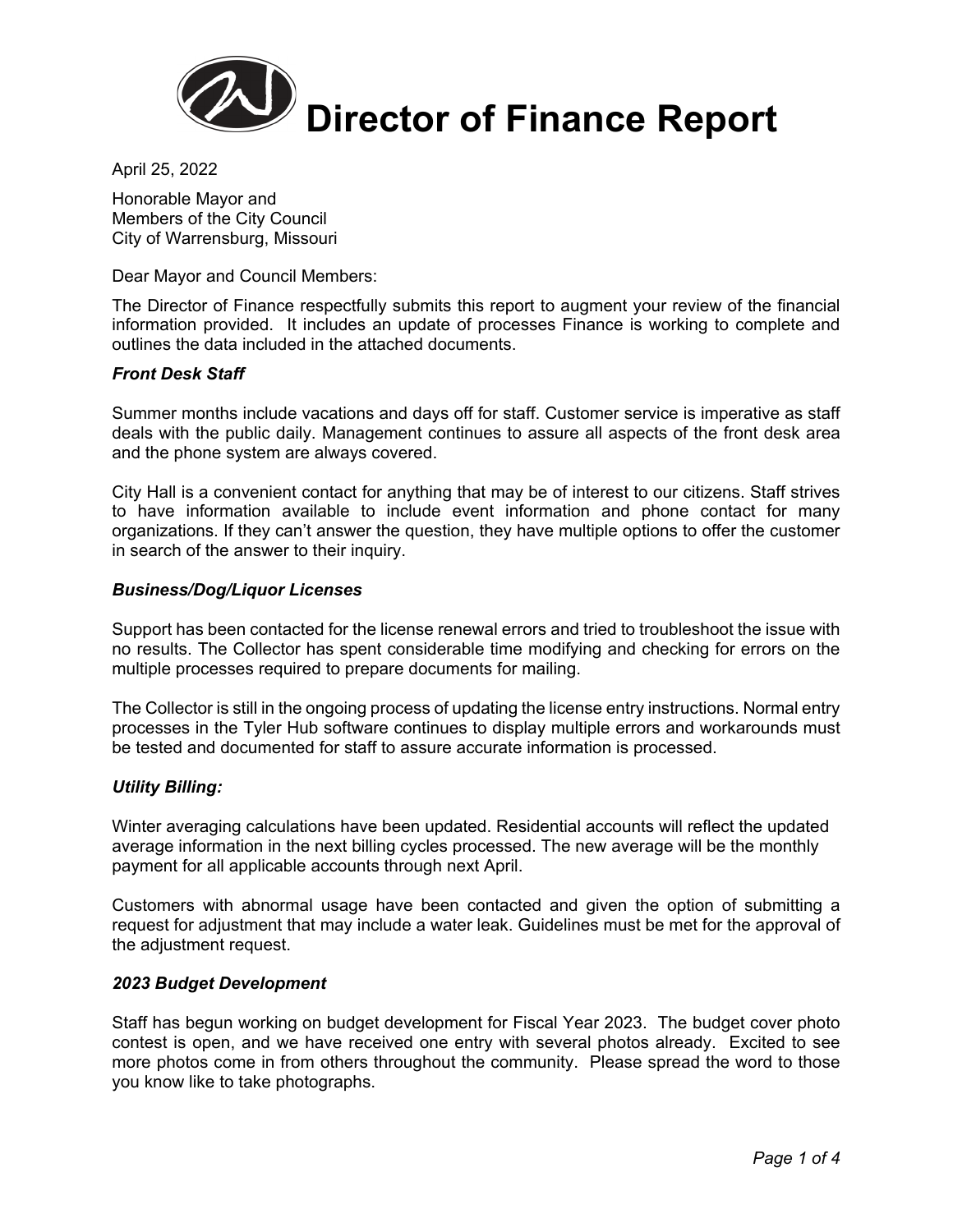Proposed schedules to begin budget season are as follows:

Monday, May 23: Budget Overview during city council meeting Wednesday, June 8: Department Tours 8:30 am to 5:00 pm (lunch will be provided) Monday, June 13: Budget Discussions, 5:00 – 6:30 pm (dinner will be provided) Monday, June 27: Budget Discussions, 5:00 – 6:30 pm (dinner will be provided)

Discussion includes an update to the Strategic Plan for next five years along with a five-year Capital Plan.

# *2022 General Obligation Bond Issue*

Thanks to the citizens of Warrensburg for authorizing issuance of \$17 million in general obligation bonds. The City issued \$5 million of these bonds in August 2021 for much needed infrastructure improvements. The remaining \$12 million is scheduled to be issued in May. The city has taken advantage of the opportunity to apply for grant money to help this money go further for improvements.

The timeline and list of action steps to complete the bond issue process includes:

- April 1, 2022 First draft of Preliminary Official Statement (POS), Bond Ordinance and Legal Documents distributed.
- April 11, 2022 Council passed resolution authorizing Piper Jaffray as Financial Advisor and Gilmore and Bell as Bond Counsel to proceed with competitive sale of General Obligation Bonds
- April 21, 2022 Rating Call with Standard & Poor's+
- April 2022 Rating Received, POS and notice of sale distributed
- May 9, 2022 Bond Sale and Council to accept best bid and approve Bond Ordinance  $-1$ <sup>st</sup> and  $2<sup>nd</sup>$  reading of ordinance required
- May 12, 2022 Prepare Closing Memo, Final Official Statement and Transcript to State Auditor
- June 7, 2022 Closing date receipt of proceeds

Issuance of the bonds at this time allows the city to take advantage of lower interest rates as they are projected to increase. It also shows the availability of matching funds as may be needed for grant awards.

# *Annual American Rescue Plan Act Reports*

U.S. Treasury has issued final rules for use of the American Rescue Plan Act (ARPA) funds. Final rule requires reports submitted periodically until all funds are obligated and expended. Warrensburg is classified as a Non-Entitlement Unit of Local Government Recipient (NEU). This classification is because we received our funding as a pass thru from the State of Missouri. As a NEU, we are required to submit an annual report to the U.S. Treasury on April 30. The portal was opened for use beginning April 4. More information has been provided by Treasury for completion of the report and requirements. Staff has taking advantage of opportunities to learn the reporting processes for successful completion of the report by April 30.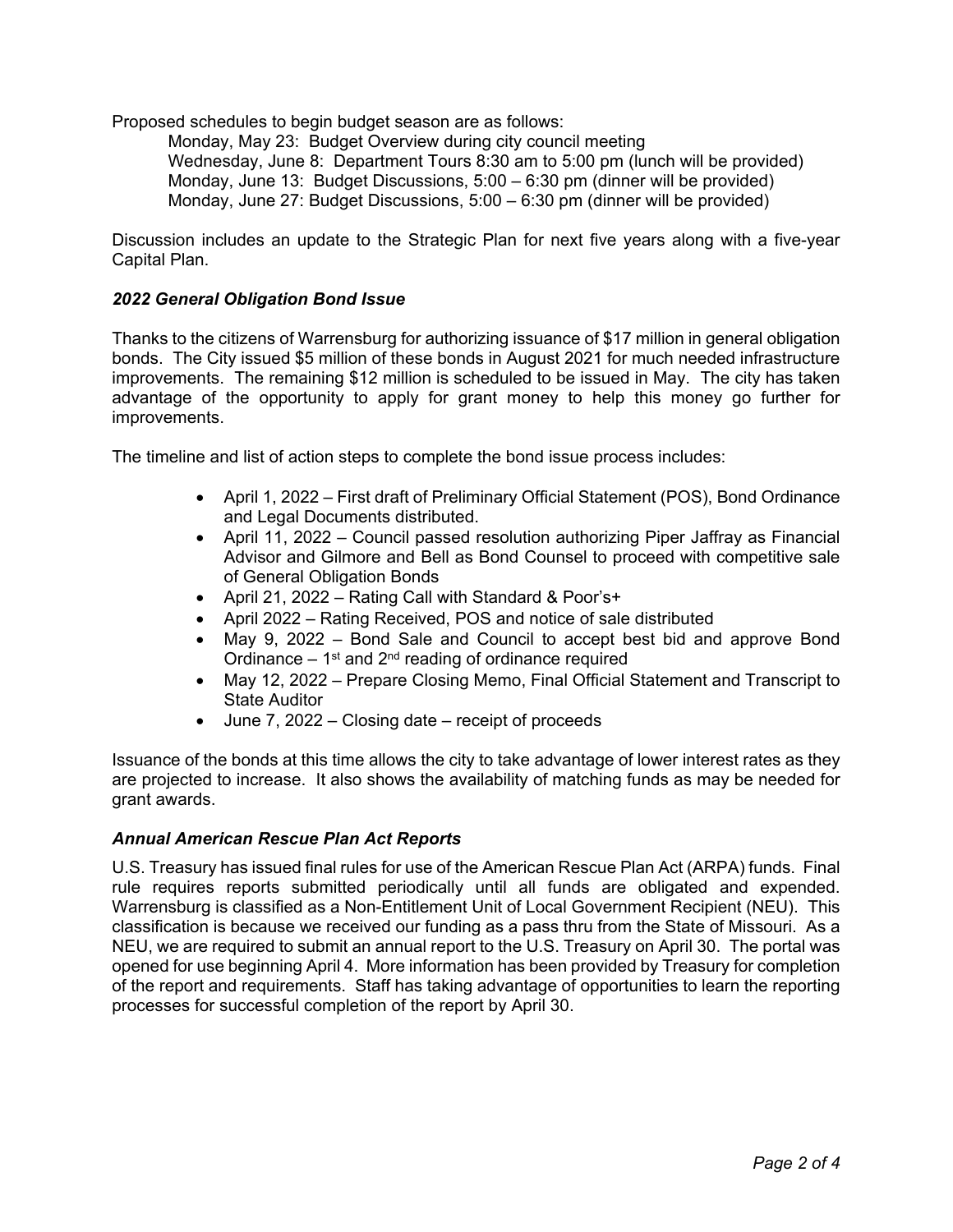# *Fiscal Year 2022 Budget:*

Fiscal Year 2022 budget has been amended a couple of times this year. The first in January to include projects started yet not completed prior to September 30, 2021, along with other items with the primary focus on American Rescue Plan Act (ARPA) funding. The budget was further amended to include updated projections to Water Pollution Control revenue and expenses and additional ARPA funding identified. Further amendments will be presented as items are identified and specifically with the expenditure of ARPA money. As six months of the fiscal year are complete, further review will help with projections used to develop the fiscal year 2023 budget. At the May 23, 2022, council meeting, a complete review of Fiscal Year 2022 financials and projected ending balances will be precented as a prelude to the upcoming Fiscal Year 2023 budget development and discussions.

The budget report included here reflects the adopted budget amendment in the "Current Total Budget" column. This report shows general fund revenue exceeding budget by over 5.5% and general fund expenditures below budget 2.15%. Current general fund revenue are exceeding expenditures by just over \$645,000. Those funds showing expenditures exceeding revenue as of March 2022 are American Rescue Plan, Debt Service, Neighborhood Improvement, Stevenson, Arts Commission, and WCVB. American Rescue Plan will have revenue recorded in September with the second distribution. Debt Service and Neighborhood Improvement have transfers in that are not recorded at the time of this report. Arts Commission and WCVB have budgeted planned use of reserves to provide for expenditures. Overall, city revenue is exceeding expenditures.

# *Prior-Year Comparative Income Statement*

Attached for your review is a summary comparative income statement showing variances between March 2022 activity to March 2021. General Fund revenue for March 2022 reflects a decrease of less than one percent compared to March 2021. Year to date comparison reflects nearly one percent more than Fiscal Year 2021. March 2022 General Fund expenditures reflect an increase of over eight percent compared to March 2021. Year to date expenditures reflect an increase of over half percent (-0.69%).

Property tax collection is up compared to March 2021 collections where year-to-date collections continue to be by just over twelve percent. This is due to the timing of payments received by the County and the County timeline for distribution. Nearly all the projected property tax revenue is received in December and January. Sales and Use tax collections for March show an increase in sales by nearly eight percent and a minor increase in use tax by less than a tenth percent compared to March 2021. Year-to-date sales and use tax collection reflect an increase in sales tax by just over fourteen percent and a decrease in use tax by just over ten and a half percent.

Franchise Taxes reflect a combined decrease of nearly twenty-five percent from March 2021 to March 2022. Year-to-date comparison reflects a combined increase of over twenty-one percent. The Lodging Tax continues to reflect an increase compared to last year and is just over twentytwo percent higher than year-to-date 2021. Like sales tax, the hotel tax is collected after the hotel stay has taken place. The revenue collected is from February lodging.

Total March receipts compared to expenditures show most funds collecting more than expending. Year-to-date revenue continues to exceed expenditures for nearly all the funds. As mentioned earlier, there are funds that reflect expenditures or expense exceeding revenue collected.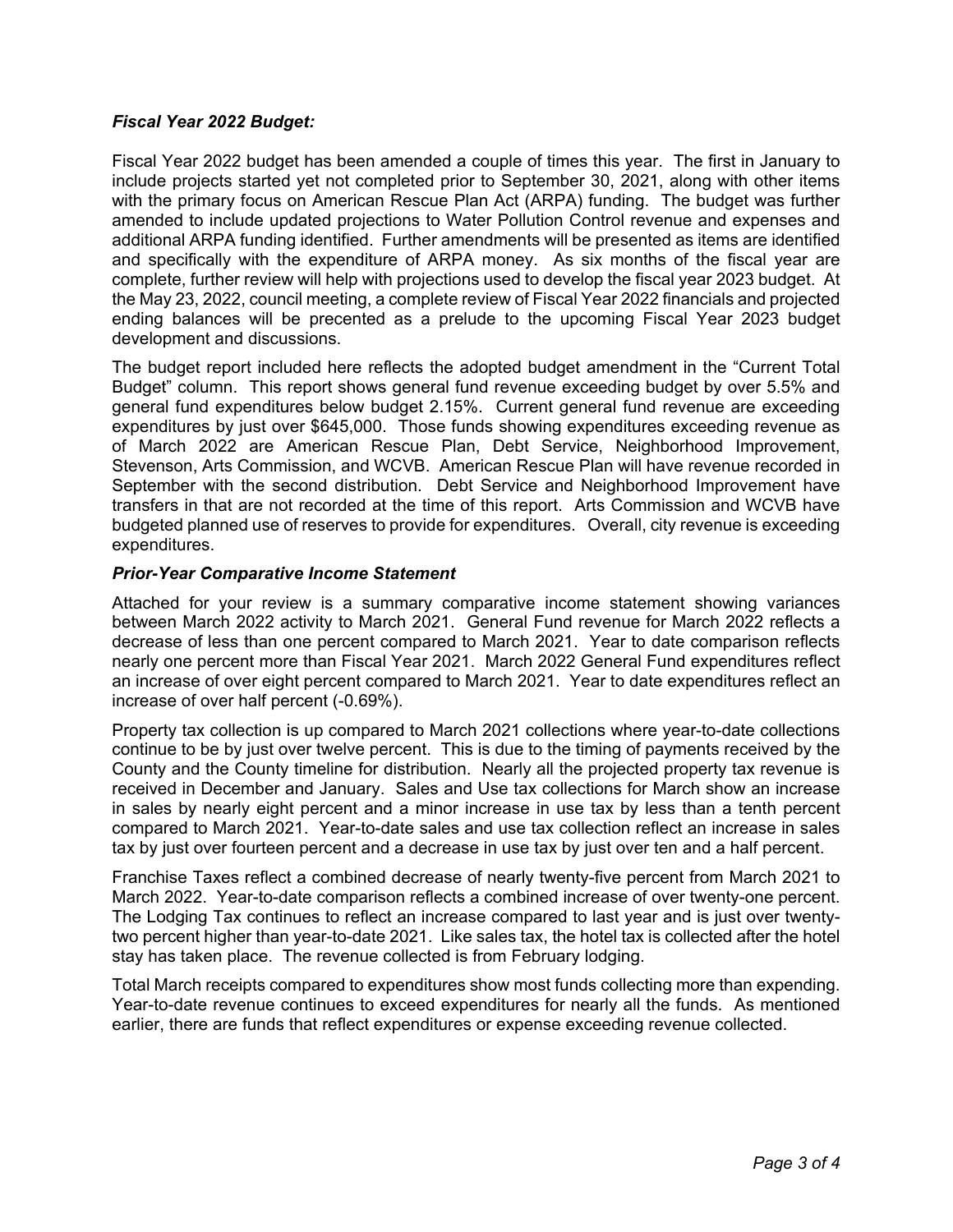Please keep in mind this is a snapshot in time and a comparison to the events that were taking place this time last year. This report reflects the city in a good position for the fiscal year. April sales tax receipts increased compared to April last year. Current sales tax receipts are exceeding last year's sales tax. Use tax continues to decline compared to last year. The difference between the percentage increase of sales tax and percentage decrease in use tax is nearly exact. Increase in sales tax dollars exceed the decrease in use tax dollars for the year. This means that combined sales and use tax receipts for 2022 are about three and a half percent higher than 2021 receipts. Overall activity is nearly meeting budget that reflects the divisions managing activities well.

# *Attachments:*

Budget Report Prior-Year Comparative Income Statement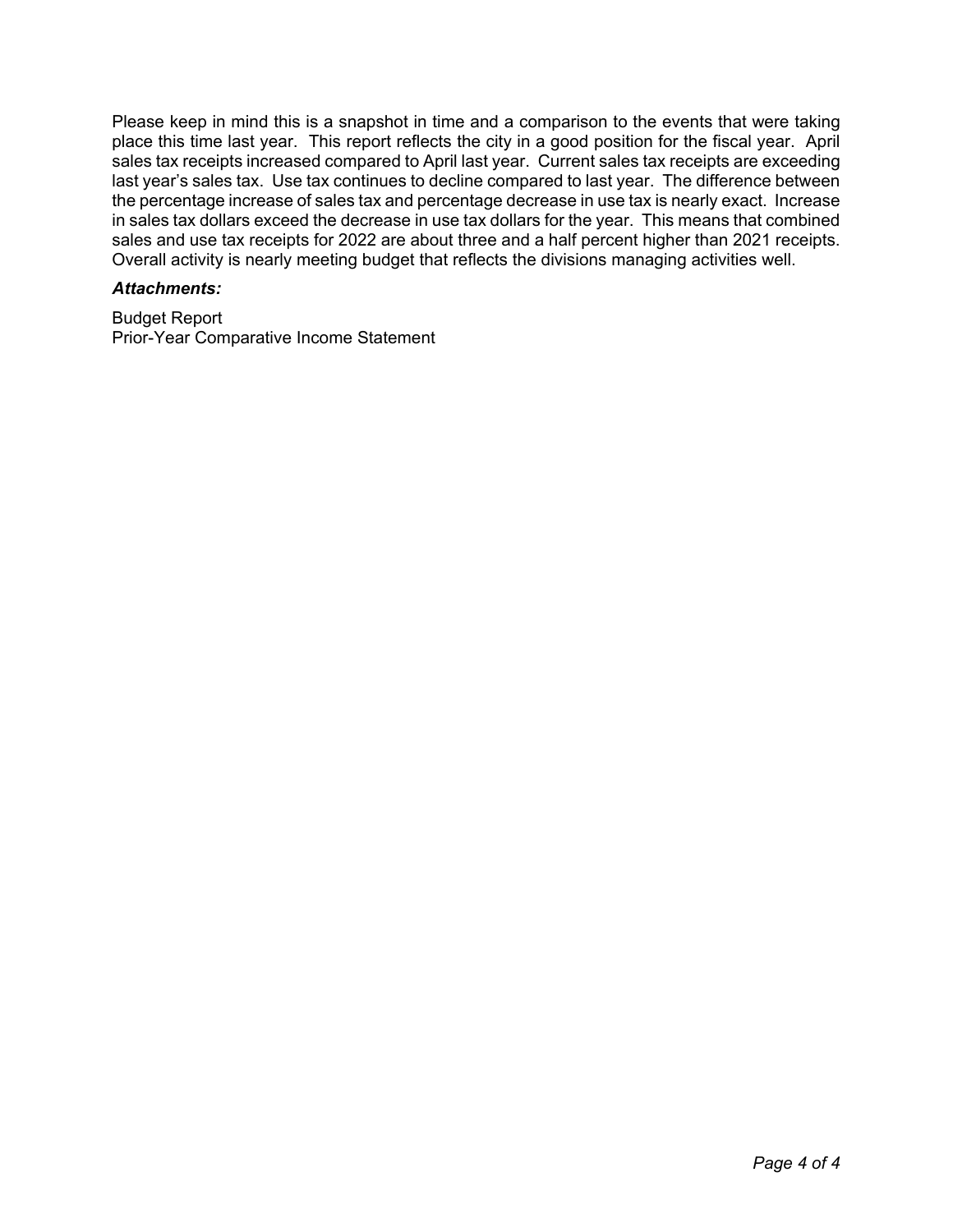

# **Budget Report**

For Fiscal: 2021-2022 Period Ending: 03/31/2022

|                                        |                     |                     |                 |                 | Variance        |           |
|----------------------------------------|---------------------|---------------------|-----------------|-----------------|-----------------|-----------|
|                                        | Original            | Current             | Period          | <b>Fiscal</b>   | Favorable       | Percent   |
| Department;ExpCategory;RevCategor      | <b>Total Budget</b> | <b>Total Budget</b> | <b>Activity</b> | <b>Activity</b> | (Unfavorable)   | Remaining |
| <b>Fund: 110 - GENERAL</b>             |                     |                     |                 |                 |                 |           |
| Revenue                                |                     |                     |                 |                 |                 |           |
| 511 - PROPERTY TAX                     | 886,300.00          | 886,300.00          | 36,593.35       | 926,456.48      | 40,156.48       | 4.53%     |
| 512 - SALES TAX                        | 4,667,000.00        | 4,667,000.00        | 457,573.34      | 2,556,772.18    | $-2,110,227.82$ | 45.22%    |
| <b>513 - USE TAX</b>                   | 420,000.00          | 420,000.00          | 35,911.91       | 202,849.95      | $-217,150.05$   | 51.70%    |
| 514 - FRANCHISE TAX                    | 2,408,000.00        | 2,408,000.00        | 215,534.64      | 1,240,300.37    | $-1,167,699.63$ | 48.49%    |
| 519 - TAX - NON CATEGORIZED            | 250,000.00          | 320,000.00          | 27,470.67       | 156,071.30      | $-163,928.70$   | 51.23%    |
| 521 - INTERGOVEN - FED GRANT           | 18,890.00           | 18,890.00           | 0.00            | 2,212.00        | $-16,678.00$    | 88.29%    |
| 522 - INTERGOVEN - STATE GRANT         | 10,000.00           | 10,000.00           | 0.00            | 17,257.16       | 7,257.16        | 72.57%    |
| 523 - INTERGOVEN - LOCAL GRANT         | 11,700.00           | 12,900.00           | 0.00            | 1,200.00        | $-11,700.00$    | 90.70%    |
| 531 - LICENSES                         | 102,800.00          | 102,800.00          | 397.96          | 8,550.25        | $-94,249.75$    | 91.68%    |
| 532 - PERMITS                          | 125,390.00          | 125,390.00          | 7,554.44        | 56,791.30       | $-68,598.70$    | 54.71%    |
| 541 - FINES                            | 267,300.00          | 267,300.00          | 4,671.06        | 93,333.17       | $-173,966.83$   | 65.08%    |
| 551 - SERVICE & MERCHANDISE            | 271,600.00          | 271,600.00          | 7,753.80        | 95,422.55       | $-176, 177.45$  | 64.87%    |
| 555 - SERVICE & MERCHANDISE            | 847,470.00          | 847,470.00          | 211,867.50      | 423,735.00      | -423,735.00     | 50.00 %   |
| 561 - ASSET SALES                      | 6,000.00            | 6,000.00            | 0.00            | 0.00            | $-6,000.00$     | 100.00%   |
| 571 - INTEREST INCOME                  | 56,020.00           | 56,020.00           | 0.00            | 22,874.36       | $-33,145.64$    | 59.17%    |
| 591 - DONATION                         | 18,900.00           | 18,900.00           | 8,975.00        | 21,075.00       | 2,175.00        | 11.51%    |
| 599 - REVENUE - NON CATEGORIZED        | 35,000.00           | 35,000.00           | 2,204.39        | 7,127.21        | $-27,872.79$    | 79.64%    |
| 711 - OTHER FINANCING SOURCES          | 4,000.00            | 27,262.00           | 0.00            | 0.00            | $-27,262.00$    | 100.00%   |
| <b>Revenue Total:</b>                  | 10,406,370.00       | 10,500,832.00       | 1,016,508.06    | 5,832,028.28    | -4,668,803.72   | 44.46%    |
| <b>Expense</b>                         |                     |                     |                 |                 |                 |           |
| 601 - LEGISLATIVE                      | 139,880.00          | 139,880.00          | 632.63          | 52,608.83       | 87,271.17       | 62.39%    |
| 602 - CITY CLERK                       | 85,960.00           | 85,960.00           | 5,230.06        | 21,713.37       | 64,246.63       | 74.74 %   |
| 603 - CITY MANAGER                     | 246,440.00          | 250,612.54          | 14,124.31       | 104,066.69      | 146,545.85      | 58.48%    |
| 604 - MUNICIPAL COURT                  | 177,860.00          | 177,860.00          | 12,436.72       | 80,567.31       | 97,292.69       | 54.70%    |
| 605 - LEGAL                            | 7,500.00            | 7,500.00            | 917.76          | 2,831.56        | 4,668.44        | 62.25 %   |
| 610 - HUMAN RESOURCES                  | 204,040.00          | 204,040.00          | 14,660.89       | 96,159.17       | 107,880.83      | 52.87%    |
| 611 - GENERAL                          | 533,350.00          | 603,350.00          | 49,714.53       | 139,798.27      | 463,551.73      | 76.83%    |
| 612 - FINANCE                          | 556,420.00          | 556,420.00          | 38,006.69       | 263,153.21      | 293,266.79      | 52.71%    |
| 613 - INFORMATION TECHNOLOGY           | 617,290.00          | 644,765.00          | 21,631.07       | 360,149.26      | 284,615.74      | 44.14%    |
| 614 - BUILDINGS & GROUNDS              | 210,480.00          | 210,480.00          | 13,390.69       | 91,490.25       | 118,989.75      | 56.53%    |
| 620 - EMERGENCY MANAGEMENT             | 17,230.00           | 17,230.00           | 0.00            | 13,662.45       | 3,567.55        | 20.71%    |
| <b>621 - FIRE PROTECTION</b>           | 2,298,020.00        | 2,299,220.00        | 191,620.69      | 1,176,320.50    | 1,122,899.50    | 48.84%    |
| 622 - LAW ENFORCEMENT                  | 2,945,380.00        | 2,971,752.50        | 217,183.99      | 1,393,636.34    | 1,578,116.16    | 53.10%    |
| 640 - GRAPHIC INFORMATION SYSTEMS      | 83,140.00           | 88,140.00           | 5,566.04        | 40,120.31       | 48,019.69       | 54.48%    |
| 641 - COMMUNITY DEVELOPMENT            | 531,250.00          | 531,250.00          | 40,947.25       | 261,487.59      | 269,762.41      | 50.78%    |
| 642 - ECONOMIC DEVELOPMENT             | 201,060.00          | 201,060.00          | 8,345.83        | 306,655.48      | $-105,595.48$   | $-52.52%$ |
| 643 - STREET MAINTENANCE               | 1,506,420.00        | 1,506,420.00        | 117,246.52      | 655,473.16      | 850,946.84      | 56.49%    |
| 644 - CEMETERY                         | 153,650.00          | 153,650.00          | 5,044.60        | 43,247.37       | 110,402.63      | 71.85%    |
| 645 - CEMETERY - DONATION              | 5,500.00            | 5,500.00            | 0.00            | 0.00            | 5,500.00        | 100.00%   |
| 810 - NON-DEPARTMENTAL                 | 184,510.00          | 184,510.00          | 0.00            | 83,883.83       | 100,626.17      | 54.54 %   |
| <b>Expense Total:</b>                  | 10,705,380.00       | 10,839,600.04       | 756,700.27      | 5,187,024.95    | 5,652,575.09    | 52.15%    |
| Fund: 110 - GENERAL Surplus (Deficit): | $-299,010.00$       | -338,768.04         | 259,807.79      | 645,003.33      | 983,771.37      | 290.40%   |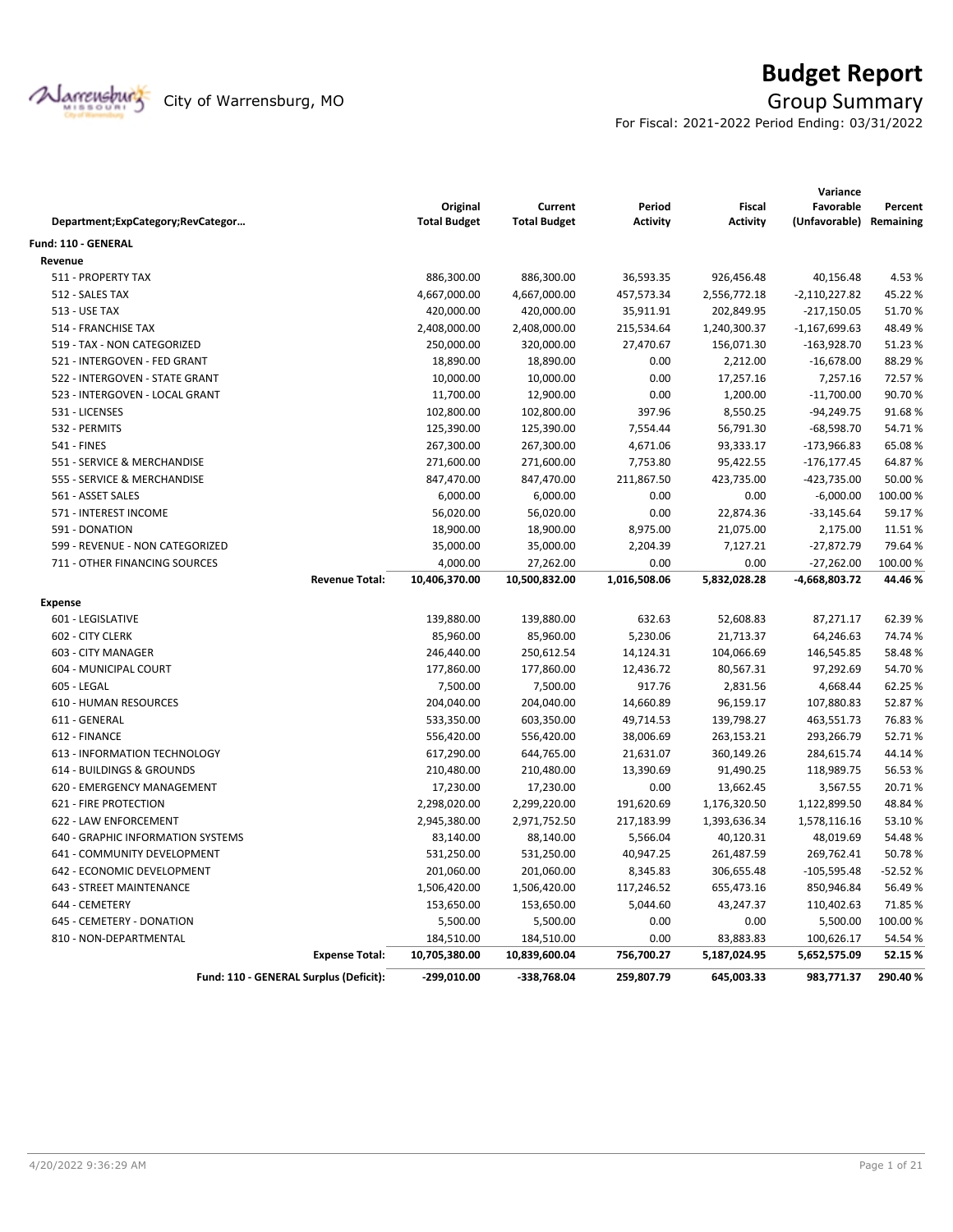| Department;ExpCategory;RevCategor                       |                       | Original<br><b>Total Budget</b> | Current<br><b>Total Budget</b> | Period<br><b>Activity</b> | Fiscal<br><b>Activity</b> | Variance<br>Favorable<br>(Unfavorable) | Percent<br>Remaining  |
|---------------------------------------------------------|-----------------------|---------------------------------|--------------------------------|---------------------------|---------------------------|----------------------------------------|-----------------------|
| <b>Fund: 210 - CAPITAL IMPROVEMENT TRAN</b>             |                       |                                 |                                |                           |                           |                                        |                       |
| Revenue                                                 |                       |                                 |                                |                           |                           |                                        |                       |
| 512 - SALES TAX                                         |                       | 680,000.00                      | 680,000.00                     | 53,931.78                 | 360,971.20                | $-319,028.80$                          | 46.92%                |
| 551 - SERVICE & MERCHANDISE                             |                       | 86,000.00                       | 86,000.00                      | 6,041.34                  | 41,381.39                 | $-44,618.61$                           | 51.88%                |
| 571 - INTEREST INCOME                                   |                       | 5,000.00                        | 5,000.00                       | 0.00                      | 4,724.58                  | $-275.42$                              | 5.51%                 |
| 711 - OTHER FINANCING SOURCES                           |                       | 151,300.00                      | 151,300.00                     | 0.00                      | 0.00                      | -151,300.00                            | 100.00 %              |
|                                                         | <b>Revenue Total:</b> | 922.300.00                      | 922.300.00                     | 59,973.12                 | 407,077.17                | $-515.222.83$                          | 55.86 %               |
| Expense                                                 |                       |                                 |                                |                           |                           |                                        |                       |
| 611 - GENERAL                                           |                       | 2,000.00                        | 2,000.00                       | 0.00                      | 1,169.37                  | 830.63                                 | 41.53%                |
| 680 - CAPITAL IMPROVEMENT                               |                       | 920,300.00                      | 934,847.30                     | 1,240.52                  | 59,626.55                 | 875,220.75                             | 93.62 %               |
|                                                         | <b>Expense Total:</b> | 922,300.00                      | 936,847.30                     | 1,240.52                  | 60,795.92                 | 876,051.38                             | 93.51%                |
| Fund: 210 - CAPITAL IMPROVEMENT TRAN Surplus (Deficit): |                       | 0.00                            | -14,547.30                     | 58,732.60                 | 346,281.25                |                                        | 360,828.55 2,480.38 % |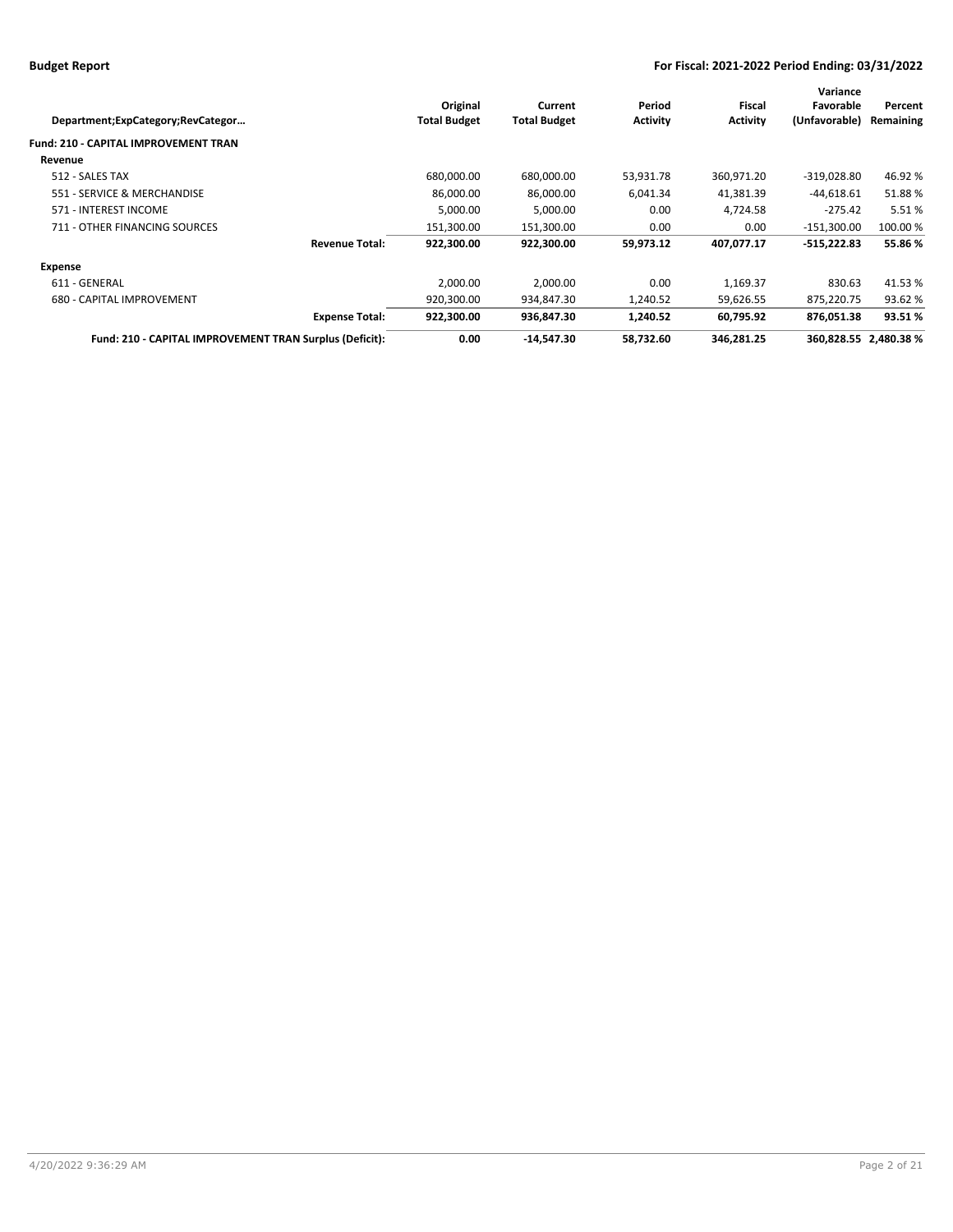|                       |                     |                 |                 | Variance      |           |
|-----------------------|---------------------|-----------------|-----------------|---------------|-----------|
| Original              | Current             | Period          | Fiscal          | Favorable     | Percent   |
| <b>Total Budget</b>   | <b>Total Budget</b> | <b>Activity</b> | <b>Activity</b> | (Unfavorable) | Remaining |
|                       |                     |                 |                 |               |           |
|                       |                     |                 |                 |               |           |
| 1,800,000.00          | 1,800,000.00        | 182,359.02      | 1,010,590.47    | -789.409.53   | 43.86%    |
| 200.000.00            | 200.000.00          | 17,959.32       | 101,443.98      | -98,556.02    | 49.28%    |
| 3,500.00              | 3,500.00            | 0.00            | 5,600.80        | 2,100.80      | 60.02 %   |
| 2,003,500.00          | 2,003,500.00        | 200,318.34      | 1,117,635.25    | -885.864.75   | 44.22 %   |
|                       |                     |                 |                 |               |           |
| 1,400.00              | 1,400.00            | 0.00            | 1,385.36        | 14.64         | 1.05 %    |
| 588,750.00            | 588,750.00          | 43,345.66       | 140,868.88      | 447,881.12    | 76.07%    |
| 1,413,350.00          | 1,413,350.00        | 0.00            | 563,627.51      | 849,722.49    | 60.12%    |
| 2,003,500.00          | 2,003,500.00        | 43,345.66       | 705,881.75      | 1,297,618.25  | 64.77%    |
| 0.00                  | 0.00                | 156,972.68      | 411,753.50      | 411.753.50    | 0.00%     |
| <b>Expense Total:</b> |                     |                 |                 |               |           |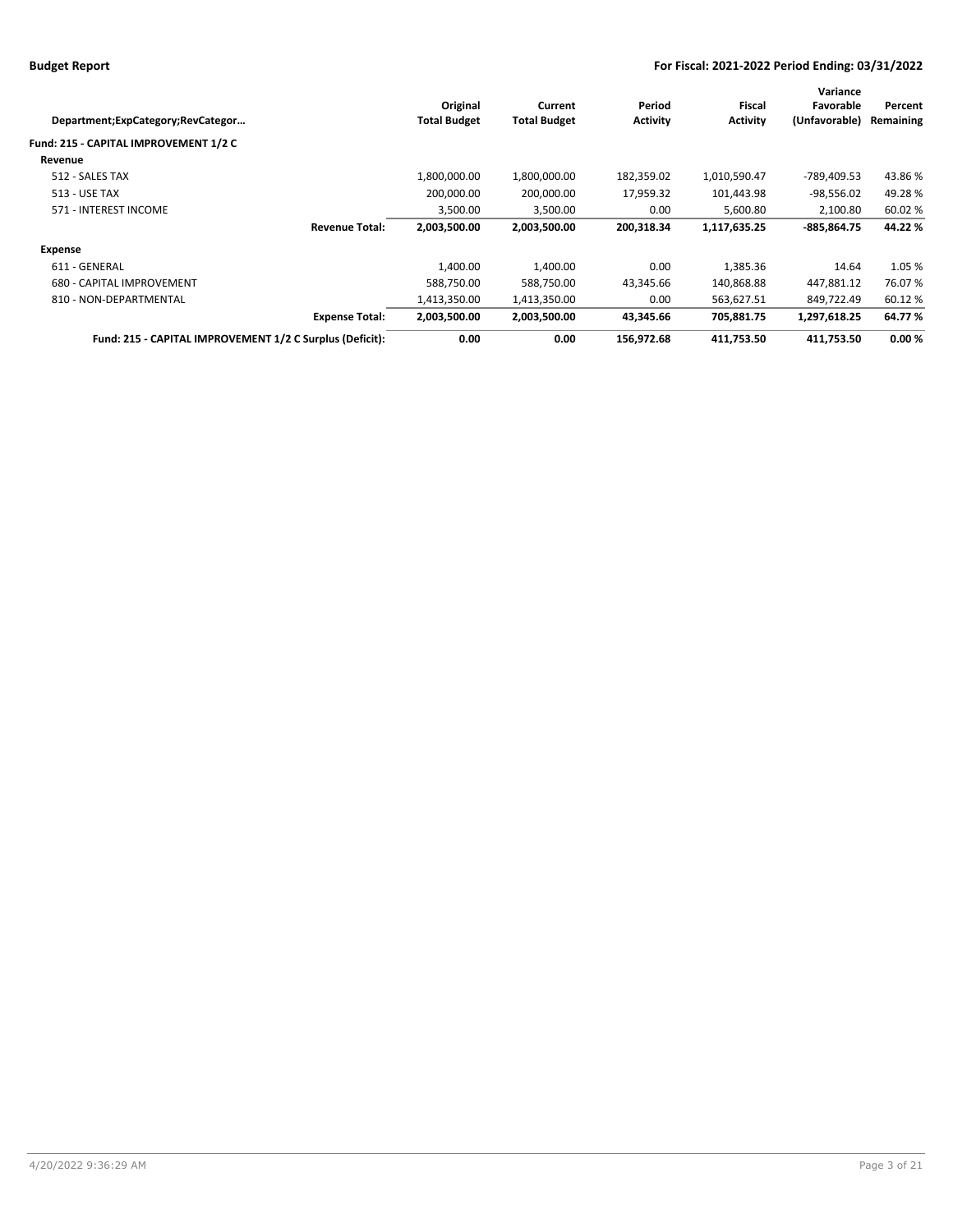| Department;ExpCategory;RevCategor                       | Original<br><b>Total Budget</b>        | Current<br><b>Total Budget</b> | Period<br><b>Activity</b> | Fiscal<br><b>Activity</b> | Variance<br>Favorable<br>(Unfavorable) | Percent<br>Remaining |
|---------------------------------------------------------|----------------------------------------|--------------------------------|---------------------------|---------------------------|----------------------------------------|----------------------|
| <b>Fund: 225 - GENERAL OBLIGATION BONDS</b>             |                                        |                                |                           |                           |                                        |                      |
| Revenue                                                 |                                        |                                |                           |                           |                                        |                      |
| 511 - PROPERTY TAX                                      | 1,114,300.00                           | 1,114,300.00                   | 3,222.25                  | 1,065,427.12              | $-48,872.88$                           | 4.39%                |
| 571 - INTEREST INCOME                                   | 3,300.00                               | 3,300.00                       | 0.00                      | 23,130.56                 | 19,830.56                              | 600.93 %             |
| 599 - REVENUE - NON CATEGORIZED                         | 12,000,000.00                          | 12,000,000.00                  | 0.00                      | 0.00                      | $-12,000,000.00$                       | 100.00 %             |
|                                                         | 13,117,600.00<br><b>Revenue Total:</b> | 13,117,600.00                  | 3,222.25                  | 1,088,557.68              | -12,029,042.32                         | 91.70%               |
| Expense                                                 |                                        |                                |                           |                           |                                        |                      |
| 611 - GENERAL                                           | 0.00                                   | 0.00                           | 0.00                      | 5,920.62                  | $-5,920.62$                            | 0.00%                |
| 680 - CAPITAL IMPROVEMENT                               | 12,000,000.00                          | 12,000,000.00                  | 0.00                      | 20,012.50                 | 11,979,987.50                          | 99.83%               |
| 810 - NON-DEPARTMENTAL                                  | 1,117,600.00                           | 1,117,600.00                   | 0.00                      | 1,007,550.00              | 110,050.00                             | 9.85%                |
|                                                         | 13,117,600.00<br><b>Expense Total:</b> | 13,117,600.00                  | 0.00                      | 1,033,483.12              | 12,084,116.88                          | 92.12%               |
| Fund: 225 - GENERAL OBLIGATION BONDS Surplus (Deficit): | 0.00                                   | 0.00                           | 3,222.25                  | 55,074.56                 | 55,074.56                              | 0.00%                |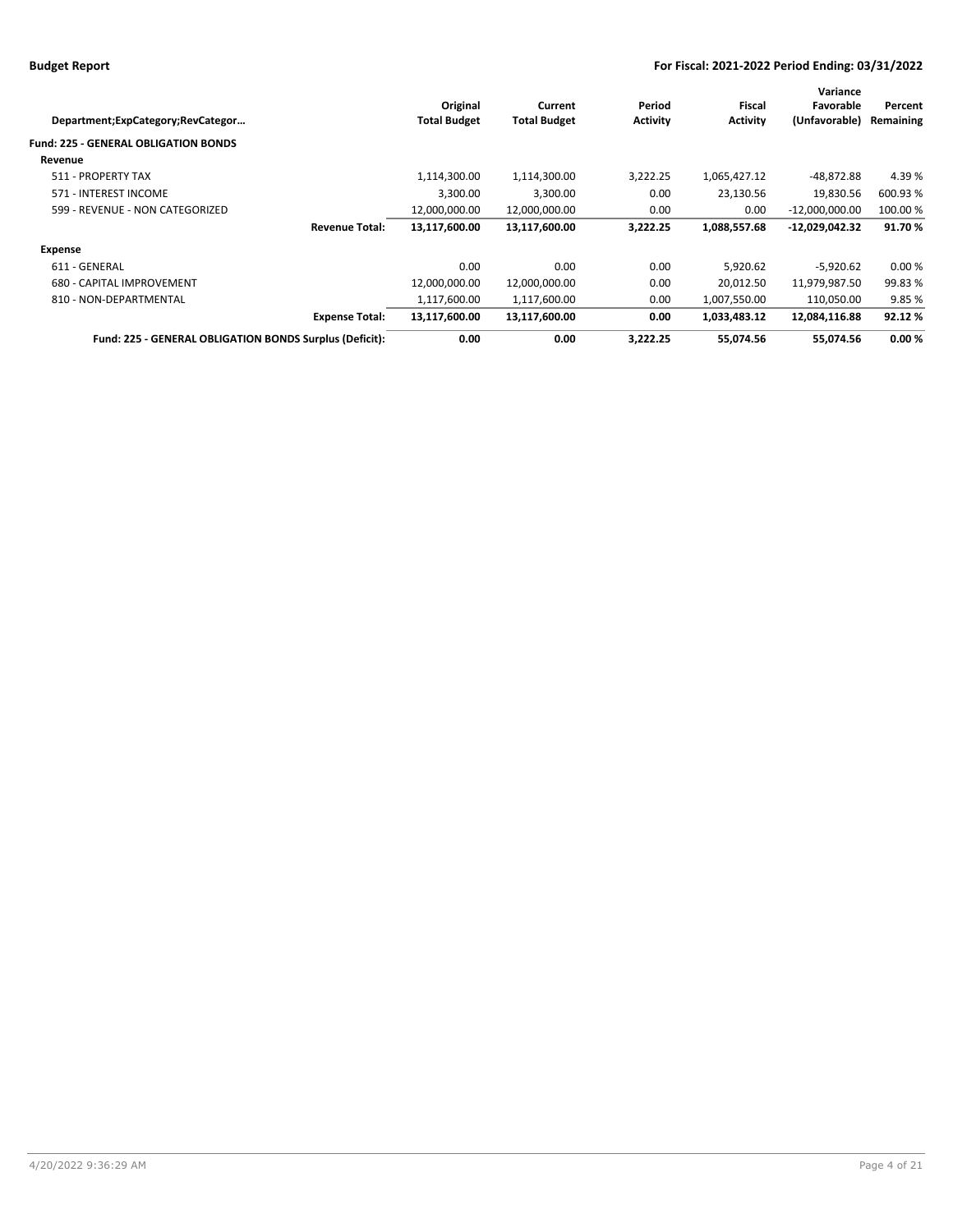|                                                     |                       |                     |                     |                 |                 | Variance        |           |
|-----------------------------------------------------|-----------------------|---------------------|---------------------|-----------------|-----------------|-----------------|-----------|
|                                                     |                       | Original            | Current             | Period          | <b>Fiscal</b>   | Favorable       | Percent   |
| Department;ExpCategory;RevCategor                   |                       | <b>Total Budget</b> | <b>Total Budget</b> | <b>Activity</b> | <b>Activity</b> | (Unfavorable)   | Remaining |
| Fund: 240 - AMERICAN RESCUE PLAN                    |                       |                     |                     |                 |                 |                 |           |
| Revenue                                             |                       |                     |                     |                 |                 |                 |           |
| 521 - INTERGOVEN - FED GRANT                        |                       | 0.00                | 2,060,029.00        | 19,850.70       | 19,850.70       | $-2,040,178.30$ | 99.04 %   |
| 571 - INTEREST INCOME                               |                       | 0.00                | 0.00                | 0.00            | 8,700.11        | 8,700.11        | 0.00%     |
|                                                     | <b>Revenue Total:</b> | 0.00                | 2,060,029.00        | 19,850.70       | 28,550.81       | $-2,031,478.19$ | 98.61%    |
| Expense                                             |                       |                     |                     |                 |                 |                 |           |
| 603 - CITY MANAGER                                  |                       | 0.00                | 5,968.56            | 5,589.52        | 5,589.52        | 379.04          | 6.35 %    |
| 604 - MUNICIPAL COURT                               |                       | 0.00                | 3,238.84            | 3,207.96        | 3,207.96        | 30.88           | 0.95 %    |
| <b>610 - HUMAN RESOURCES</b>                        |                       | 0.00                | 7,300.33            | 7,230.59        | 7,230.59        | 69.74           | 0.96%     |
| 611 - GENERAL                                       |                       | 0.00                | 6,565.13            | 7,821.90        | 10,058.60       | $-3,493.47$     | $-53.21%$ |
| 612 - FINANCE                                       |                       | 0.00                | 19,619.10           | 19,431.81       | 19,431.81       | 187.29          | 0.95%     |
| 613 - INFORMATION TECHNOLOGY                        |                       | 0.00                | 35,000.00           | 0.00            | 0.00            | 35,000.00       | 100.00 %  |
| 614 - BUILDINGS & GROUNDS                           |                       | 0.00                | 2,012.82            | 1,993.70        | 1,993.70        | 19.12           | 0.95%     |
| 621 - FIRE PROTECTION                               |                       | 0.00                | 7,251.88            | 7,180.30        | 7,180.30        | 71.58           | 0.99%     |
| 622 - LAW ENFORCEMENT                               |                       | 0.00                | 24,858.62           | 24,569.88       | 24,569.88       | 288.74          | 1.16%     |
| 640 - GRAPHIC INFORMATION SYSTEMS                   |                       | 0.00                | 3,465.25            | 2,347.85        | 2,347.85        | 1,117.40        | 32.25 %   |
| 641 - COMMUNITY DEVELOPMENT                         |                       | 0.00                | 18,823.57           | 18,717.04       | 18,717.04       | 106.53          | 0.57%     |
| 643 - STREET MAINTENANCE                            |                       | 0.00                | 15,052.52           | 10,522.09       | 10,522.09       | 4.530.43        | 30.10%    |
| 644 - CEMETERY                                      |                       | 0.00                | 1,700.16            | 1,935.63        | 1,935.63        | $-235.47$       | $-13.85%$ |
| 671 - PLANTS                                        |                       | 0.00                | 550,000.00          | 422,618.00      | 422,618.00      | 127,382.00      | 23.16%    |
|                                                     | <b>Expense Total:</b> | 0.00                | 700,856.78          | 533,166.27      | 535,402.97      | 165,453.81      | 23.61%    |
| Fund: 240 - AMERICAN RESCUE PLAN Surplus (Deficit): |                       | 0.00                | 1,359,172.22        | $-513,315.57$   | $-506,852.16$   | $-1,866,024.38$ | 137.29%   |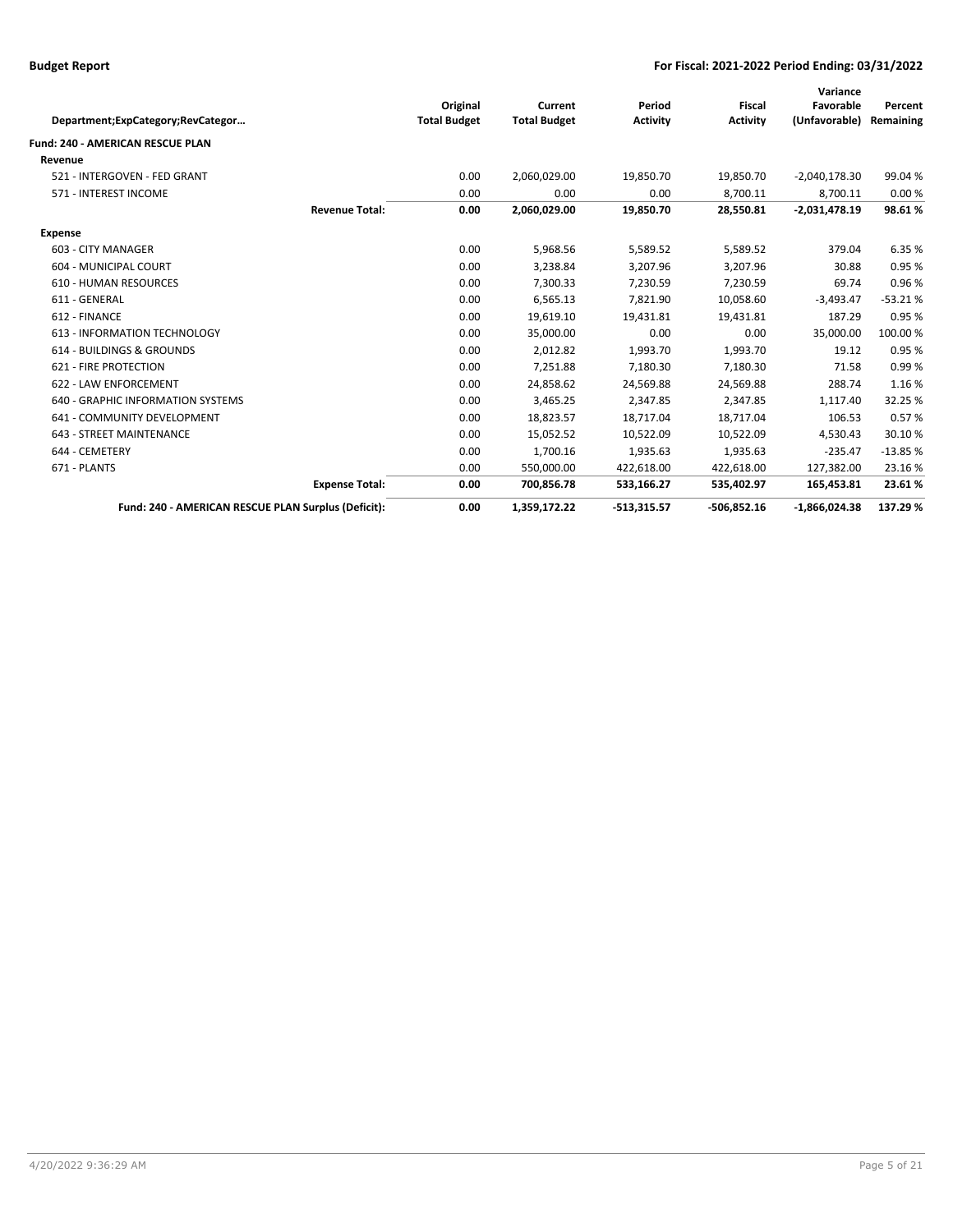|                                   |                                             |                     |                     |                 |                 | Variance        |           |
|-----------------------------------|---------------------------------------------|---------------------|---------------------|-----------------|-----------------|-----------------|-----------|
|                                   |                                             | Original            | Current             | Period          | Fiscal          | Favorable       | Percent   |
| Department;ExpCategory;RevCategor |                                             | <b>Total Budget</b> | <b>Total Budget</b> | <b>Activity</b> | <b>Activity</b> | (Unfavorable)   | Remaining |
| Fund: 310 - DEBT SERVICE          |                                             |                     |                     |                 |                 |                 |           |
| Revenue                           |                                             |                     |                     |                 |                 |                 |           |
| 571 - INTEREST INCOME             |                                             | 0.00                | 0.00                | 0.00            | 8.40            | 8.40            | 0.00%     |
| 711 - OTHER FINANCING SOURCES     |                                             | 2,757,010.00        | 2,757,010.00        | 0.00            | 1,721,392.15    | $-1,035,617.85$ | 37.56 %   |
|                                   | <b>Revenue Total:</b>                       | 2,757,010.00        | 2,757,010.00        | 0.00            | 1,721,400.55    | $-1,035,609.45$ | 37.56%    |
| Expense                           |                                             |                     |                     |                 |                 |                 |           |
| 611 - GENERAL                     |                                             | 2.757.010.00        | 2.757.010.00        | 56.748.44       | 1.778.148.99    | 978.861.01      | 35.50 %   |
|                                   | <b>Expense Total:</b>                       | 2,757,010.00        | 2,757,010.00        | 56,748.44       | 1,778,148.99    | 978.861.01      | 35.50%    |
|                                   | Fund: 310 - DEBT SERVICE Surplus (Deficit): | 0.00                | 0.00                | $-56.748.44$    | -56.748.44      | $-56.748.44$    | 0.00%     |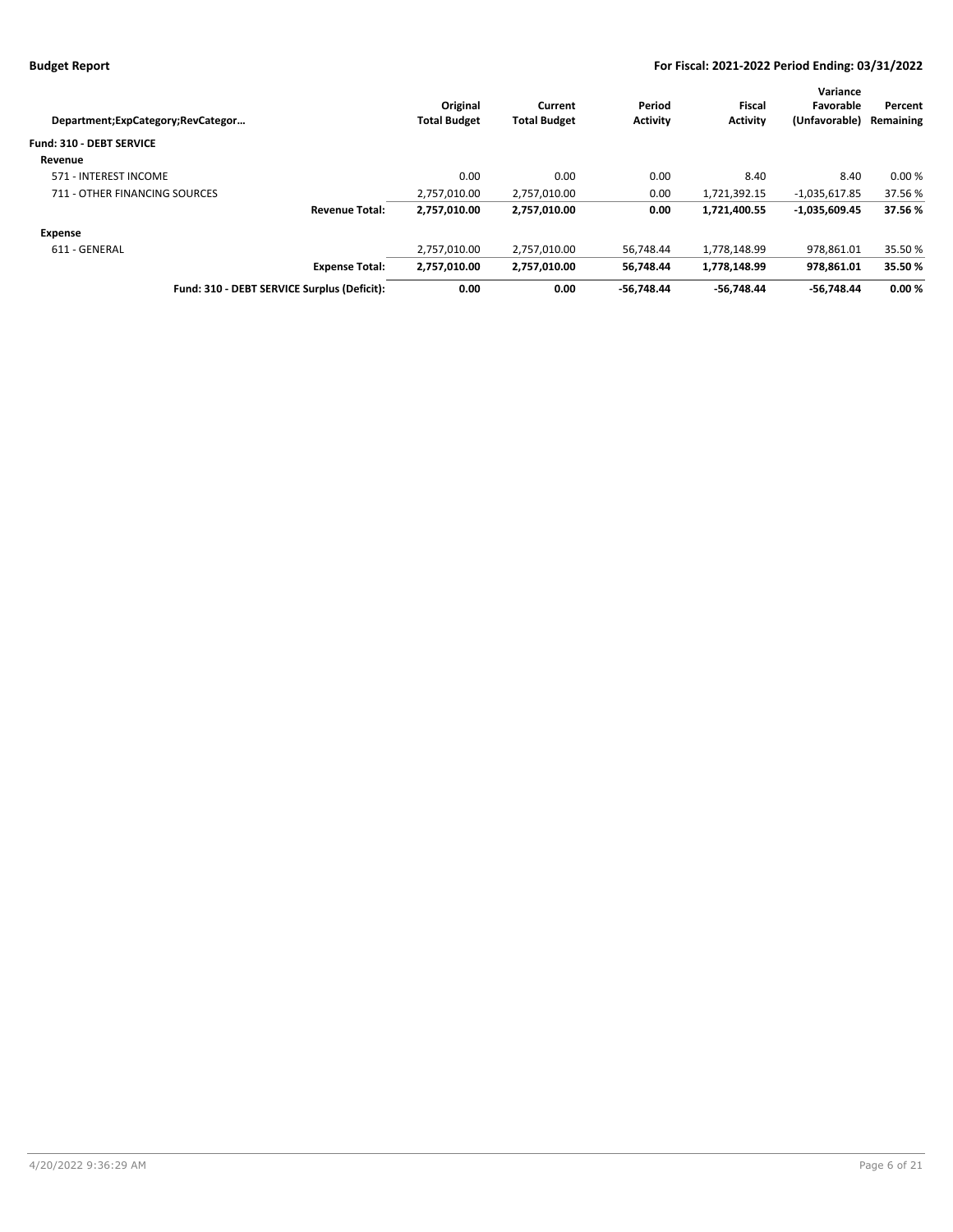| Department;ExpCategory;RevCategor                       | Original<br><b>Total Budget</b> | Current<br><b>Total Budget</b> | Period<br><b>Activity</b> | Fiscal<br><b>Activity</b> | Variance<br>Favorable<br>(Unfavorable) | Percent<br>Remaining |
|---------------------------------------------------------|---------------------------------|--------------------------------|---------------------------|---------------------------|----------------------------------------|----------------------|
| Fund: 410 - NEIGHBORHOOD IMPROVEMENT                    |                                 |                                |                           |                           |                                        |                      |
| Revenue                                                 |                                 |                                |                           |                           |                                        |                      |
| 511 - PROPERTY TAX                                      | 59,500.00                       | 59,500.00                      | 0.00                      | 54,082.80                 | $-5,417.20$                            | 9.10%                |
| 571 - INTEREST INCOME                                   | 0.00                            | 0.00                           | 0.00                      | 1,110.91                  | 1,110.91                               | 0.00%                |
| 711 - OTHER FINANCING SOURCES                           | 100,620.00                      | 100,620.00                     | 0.00                      | 0.00                      | $-100.620.00$                          | 100.00 %             |
| <b>Revenue Total:</b>                                   | 160.120.00                      | 160.120.00                     | 0.00                      | 55,193.71                 | $-104.926.29$                          | 65.53%               |
| <b>Expense</b>                                          |                                 |                                |                           |                           |                                        |                      |
| 611 - GENERAL                                           | 0.00                            | 0.00                           | 0.00                      | 281.94                    | $-281.94$                              | 0.00%                |
| 692 - HAWTHORNE DEVELOPMENT                             | 160,120.00                      | 160,120.00                     | 0.00                      | 145,624.00                | 14,496.00                              | 9.05%                |
| <b>Expense Total:</b>                                   | 160,120.00                      | 160,120.00                     | 0.00                      | 145,905.94                | 14,214.06                              | 8.88%                |
| Fund: 410 - NEIGHBORHOOD IMPROVEMENT Surplus (Deficit): | 0.00                            | 0.00                           | 0.00                      | $-90.712.23$              | $-90.712.23$                           | 0.00%                |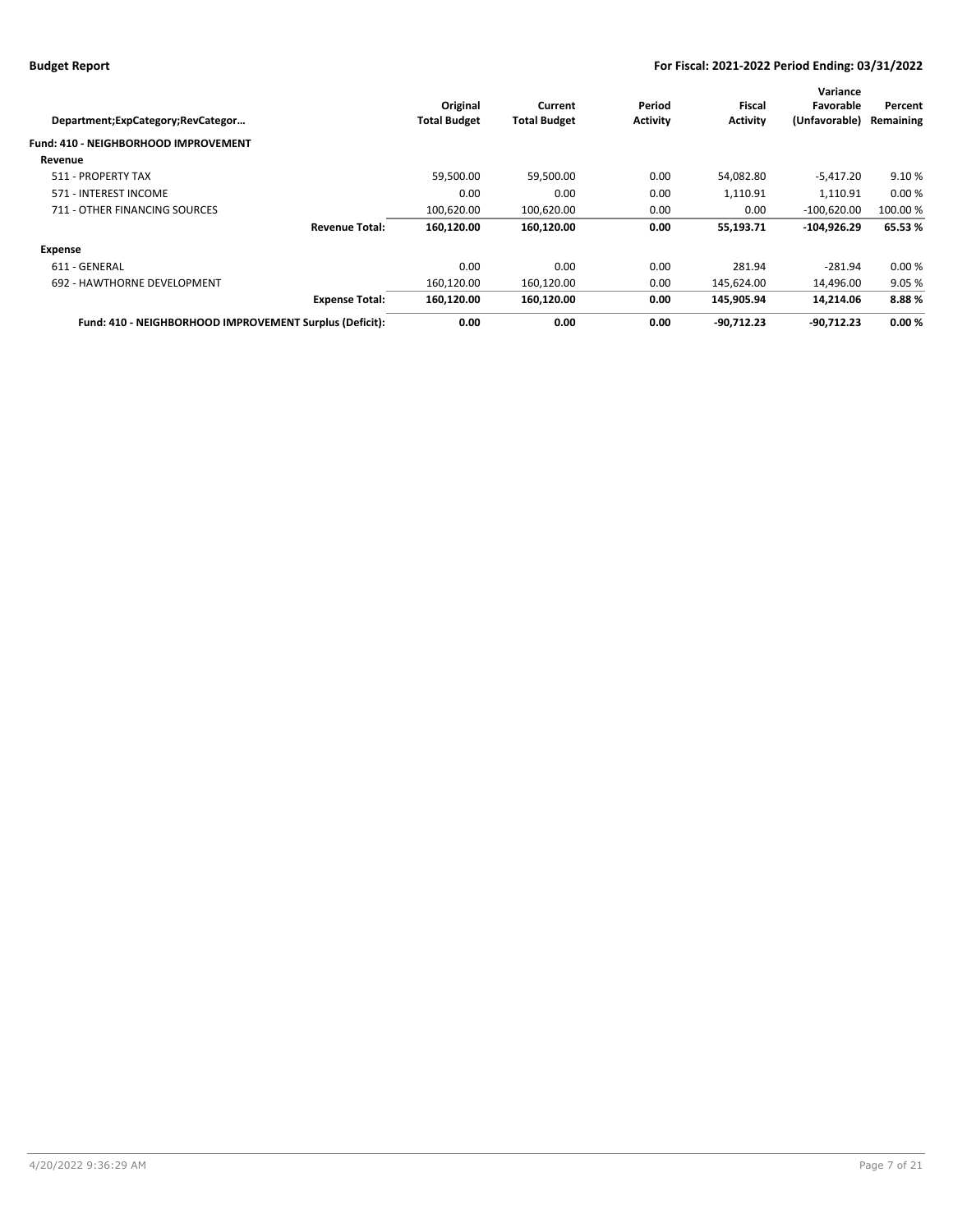| Original<br><b>Total Budget</b> | Current<br><b>Total Budget</b> | Period<br><b>Activity</b> | <b>Fiscal</b><br><b>Activity</b> | Variance<br>Favorable<br>(Unfavorable) | Percent<br>Remaining |
|---------------------------------|--------------------------------|---------------------------|----------------------------------|----------------------------------------|----------------------|
|                                 |                                |                           |                                  |                                        |                      |
|                                 |                                |                           |                                  |                                        |                      |
| 465,780.00                      | 465,780.00                     | 19,879.39                 | 468,775.72                       | 2,995.72                               | 0.64%                |
| 1,350,000.00                    | 1,350,000.00                   | 129,093.10                | 732,460.00                       | $-617,540.00$                          | 45.74 %              |
| 150,000.00                      | 150,000.00                     | 13,467.81                 | 76,073.48                        | $-73,926.52$                           | 49.28%               |
| 862,890.50                      | 862,890.50                     | 49,359.87                 | 212,970.59                       | $-649,919.91$                          | 75.32 %              |
| 200.00                          | 200.00                         | 0.00                      | 0.00                             | $-200.00$                              | 100.00 %             |
| 15,960.00                       | 15,960.00                      | 0.00                      | 8,341.01                         | $-7,618.99$                            | 47.74 %              |
| 2,000.00                        | 2,000.00                       | 1,250.00                  | 1,540.00                         | $-460.00$                              | 23.00 %              |
| 2,500.00                        | 2,500.00                       | 0.00                      | 13,598.00                        | 11,098.00                              | 443.92%              |
| 2,849,330.50                    | 2,849,330.50                   | 213,050.17                | 1,513,758.80                     | $-1,335,571.70$                        | 46.87%               |
|                                 |                                |                           |                                  |                                        |                      |
| 679,420.66                      | 679,420.66                     | 46,038.16                 | 229,609.85                       | 449,810.81                             | 66.21%               |
| 470,125.00                      | 546,211.00                     | 22,332.24                 | 145,151.49                       | 401,059.51                             | 73.43%               |
| 964,647.27                      | 1,001,761.27                   | 34,537.89                 | 231,460.65                       | 770,300.62                             | 76.89%               |
| 450,207.10                      | 494,012.56                     | 66,053.76                 | 196,896.73                       | 297,115.83                             | 60.14 %              |
| 284,512.77                      | 284,512.77                     | 0.00                      | 66,330.81                        | 218,181.96                             | 76.69%               |
| 2,848,912.80                    | 3,005,918.26                   | 168,962.05                | 869,449.53                       | 2,136,468.73                           | 71.08%               |
| 417.70                          | $-156,587.76$                  | 44,088.12                 | 644,309.27                       | 800,897.03                             | 511.47%              |
|                                 |                                |                           |                                  |                                        |                      |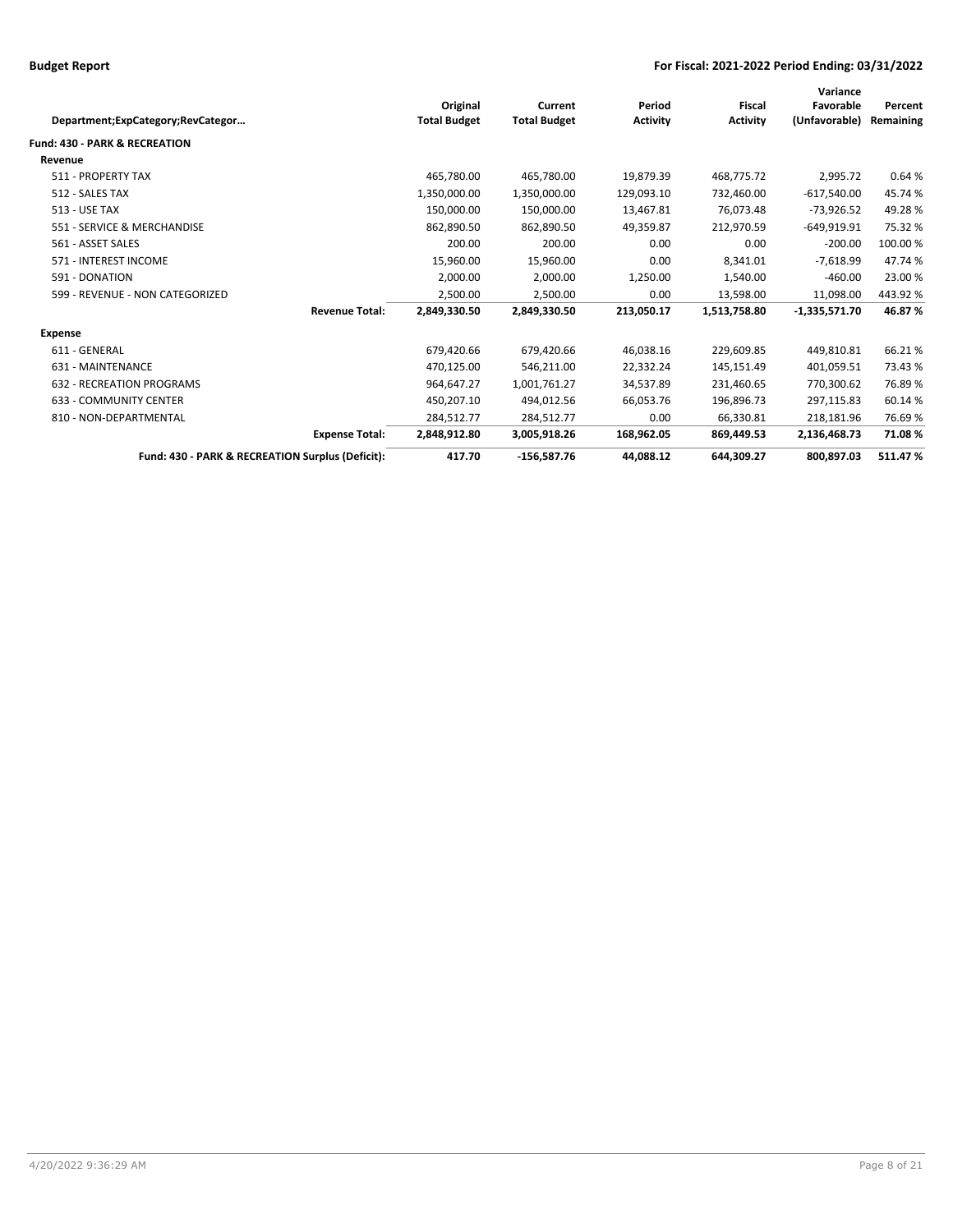| Department; ExpCategory; RevCategor                      | Original<br><b>Total Budget</b> | <b>Current</b><br><b>Total Budget</b> | Period<br><b>Activity</b> | Fiscal<br><b>Activity</b> | Variance<br>Favorable<br>(Unfavorable) | Percent<br>Remaining |
|----------------------------------------------------------|---------------------------------|---------------------------------------|---------------------------|---------------------------|----------------------------------------|----------------------|
| Fund: 440 - TAX INCREMENTAL FINANCING                    |                                 |                                       |                           |                           |                                        |                      |
| Revenue                                                  |                                 |                                       |                           |                           |                                        |                      |
| 511 - PROPERTY TAX                                       | 140,600.00                      | 140,600.00                            | 0.00                      | 145,525.26                | 4,925.26                               | 3.50 %               |
| 512 - SALES TAX                                          | 9,500.00                        | 9,500.00                              | 0.00                      | 0.00                      | $-9,500.00$                            | 100.00 %             |
| <b>Revenue Total:</b>                                    | 150.100.00                      | 150,100.00                            | 0.00                      | 145,525.26                | $-4,574.74$                            | 3.05%                |
| <b>Expense</b>                                           |                                 |                                       |                           |                           |                                        |                      |
| 693 - KEYSTONE TIF                                       | 150.100.00                      | 150.100.00                            | 143.275.05                | 143.275.05                | 6.824.95                               | 4.55 %               |
| <b>Expense Total:</b>                                    | 150.100.00                      | 150,100.00                            | 143.275.05                | 143.275.05                | 6,824.95                               | 4.55 %               |
| Fund: 440 - TAX INCREMENTAL FINANCING Surplus (Deficit): | 0.00                            | 0.00                                  | $-143.275.05$             | 2.250.21                  | 2.250.21                               | 0.00%                |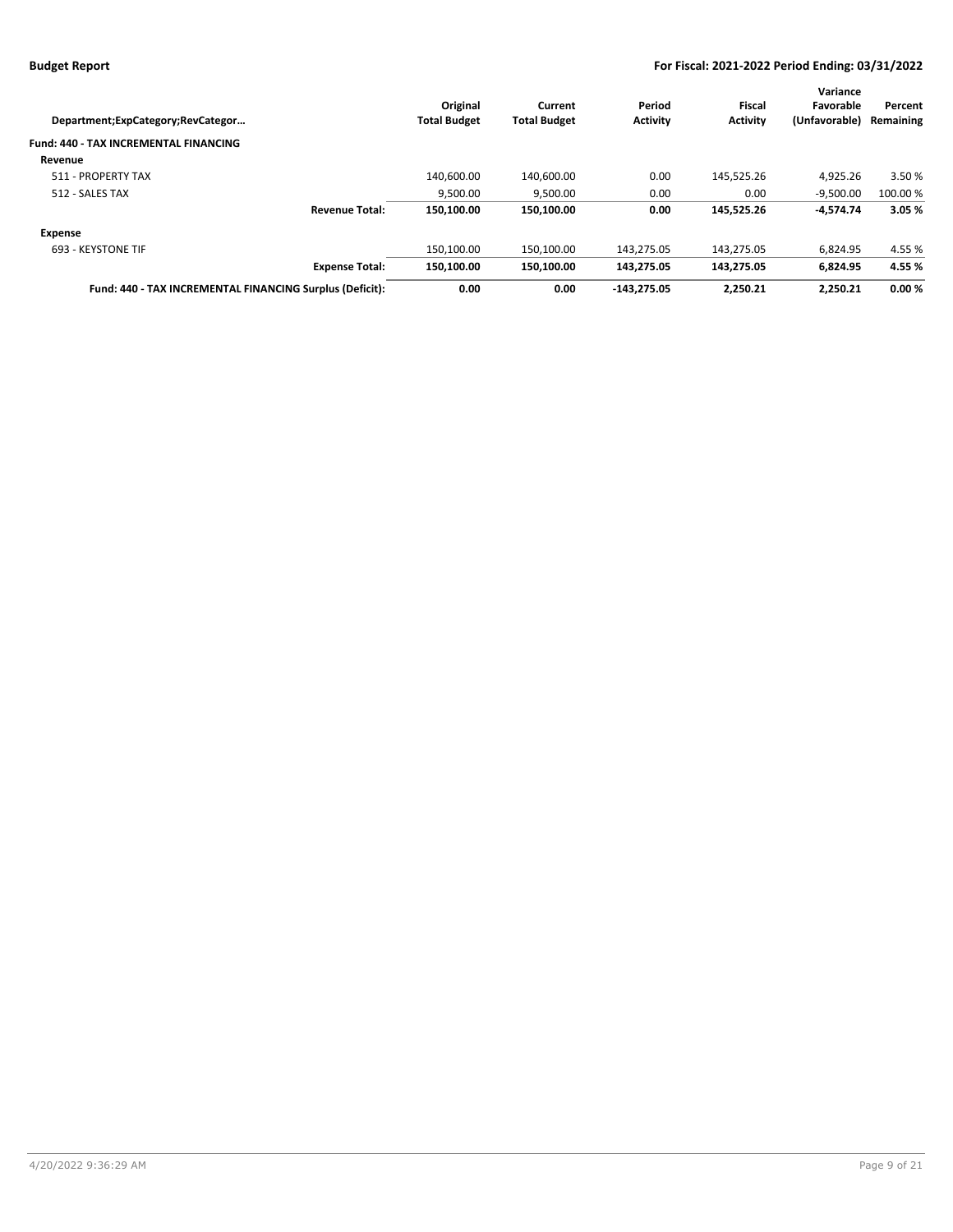| Department;ExpCategory;RevCategor                      |                       | Original<br><b>Total Budget</b> | Current<br><b>Total Budget</b> | Period<br><b>Activity</b> | Fiscal<br><b>Activity</b> | Variance<br>Favorable<br>(Unfavorable) | Percent<br>Remaining |
|--------------------------------------------------------|-----------------------|---------------------------------|--------------------------------|---------------------------|---------------------------|----------------------------------------|----------------------|
| <b>Fund: 610 - WATER POLLUTION CONTROL</b>             |                       |                                 |                                |                           |                           |                                        |                      |
| Revenue                                                |                       |                                 |                                |                           |                           |                                        |                      |
| 532 - PERMITS                                          |                       | 500.00                          | 500.00                         | 150.00                    | 150.00                    | $-350.00$                              | 70.00%               |
| 551 - SERVICE & MERCHANDISE                            |                       | 4,784,600.00                    | 5,139,600.00                   | 419,186.73                | 2,554,493.31              | $-2,585,106.69$                        | 50.30%               |
| 571 - INTEREST INCOME                                  |                       | 287,540.00                      | 287,540.00                     | 16,380.86                 | 105,420.04                | $-182, 119.96$                         | 63.34 %              |
| 599 - REVENUE - NON CATEGORIZED                        |                       | 0.00                            | 0.00                           | 0.00                      | 2,094.85                  | 2,094.85                               | 0.00%                |
|                                                        | <b>Revenue Total:</b> | 5,072,640.00                    | 5,427,640.00                   | 435,717.59                | 2,662,158.20              | $-2,765,481.80$                        | 50.95 %              |
| Expense                                                |                       |                                 |                                |                           |                           |                                        |                      |
| 611 - GENERAL                                          |                       | 4,165,245.00                    | 4,215,245.00                   | 433,871.36                | 1,317,847.71              | 2,897,397.29                           | 68.74 %              |
| 612 - FINANCE                                          |                       | 85,130.00                       | 85,130.00                      | 404.45                    | 39,453.22                 | 45,676.78                              | 53.66%               |
| 671 - PLANTS                                           |                       | 1,939,215.00                    | 1,866,757.00                   | 79,884.93                 | 966,957.44                | 899,799.56                             | 48.20%               |
| 672 - COLLECTIONS                                      |                       | 554,710.00                      | 554,710.00                     | 27,493.28                 | 211,084.12                | 343,625.88                             | 61.95%               |
| 680 - CAPITAL IMPROVEMENT                              |                       | 1,112,600.00                    | 952,000.00                     | 48,500.00                 | 88,064.78                 | 863,935.22                             | 90.75 %              |
|                                                        | <b>Expense Total:</b> | 7,856,900.00                    | 7,673,842.00                   | 590,154.02                | 2,623,407.27              | 5,050,434.73                           | 65.81%               |
| Fund: 610 - WATER POLLUTION CONTROL Surplus (Deficit): |                       | $-2,784,260.00$                 | $-2,246,202.00$                | $-154,436.43$             | 38,750.93                 | 2,284,952.93                           | 101.73%              |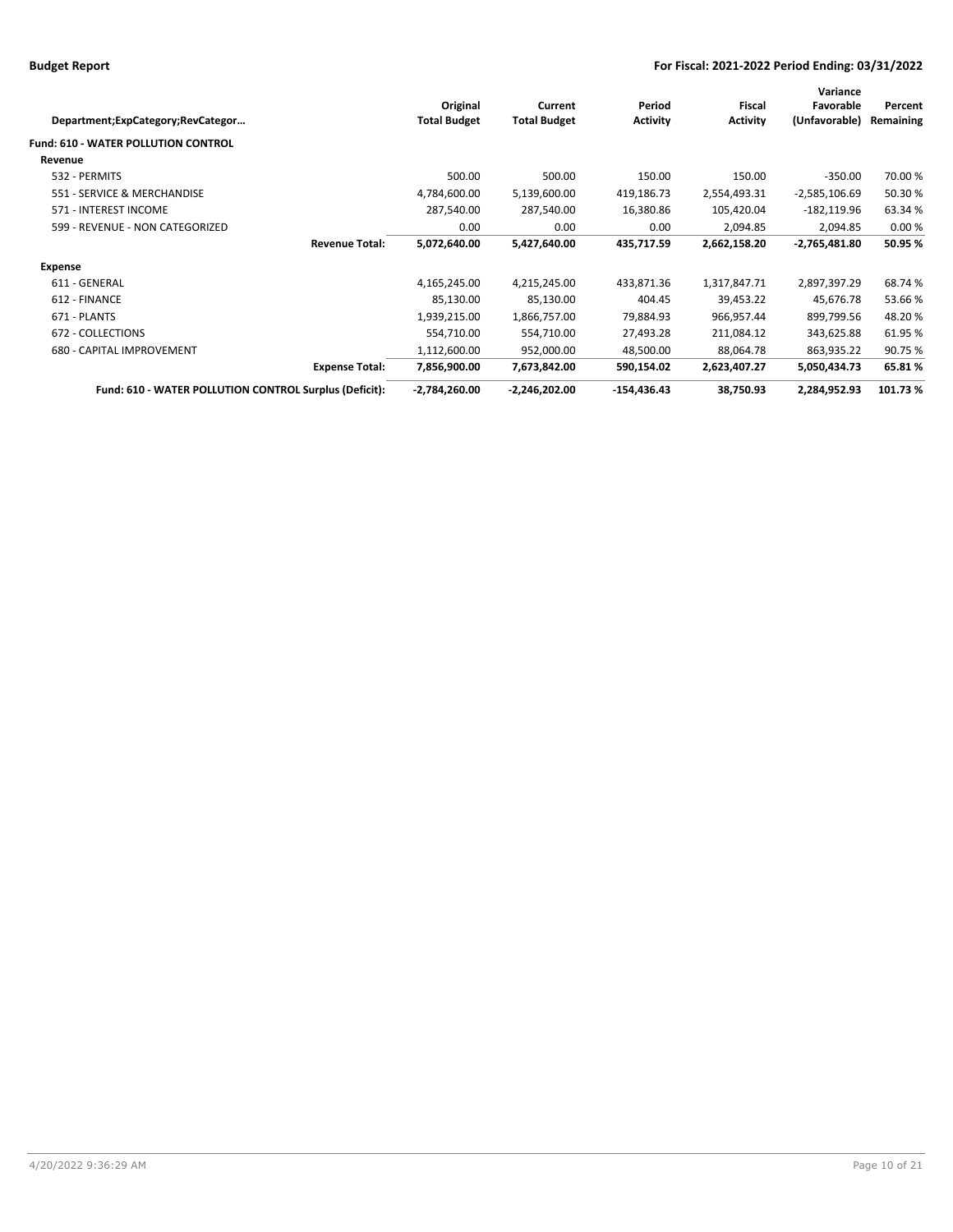| Department; ExpCategory; RevCategor      | Original<br><b>Total Budget</b> | Current<br><b>Total Budget</b> | Period<br><b>Activity</b> | <b>Fiscal</b><br><b>Activity</b> | Variance<br>Favorable<br>(Unfavorable) | Percent<br>Remaining |
|------------------------------------------|---------------------------------|--------------------------------|---------------------------|----------------------------------|----------------------------------------|----------------------|
| Fund: 710 - STEVENSON                    |                                 |                                |                           |                                  |                                        |                      |
| Revenue                                  |                                 |                                |                           |                                  |                                        |                      |
| 571 - INTEREST INCOME                    | 920.00                          | 920.00                         | 0.00                      | 400.77                           | $-519.23$                              | 56.44 %              |
| <b>Revenue Total:</b>                    | 920.00                          | 920.00                         | 0.00                      | 400.77                           | $-519.23$                              | 56.44 %              |
| Expense                                  |                                 |                                |                           |                                  |                                        |                      |
| 611 - GENERAL                            | 920.00                          | 920.00                         | 0.00                      | 1,303.28                         | $-383.28$                              | $-41.66%$            |
| <b>Expense Total:</b>                    | 920.00                          | 920.00                         | 0.00                      | 1,303.28                         | $-383.28$                              | $-41.66%$            |
| Fund: 710 - STEVENSON Surplus (Deficit): | 0.00                            | 0.00                           | 0.00                      | $-902.51$                        | $-902.51$                              | 0.00%                |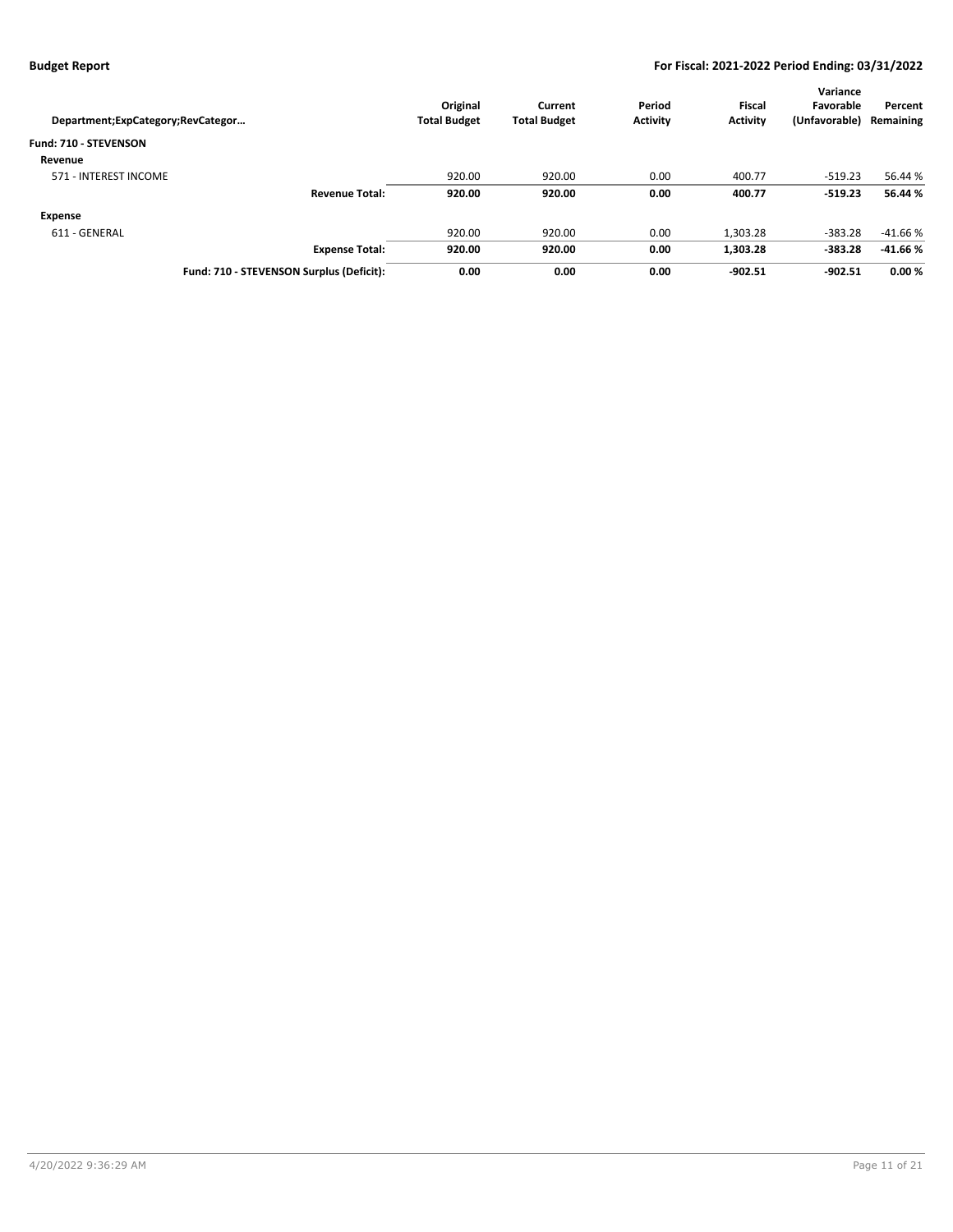| Department; ExpCategory; RevCategor  | Original<br><b>Total Budget</b> | Current<br><b>Total Budget</b> | Period<br><b>Activity</b> | <b>Fiscal</b><br><b>Activity</b> | Variance<br>Favorable<br>(Unfavorable) | Percent<br>Remaining |
|--------------------------------------|---------------------------------|--------------------------------|---------------------------|----------------------------------|----------------------------------------|----------------------|
| Fund: 720 - BROWN                    |                                 |                                |                           |                                  |                                        |                      |
| Revenue                              |                                 |                                |                           |                                  |                                        |                      |
| 571 - INTEREST INCOME                | 270.00                          | 270.00                         | 0.00                      | 114.80                           | $-155.20$                              | 57.48%               |
| <b>Revenue Total:</b>                | 270.00                          | 270.00                         | 0.00                      | 114.80                           | $-155.20$                              | 57.48%               |
| Expense                              |                                 |                                |                           |                                  |                                        |                      |
| 611 - GENERAL                        | 0.00                            | 0.00                           | 0.00                      | 29.52                            | $-29.52$                               | 0.00%                |
| <b>Expense Total:</b>                | 0.00                            | 0.00                           | 0.00                      | 29.52                            | $-29.52$                               | 0.00%                |
| Fund: 720 - BROWN Surplus (Deficit): | 270.00                          | 270.00                         | 0.00                      | 85.28                            | $-184.72$                              | 68.41%               |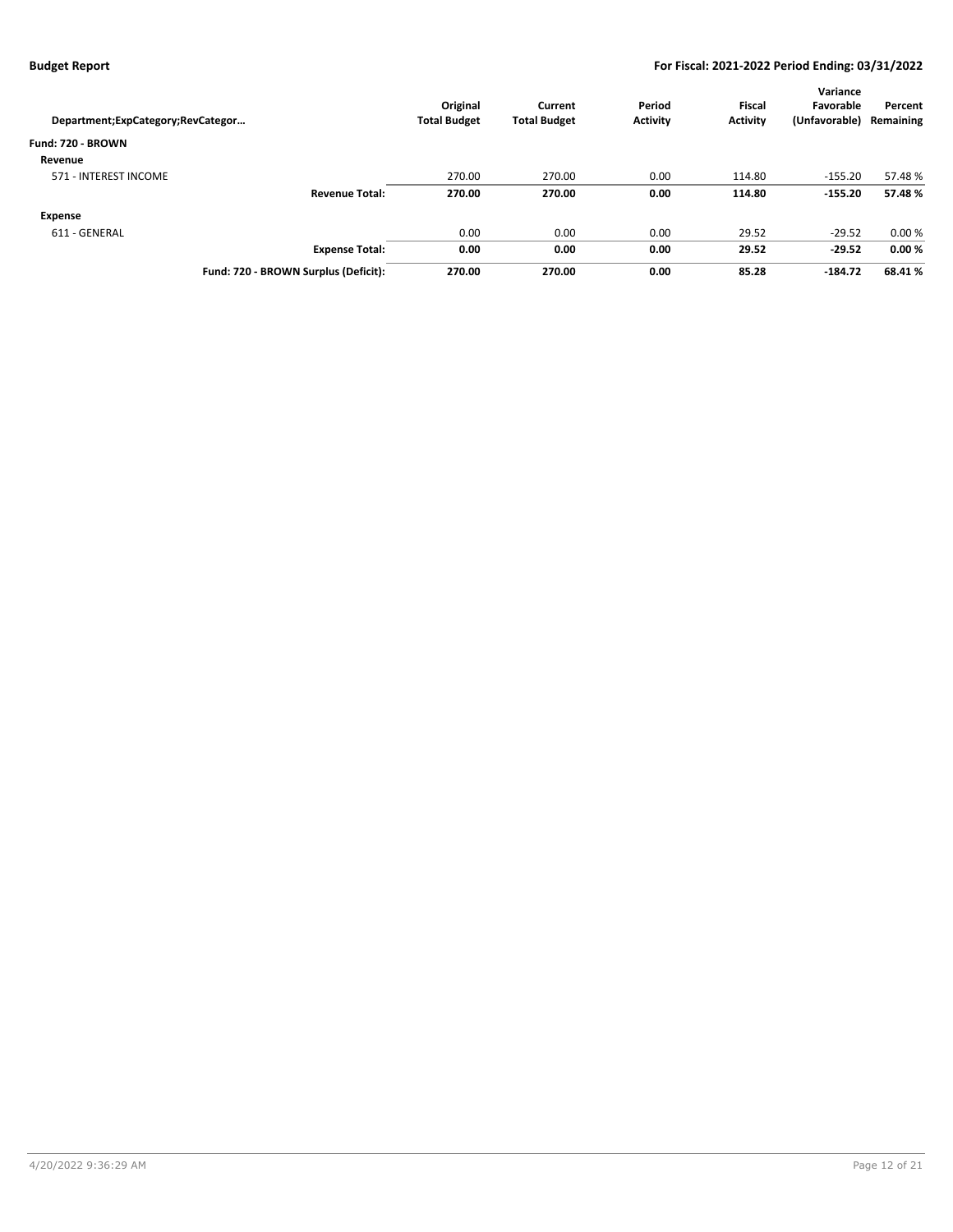|                                   |                                         |                     |                     |                 |                 | Variance      |           |
|-----------------------------------|-----------------------------------------|---------------------|---------------------|-----------------|-----------------|---------------|-----------|
|                                   |                                         | Original            | Current             | Period          | <b>Fiscal</b>   | Favorable     | Percent   |
| Department;ExpCategory;RevCategor |                                         | <b>Total Budget</b> | <b>Total Budget</b> | <b>Activity</b> | <b>Activity</b> | (Unfavorable) | Remaining |
| Fund: 730 - ANDERSON              |                                         |                     |                     |                 |                 |               |           |
| Revenue                           |                                         |                     |                     |                 |                 |               |           |
| 571 - INTEREST INCOME             |                                         | 190.00              | 190.00              | 0.00            | 83.60           | $-106.40$     | 56.00 %   |
| 591 - DONATION                    |                                         | 1.000.00            | 1,000.00            | 0.00            | 0.00            | $-1,000.00$   | 100.00 %  |
|                                   | <b>Revenue Total:</b>                   | 1,190.00            | 1,190.00            | 0.00            | 83.60           | $-1,106.40$   | 92.97%    |
| Expense                           |                                         |                     |                     |                 |                 |               |           |
| 611 - GENERAL                     |                                         | 1.000.00            | 1,000.00            | 0.00            | 21.49           | 978.51        | 97.85 %   |
|                                   | <b>Expense Total:</b>                   | 1.000.00            | 1,000.00            | 0.00            | 21.49           | 978.51        | 97.85 %   |
|                                   | Fund: 730 - ANDERSON Surplus (Deficit): | 190.00              | 190.00              | 0.00            | 62.11           | $-127.89$     | 67.31%    |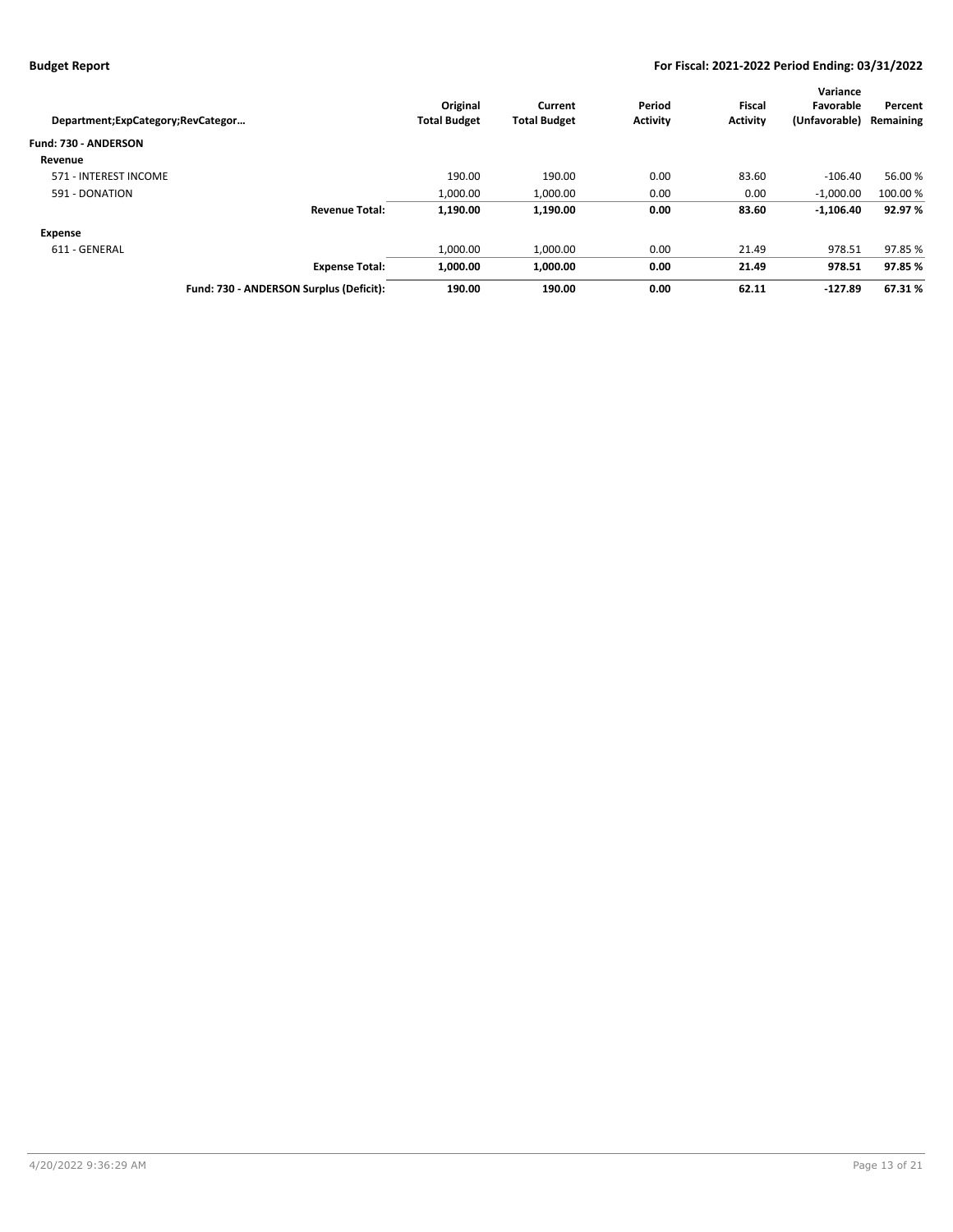| Department; ExpCategory; RevCategor    | Original<br><b>Total Budget</b> | Current<br><b>Total Budget</b> | Period<br><b>Activity</b> | <b>Fiscal</b><br><b>Activity</b> | Variance<br>Favorable<br>(Unfavorable) | Percent<br>Remaining |
|----------------------------------------|---------------------------------|--------------------------------|---------------------------|----------------------------------|----------------------------------------|----------------------|
| Fund: 740 - CRISSEY                    |                                 |                                |                           |                                  |                                        |                      |
| Revenue                                |                                 |                                |                           |                                  |                                        |                      |
| 571 - INTEREST INCOME                  | 230.00                          | 230.00                         | 0.00                      | 95.67                            | $-134.33$                              | 58.40 %              |
| <b>Revenue Total:</b>                  | 230.00                          | 230.00                         | 0.00                      | 95.67                            | $-134.33$                              | 58.40%               |
| Expense                                |                                 |                                |                           |                                  |                                        |                      |
| 611 - GENERAL                          | 600.00                          | 600.00                         | 0.00                      | 24.60                            | 575.40                                 | 95.90%               |
| <b>Expense Total:</b>                  | 600.00                          | 600.00                         | 0.00                      | 24.60                            | 575.40                                 | 95.90%               |
| Fund: 740 - CRISSEY Surplus (Deficit): | $-370.00$                       | $-370.00$                      | 0.00                      | 71.07                            | 441.07                                 | 119.21%              |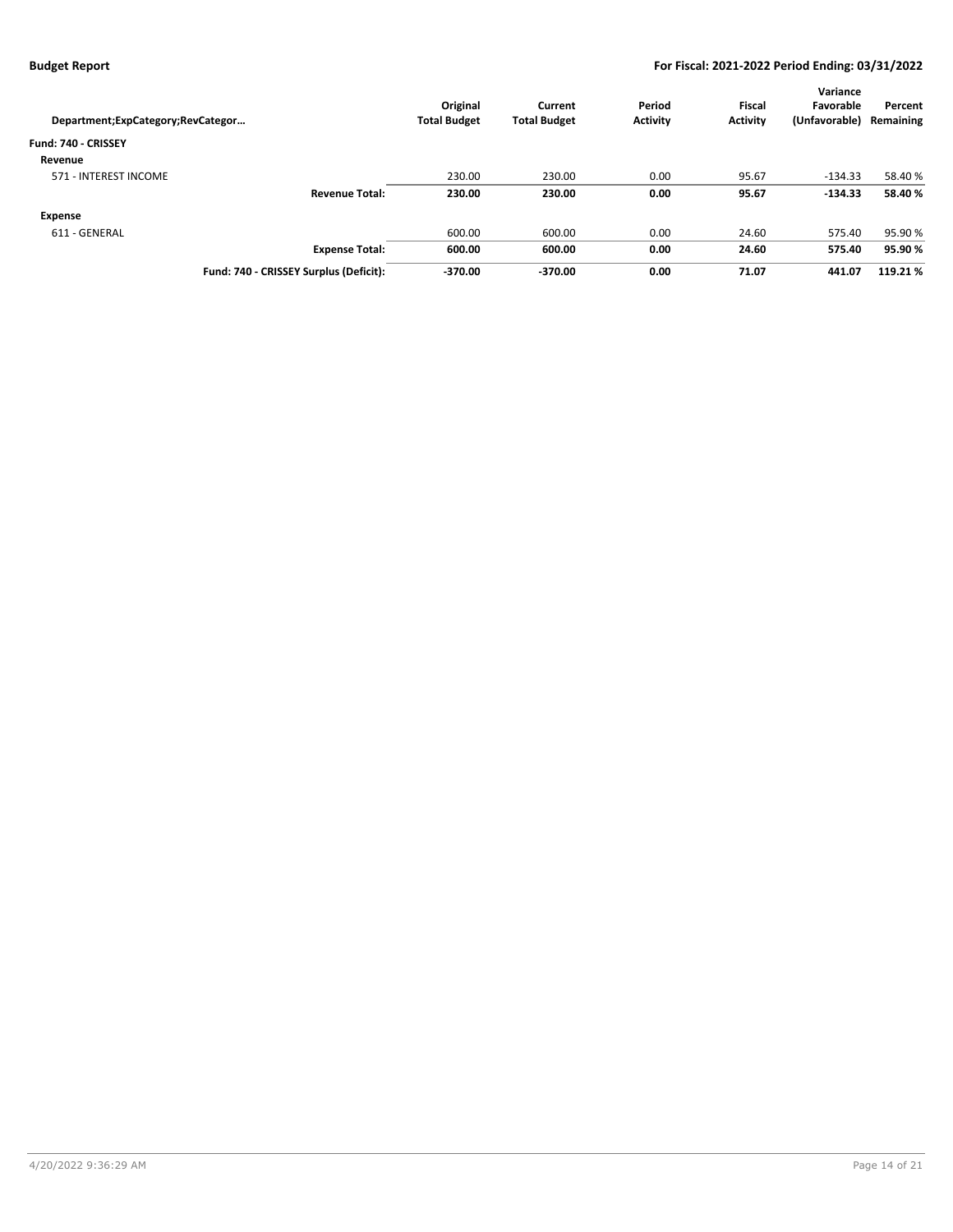| Department;ExpCategory;RevCategor            | Original<br><b>Total Budget</b> | Current<br><b>Total Budget</b> | Period<br><b>Activity</b> | <b>Fiscal</b><br><b>Activity</b> | Variance<br>Favorable<br>(Unfavorable) | Percent<br>Remaining |
|----------------------------------------------|---------------------------------|--------------------------------|---------------------------|----------------------------------|----------------------------------------|----------------------|
| <b>Fund: 750 - TRICENTENNIAL</b>             |                                 |                                |                           |                                  |                                        |                      |
| Revenue                                      |                                 |                                |                           |                                  |                                        |                      |
| 571 - INTEREST INCOME                        | 80.00                           | 80.00                          | 0.00                      | 64.52                            | $-15.48$                               | 19.35 %              |
| <b>Revenue Total:</b>                        | 80.00                           | 80.00                          | 0.00                      | 64.52                            | $-15.48$                               | 19.35 %              |
| <b>Expense</b>                               |                                 |                                |                           |                                  |                                        |                      |
| 611 - GENERAL                                | 0.00                            | 0.00                           | 0.00                      | 16.59                            | $-16.59$                               | 0.00%                |
| <b>Expense Total:</b>                        | 0.00                            | 0.00                           | 0.00                      | 16.59                            | $-16.59$                               | 0.00%                |
| Fund: 750 - TRICENTENNIAL Surplus (Deficit): | 80.00                           | 80.00                          | 0.00                      | 47.93                            | $-32.07$                               | 40.09%               |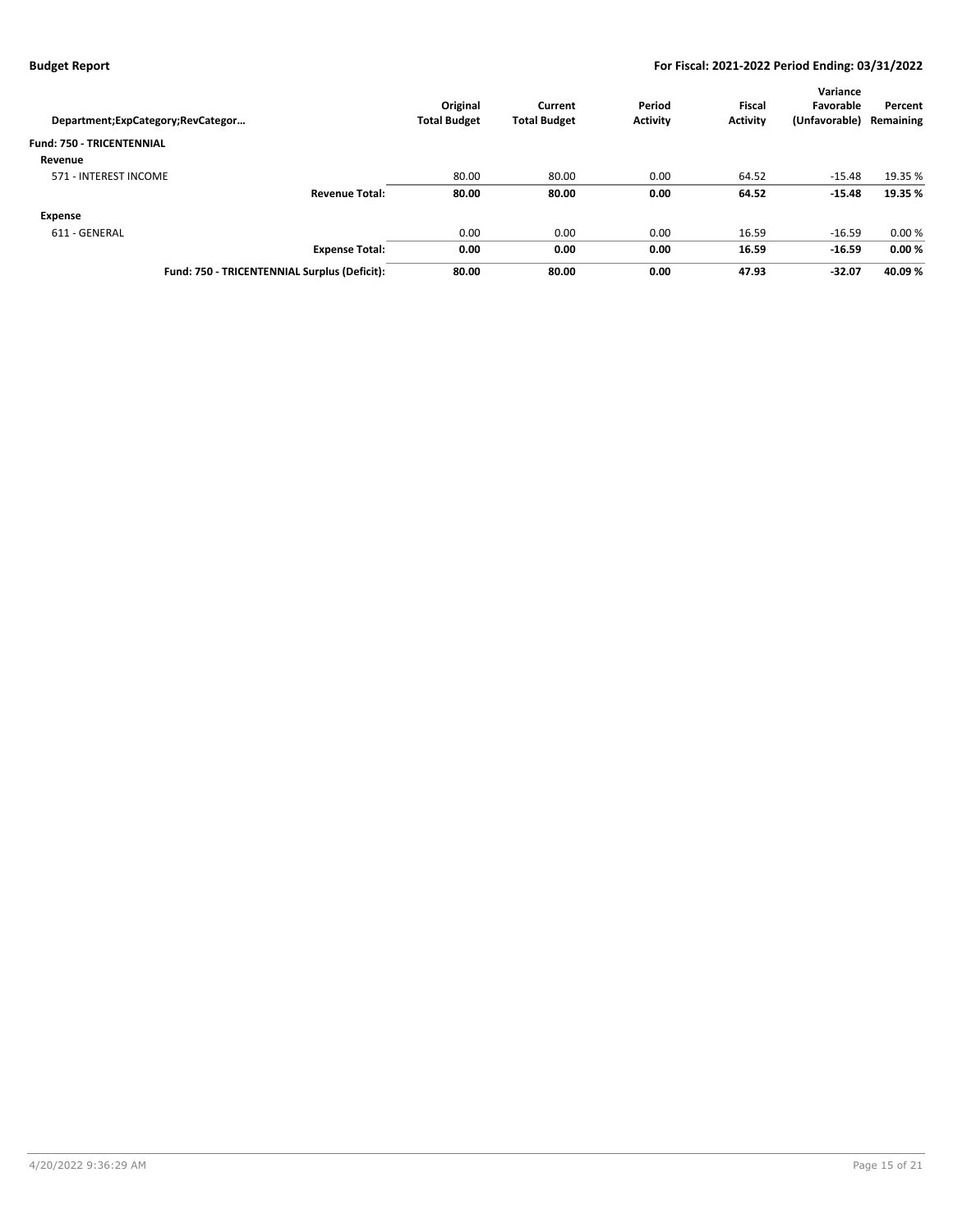|                                                    |                     |                     |                 |                 | Variance      |            |
|----------------------------------------------------|---------------------|---------------------|-----------------|-----------------|---------------|------------|
|                                                    | Original            | Current             | Period          | Fiscal          | Favorable     | Percent    |
| Department;ExpCategory;RevCategor                  | <b>Total Budget</b> | <b>Total Budget</b> | <b>Activity</b> | <b>Activity</b> | (Unfavorable) | Remaining  |
| <b>Fund: 810 - CHILDREN'S MEMORIAL</b>             |                     |                     |                 |                 |               |            |
| Revenue                                            |                     |                     |                 |                 |               |            |
| 571 - INTEREST INCOME                              | 330.00              | 330.00              | 0.00            | 252.92          | $-77.08$      | 23.36 %    |
| 591 - DONATION                                     | 15,600.00           | 15,600.00           | 960.00          | 2,650.00        | $-12.950.00$  | 83.01%     |
| <b>Revenue Total:</b>                              | 15,930.00           | 15,930.00           | 960.00          | 2,902.92        | $-13,027.08$  | 81.78%     |
| <b>Expense</b>                                     |                     |                     |                 |                 |               |            |
| 611 - GENERAL                                      | 15.680.00           | 15.680.00           | 0.00            | 924.86          | 14.755.14     | 94.10%     |
| <b>Expense Total:</b>                              | 15.680.00           | 15.680.00           | 0.00            | 924.86          | 14.755.14     | 94.10%     |
| Fund: 810 - CHILDREN'S MEMORIAL Surplus (Deficit): | 250.00              | 250.00              | 960.00          | 1.978.06        | 1.728.06      | $-691.22%$ |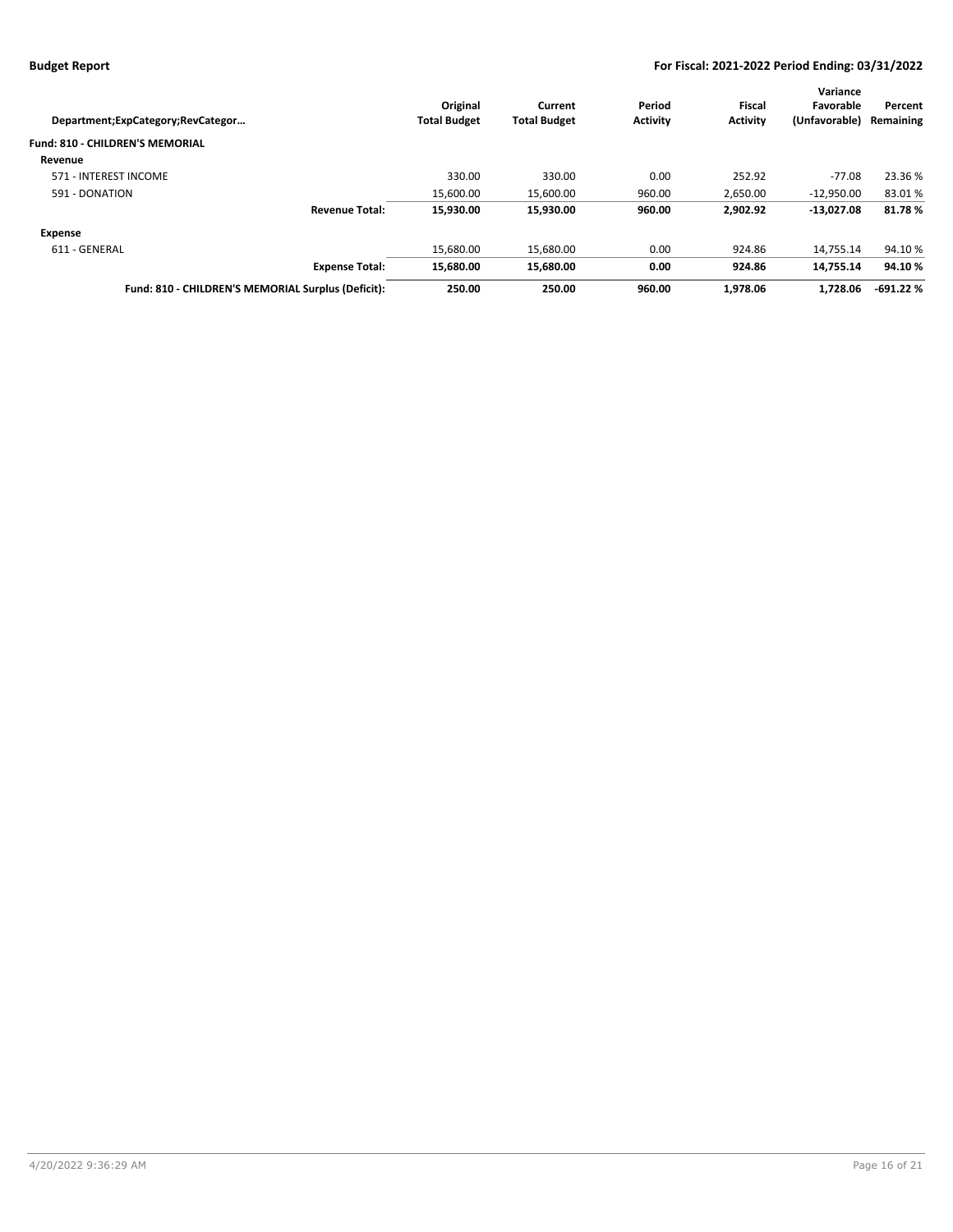|                                                |                     |                     |                 |                 | Variance      |           |
|------------------------------------------------|---------------------|---------------------|-----------------|-----------------|---------------|-----------|
|                                                | Original            | Current             | Period          | Fiscal          | Favorable     | Percent   |
| Department;ExpCategory;RevCategor              | <b>Total Budget</b> | <b>Total Budget</b> | <b>Activity</b> | <b>Activity</b> | (Unfavorable) | Remaining |
| <b>Fund: 820 - ARTS COMMISSION</b>             |                     |                     |                 |                 |               |           |
| Revenue                                        |                     |                     |                 |                 |               |           |
| 551 - SERVICE & MERCHANDISE                    | 1,000.00            | 1.000.00            | 0.00            | 0.00            | $-1,000.00$   | 100.00 %  |
| 571 - INTEREST INCOME                          | 0.00                | 0.00                | 0.00            | 81.23           | 81.23         | 0.00%     |
| 591 - DONATION                                 | 500.00              | 500.00              | 0.00            | 0.00            | $-500.00$     | 100.00 %  |
| <b>Revenue Total:</b>                          | 1.500.00            | 1.500.00            | 0.00            | 81.23           | $-1,418.77$   | 94.58%    |
| Expense                                        |                     |                     |                 |                 |               |           |
| 611 - GENERAL                                  | 9,750.00            | 9,750.00            | 0.00            | 270.94          | 9.479.06      | 97.22 %   |
| <b>Expense Total:</b>                          | 9,750.00            | 9,750.00            | 0.00            | 270.94          | 9,479.06      | 97.22%    |
| Fund: 820 - ARTS COMMISSION Surplus (Deficit): | $-8.250.00$         | $-8.250.00$         | 0.00            | $-189.71$       | 8.060.29      | 97.70%    |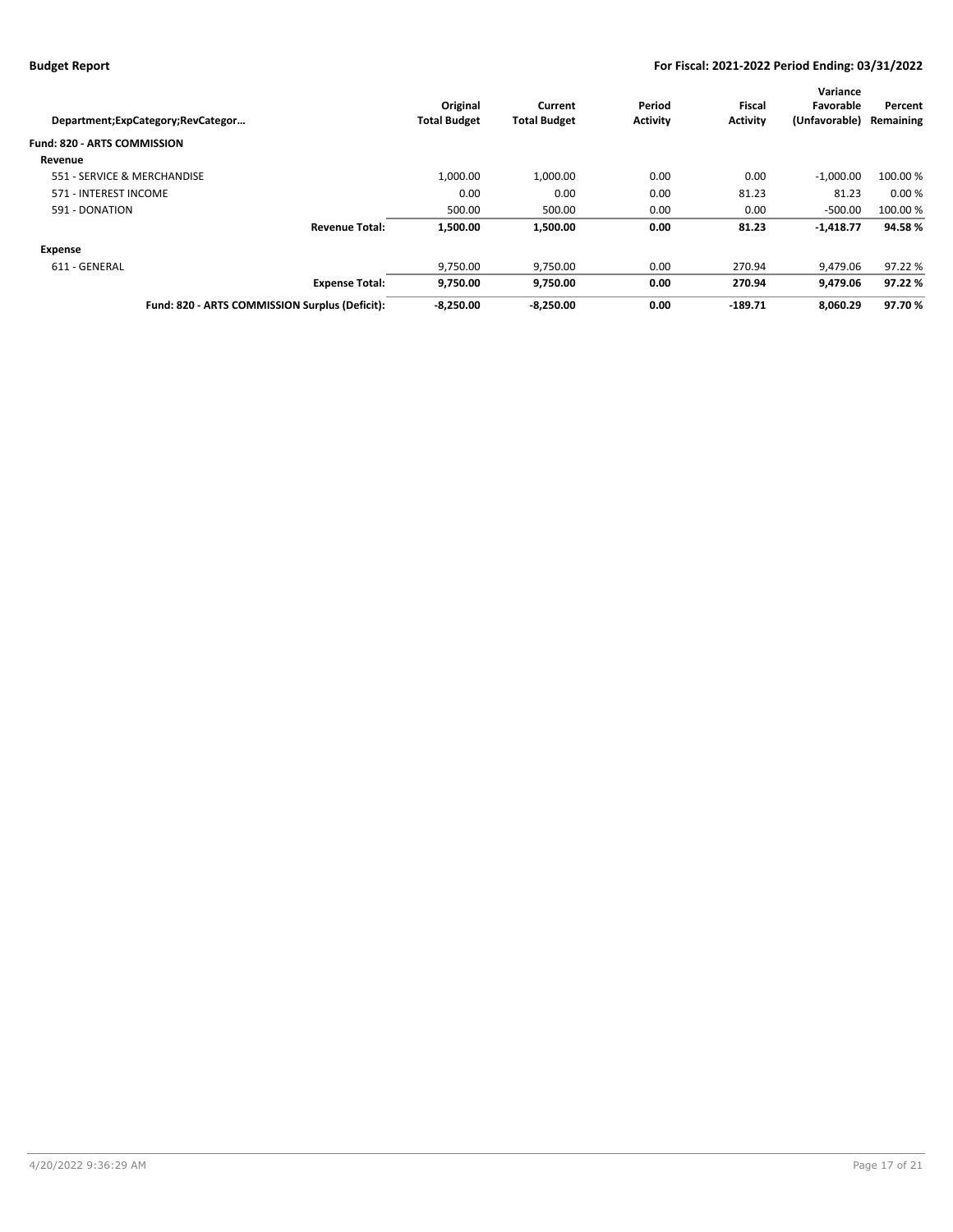| Department; ExpCategory; RevCategor             | Original<br><b>Total Budget</b> | Current<br><b>Total Budget</b> | Period<br><b>Activity</b> | <b>Fiscal</b><br><b>Activity</b> | Variance<br>Favorable<br>(Unfavorable) | Percent<br>Remaining |
|-------------------------------------------------|---------------------------------|--------------------------------|---------------------------|----------------------------------|----------------------------------------|----------------------|
| <b>Fund: 825 - PUBLIC ARTS FUND</b>             |                                 |                                |                           |                                  |                                        |                      |
| Revenue                                         |                                 |                                |                           |                                  |                                        |                      |
| 571 - INTEREST INCOME                           | 20.00                           | 20.00                          | 0.00                      | 3.12                             | $-16.88$                               | 84.40%               |
| <b>Revenue Total:</b>                           | 20.00                           | 20.00                          | 0.00                      | 3.12                             | $-16.88$                               | 84.40%               |
| Expense                                         |                                 |                                |                           |                                  |                                        |                      |
| 611 - GENERAL                                   | 0.00                            | 0.00                           | 0.00                      | 0.79                             | $-0.79$                                | 0.00%                |
| <b>Expense Total:</b>                           | 0.00                            | 0.00                           | 0.00                      | 0.79                             | $-0.79$                                | 0.00%                |
| Fund: 825 - PUBLIC ARTS FUND Surplus (Deficit): | 20.00                           | 20.00                          | 0.00                      | 2.33                             | $-17.67$                               | 88.35 %              |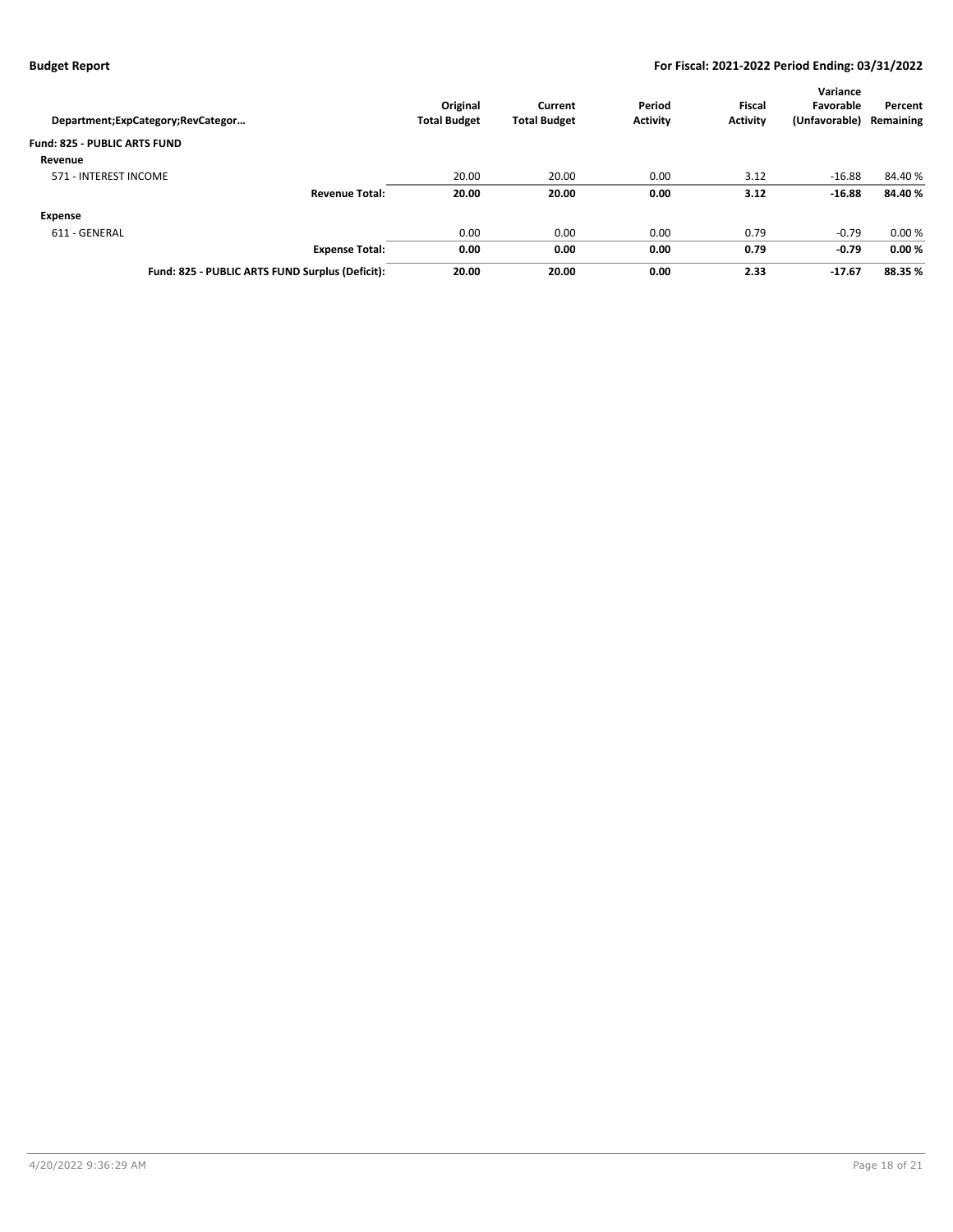| Department;ExpCategory;RevCategor                  | Original<br><b>Total Budget</b> | Current<br><b>Total Budget</b> | Period<br><b>Activity</b> | Fiscal<br><b>Activity</b> | Variance<br>Favorable<br>(Unfavorable) | Percent<br>Remaining |
|----------------------------------------------------|---------------------------------|--------------------------------|---------------------------|---------------------------|----------------------------------------|----------------------|
| Fund: 830 - WCVB TOURISM BUREAU                    |                                 |                                |                           |                           |                                        |                      |
| Revenue                                            |                                 |                                |                           |                           |                                        |                      |
| 519 - TAX - NON CATEGORIZED                        | 250,000.00                      | 320,000.00                     | 27,470.67                 | 156,071.30                | $-163,928.70$                          | 51.23%               |
| 522 - INTERGOVEN - STATE GRANT                     | 25,000.00                       | 70,000.00                      | 15,717.38                 | 22,346.21                 | -47,653.79                             | 68.08%               |
| 551 - SERVICE & MERCHANDISE                        | 0.00                            | 22,800.00                      | 1,200.00                  | 10,000.00                 | $-12,800.00$                           | 56.14%               |
| 571 - INTEREST INCOME                              | 4.600.00                        | 4,600.00                       | 0.00                      | 1,957.69                  | $-2,642.31$                            | 57.44 %              |
| 599 - REVENUE - NON CATEGORIZED                    | 0.00                            | 0.00                           | 0.00                      | 250.00                    | 250.00                                 | 0.00%                |
| <b>Revenue Total:</b>                              | 279,600.00                      | 417,400.00                     | 44,388.05                 | 190,625.20                | $-226,774.80$                          | 54.33%               |
| Expense                                            |                                 |                                |                           |                           |                                        |                      |
| 611 - GENERAL                                      | 279,600.00                      | 477,100.00                     | 23,912.46                 | 313,286.18                | 163,813.82                             | 34.34 %              |
| <b>Expense Total:</b>                              | 279.600.00                      | 477.100.00                     | 23.912.46                 | 313.286.18                | 163,813.82                             | 34.34 %              |
| Fund: 830 - WCVB TOURISM BUREAU Surplus (Deficit): | 0.00                            | $-59,700.00$                   | 20,475.59                 | $-122,660.98$             | $-62,960.98$                           | $-105.46%$           |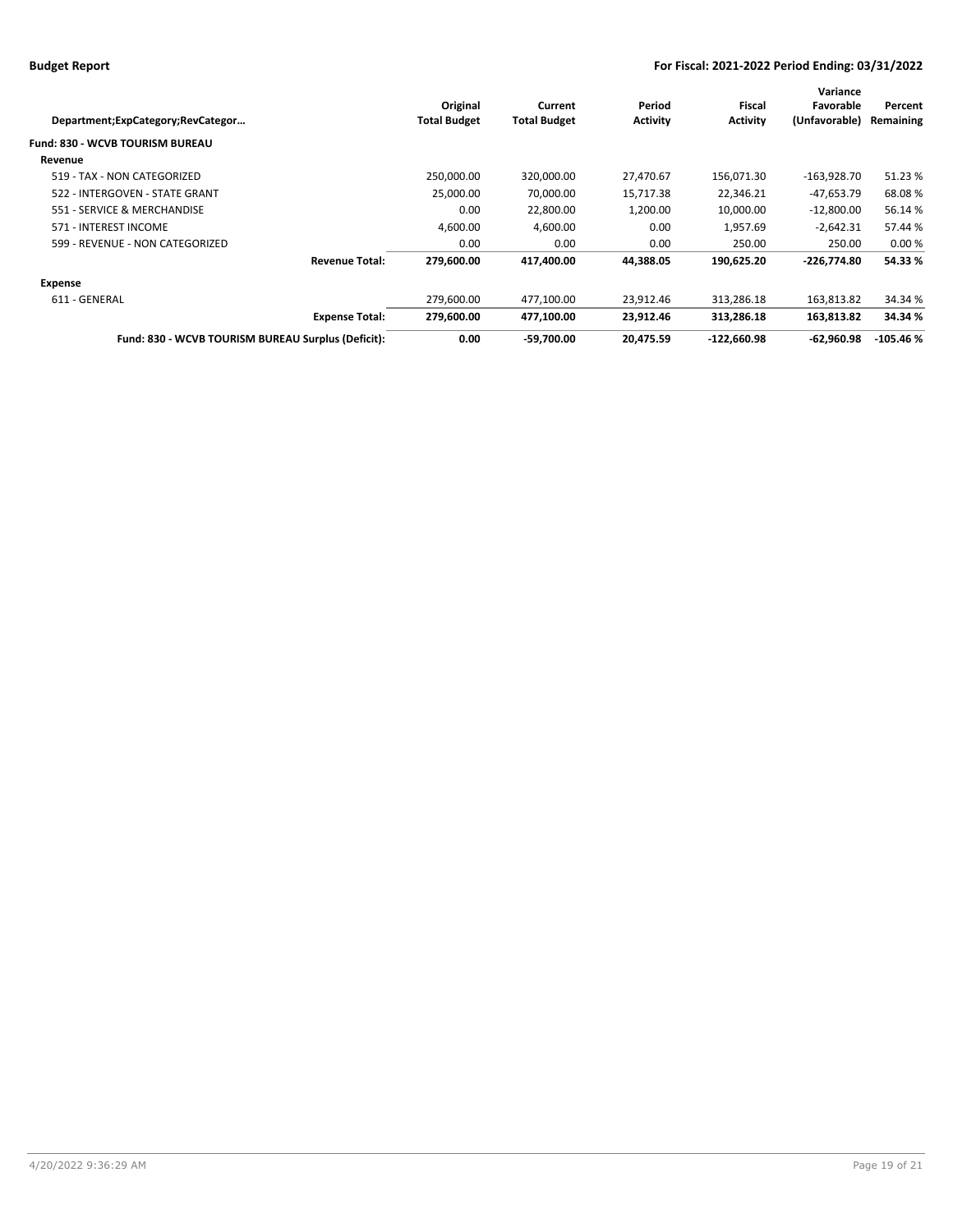|                                             |                     |                     |                 |                 | Variance      |           |
|---------------------------------------------|---------------------|---------------------|-----------------|-----------------|---------------|-----------|
|                                             | Original            | Current             | Period          | Fiscal          | Favorable     | Percent   |
| Department;ExpCategory;RevCategor           | <b>Total Budget</b> | <b>Total Budget</b> | <b>Activity</b> | <b>Activity</b> | (Unfavorable) | Remaining |
| <b>Fund: 900 - SELF INSURED</b>             |                     |                     |                 |                 |               |           |
| Revenue                                     |                     |                     |                 |                 |               |           |
| 500 - PREMIUMS                              | 1,334,040.00        | 1,334,040.00        | 105,810.04      | 594,986.32      | -739,053.68   | 55.40%    |
| 571 - INTEREST INCOME                       | 7.000.00            | 7,000.00            | 0.00            | 3.224.78        | $-3.775.22$   | 53.93 %   |
| <b>Revenue Total:</b>                       | 1,341,040.00        | 1,341,040.00        | 105,810.04      | 598,211.10      | -742.828.90   | 55.39%    |
| Expense                                     |                     |                     |                 |                 |               |           |
| 611 - GENERAL                               | 61,150.00           | 61,150.00           | 1,140.00        | 7,785.31        | 53,364.69     | 87.27 %   |
| 699 - SELF INSURANCE PREMIUM                | 1,071,770.00        | 1,071,770.00        | 190,799.09      | 559,780.32      | 511,989.68    | 47.77 %   |
| <b>Expense Total:</b>                       | 1,132,920.00        | 1,132,920.00        | 191,939.09      | 567,565.63      | 565,354.37    | 49.90%    |
| Fund: 900 - SELF INSURED Surplus (Deficit): | 208.120.00          | 208.120.00          | $-86.129.05$    | 30.645.47       | -177.474.53   | 85.28%    |
| <b>Report Surplus (Deficit):</b>            | $-2,882,542.30$     | $-1,256,322.88$     | $-409.645.51$   | 1,398,249.27    | 2,654,572.15  | 211.30 %  |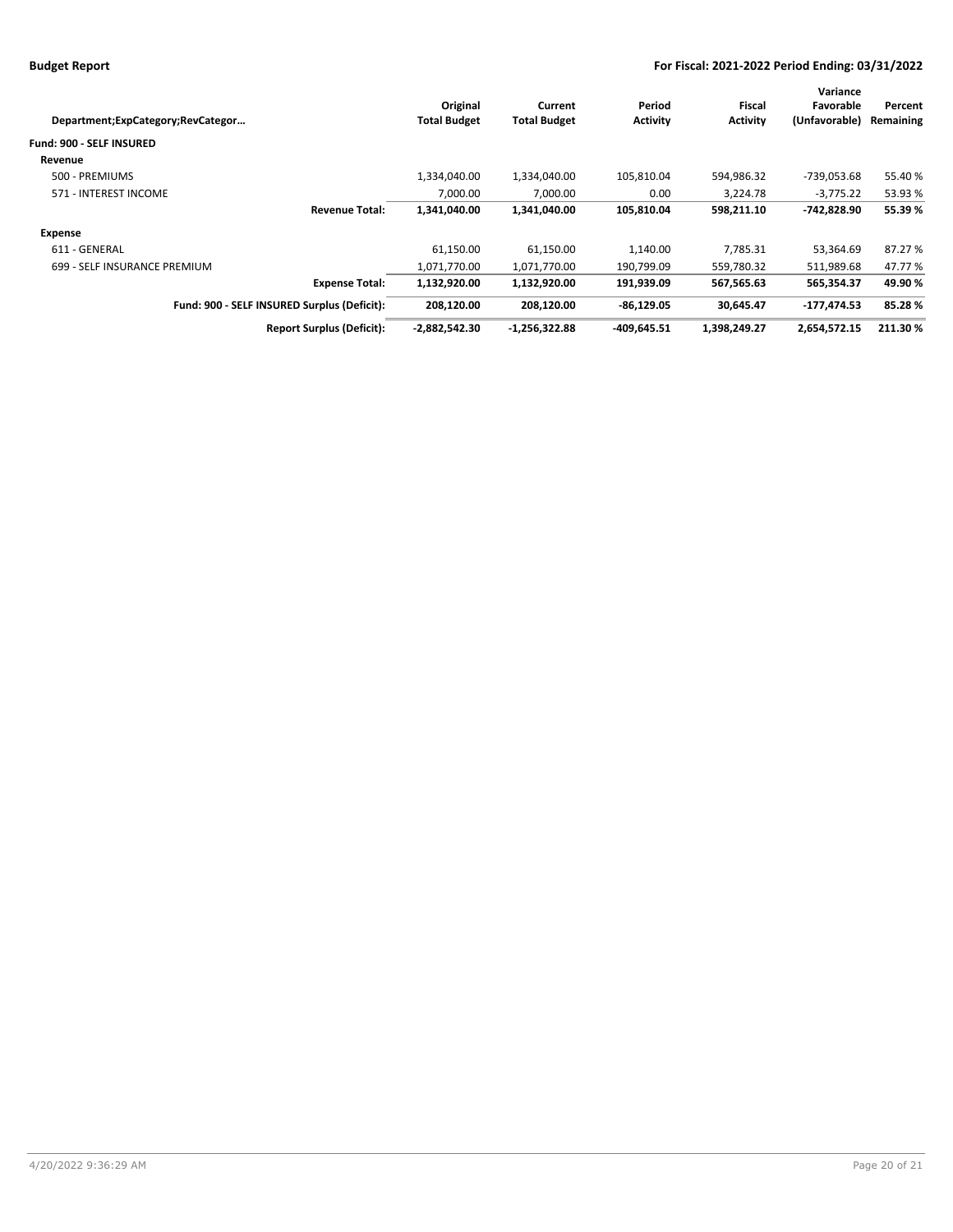# **Fund Summary**

| Fund                                 | Original<br><b>Total Budget</b> | Current<br><b>Total Budget</b> | Period<br><b>Activity</b> | <b>Fiscal</b><br><b>Activity</b> | Variance<br>Favorable<br>(Unfavorable) |  |
|--------------------------------------|---------------------------------|--------------------------------|---------------------------|----------------------------------|----------------------------------------|--|
| 110 - GENERAL                        | $-299,010.00$                   | -338,768.04                    | 259,807.79                | 645,003.33                       | 983,771.37                             |  |
| 210 - CAPITAL IMPROVEMENT TRAN       | 0.00                            | $-14,547.30$                   | 58,732.60                 | 346,281.25                       | 360,828.55                             |  |
| 215 - CAPITAL IMPROVEMENT 1/2 C      | 0.00                            | 0.00                           | 156,972.68                | 411,753.50                       | 411,753.50                             |  |
| 225 - GENERAL OBLIGATION BONDS       | 0.00                            | 0.00                           | 3,222.25                  | 55,074.56                        | 55,074.56                              |  |
| 240 - AMERICAN RESCUE PLAN           | 0.00                            | 1,359,172.22                   | $-513,315.57$             | $-506,852.16$                    | $-1,866,024.38$                        |  |
| 310 - DEBT SERVICE                   | 0.00                            | 0.00                           | $-56,748.44$              | $-56,748.44$                     | $-56,748.44$                           |  |
| 410 - NEIGHBORHOOD IMPROVEME         | 0.00                            | 0.00                           | 0.00                      | $-90,712.23$                     | $-90,712.23$                           |  |
| 430 - PARK & RECREATION              | 417.70                          | $-156,587.76$                  | 44,088.12                 | 644,309.27                       | 800,897.03                             |  |
| 440 - TAX INCREMENTAL FINANCINO      | 0.00                            | 0.00                           | $-143,275.05$             | 2,250.21                         | 2,250.21                               |  |
| <b>610 - WATER POLLUTION CONTROL</b> | $-2,784,260.00$                 | $-2,246,202.00$                | $-154,436.43$             | 38,750.93                        | 2,284,952.93                           |  |
| 710 - STEVENSON                      | 0.00                            | 0.00                           | 0.00                      | $-902.51$                        | $-902.51$                              |  |
| 720 - BROWN                          | 270.00                          | 270.00                         | 0.00                      | 85.28                            | $-184.72$                              |  |
| 730 - ANDERSON                       | 190.00                          | 190.00                         | 0.00                      | 62.11                            | $-127.89$                              |  |
| 740 - CRISSEY                        | $-370.00$                       | $-370.00$                      | 0.00                      | 71.07                            | 441.07                                 |  |
| 750 - TRICENTENNIAL                  | 80.00                           | 80.00                          | 0.00                      | 47.93                            | $-32.07$                               |  |
| 810 - CHILDREN'S MEMORIAL            | 250.00                          | 250.00                         | 960.00                    | 1,978.06                         | 1,728.06                               |  |
| 820 - ARTS COMMISSION                | $-8,250.00$                     | $-8,250.00$                    | 0.00                      | $-189.71$                        | 8,060.29                               |  |
| 825 - PUBLIC ARTS FUND               | 20.00                           | 20.00                          | 0.00                      | 2.33                             | $-17.67$                               |  |
| 830 - WCVB TOURISM BUREAU            | 0.00                            | $-59,700.00$                   | 20,475.59                 | $-122,660.98$                    | $-62,960.98$                           |  |
| 900 - SELF INSURED                   | 208,120.00                      | 208,120.00                     | $-86,129.05$              | 30,645.47                        | $-177,474.53$                          |  |
| <b>Report Surplus (Deficit):</b>     | $-2.882.542.30$                 | $-1.256.322.88$                | $-409.645.51$             | 1,398,249.27                     | 2.654.572.15                           |  |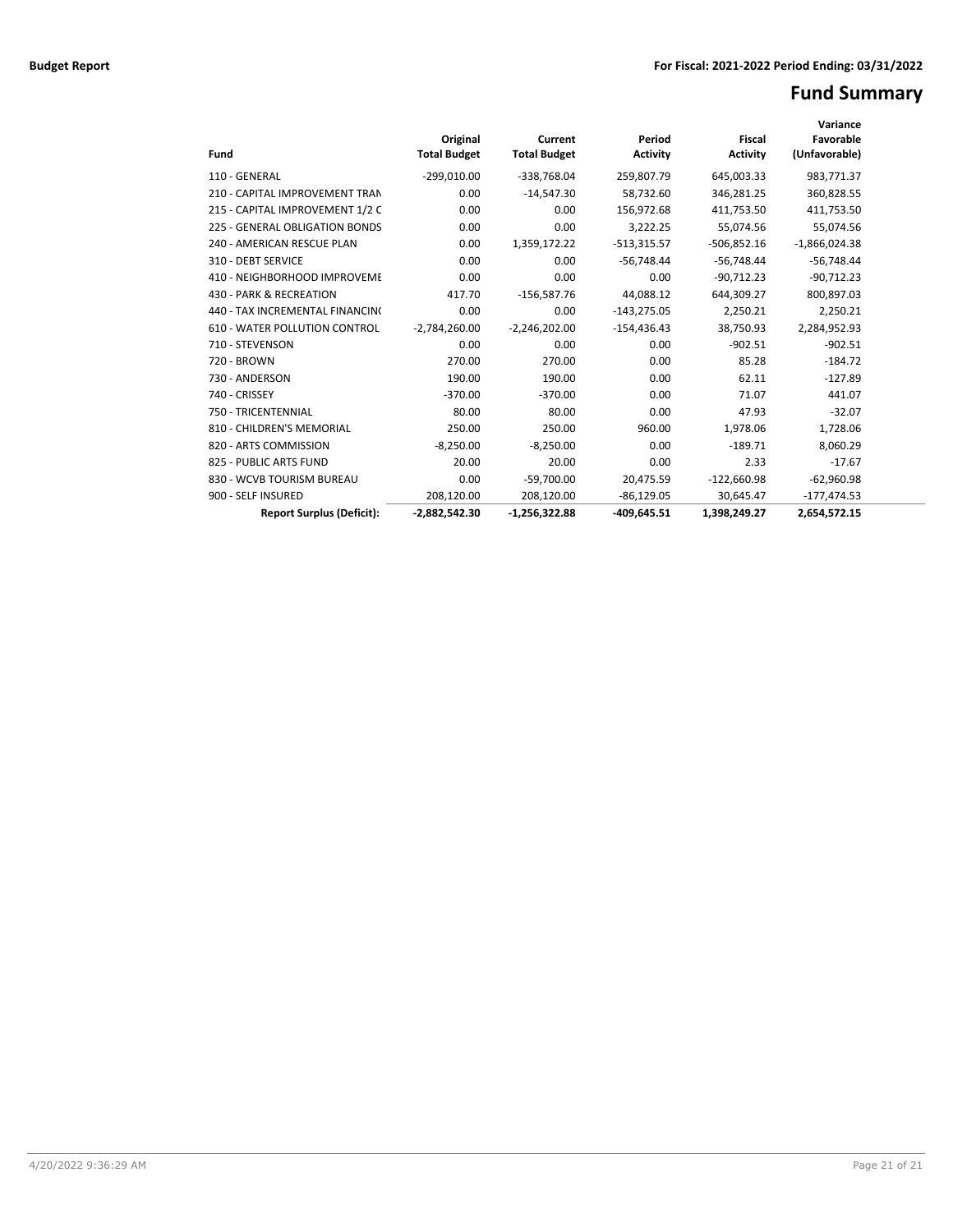# **Prior-Year Comparative Income Statement**

City of Warrensburg, MO **Group Summary** 

For the Period Ending 03/31/2022

|                                                   |                       |                       | <b>March Variance</b> |            |                     |                     | <b>YTD Variance</b> |            |
|---------------------------------------------------|-----------------------|-----------------------|-----------------------|------------|---------------------|---------------------|---------------------|------------|
|                                                   | 2020-2021             | 2021-2022             | Favorable /           |            | 2020-2021           | 2021-2022           | Favorable /         |            |
| Departmen                                         | <b>March Activity</b> | <b>March Activity</b> | (Unfavorable)         | Variance % | <b>YTD Activity</b> | <b>YTD Activity</b> | (Unfavorable)       | Variance % |
| Fund: 110 - GENERAL                               |                       |                       |                       |            |                     |                     |                     |            |
| Revenue                                           |                       |                       |                       |            |                     |                     |                     |            |
| RevCategory: 511 - PROPERTY TAX                   |                       |                       |                       |            |                     |                     |                     |            |
|                                                   | 4,499.48              | 36,593.35             | 32,093.87             | 713.28%    | 789,852.27          | 926,456.48          | 136,604.21          | 17.29%     |
| RevCategory 511 - PROPERTY TAX Total:             | 4,499.48              | 36,593.35             | 32,093.87             | 713.28%    | 789,852.27          | 926,456.48          | 136,604.21          | 17.29%     |
| RevCategory: 512 - SALES TAX                      |                       |                       |                       |            |                     |                     |                     |            |
|                                                   | 427,793.23            | 457,573.34            | 29,780.11             | 6.96%      | 2,253,895.88        | 2,556,772.18        | 302,876.30          | 13.44%     |
| RevCategory 512 - SALES TAX Total:                | 427,793.23            | 457,573.34            | 29,780.11             | 6.96%      | 2,253,895.88        | 2,556,772.18        | 302,876.30          | 13.44%     |
| RevCategory: 513 - USE TAX                        |                       |                       |                       |            |                     |                     |                     |            |
|                                                   | 35,882.92             | 35,911.91             | 28.99                 | 0.08%      | 226,802.28          | 202,849.95          | $-23,952.33$        | $-10.56%$  |
| RevCategory 513 - USE TAX Total:                  | 35,882.92             | 35,911.91             | 28.99                 | 0.08%      | 226,802.28          | 202,849.95          | $-23,952.33$        | $-10.56%$  |
| RevCategory: 514 - FRANCHISE TAX                  |                       |                       |                       |            |                     |                     |                     |            |
|                                                   | 217,022.72            | 215,534.64            | $-1,488.08$           | $-0.69%$   | 1,178,145.69        | 1,240,300.37        | 62,154.68           | 5.28%      |
| RevCategory 514 - FRANCHISE TAX Total:            | 217,022.72            | 215,534.64            | $-1,488.08$           | -0.69%     | 1,178,145.69        | 1,240,300.37        | 62,154.68           | 5.28%      |
| RevCategory: 519 - TAX - NON CATEGORIZED          |                       |                       |                       |            |                     |                     |                     |            |
|                                                   | 23,358.51             | 27,470.67             | 4,112.16              | 17.60%     | 127,662.51          | 156,071.30          | 28,408.79           | 22.25%     |
| RevCategory 519 - TAX - NON CATEGORIZED Total:    | 23,358.51             | 27,470.67             | 4,112.16              | 17.60%     | 127,662.51          | 156,071.30          | 28,408.79           | 22.25%     |
|                                                   |                       |                       |                       |            |                     |                     |                     |            |
| RevCategory: 521 - INTERGOVEN - FED GRANT         | 0.00                  | 0.00                  | 0.00                  | 0.00%      | 409,670.20          | 2,212.00            | -407,458.20         | $-99.46%$  |
| RevCategory 521 - INTERGOVEN - FED GRANT Total:   | 0.00                  | 0.00                  | 0.00                  | 0.00%      | 409,670.20          | 2,212.00            | -407,458.20         | -99.46%    |
|                                                   |                       |                       |                       |            |                     |                     |                     |            |
| RevCategory: 522 - INTERGOVEN - STATE GRANT       |                       |                       |                       |            |                     |                     |                     |            |
|                                                   | 0.00                  | 0.00                  | 0.00                  | 0.00%      | 0.00                | 17,257.16           | 17,257.16           | 0.00%      |
| RevCategory 522 - INTERGOVEN - STATE GRANT Total: | 0.00                  | 0.00                  | 0.00                  | 0.00%      | 0.00                | 17,257.16           | 17,257.16           | 0.00%      |
| RevCategory: 523 - INTERGOVEN - LOCAL GRANT       |                       |                       |                       |            |                     |                     |                     |            |
|                                                   | 0.00                  | 0.00                  | 0.00                  | 0.00%      | 8,450.50            | 1,200.00            | $-7,250.50$         | $-85.80%$  |
| RevCategory 523 - INTERGOVEN - LOCAL GRANT Total: | 0.00                  | 0.00                  | 0.00                  | 0.00%      | 8,450.50            | 1,200.00            | $-7,250.50$         | $-85.80%$  |
| RevCategory: 531 - LICENSES                       |                       |                       |                       |            |                     |                     |                     |            |
|                                                   | 931.38                | 397.96                | $-533.42$             | $-57.27%$  | 14,136.97           | 8,550.25            | $-5,586.72$         | $-39.52%$  |
| RevCategory 531 - LICENSES Total:                 | 931.38                | 397.96                | $-533.42$             | $-57.27%$  | 14,136.97           | 8,550.25            | $-5,586.72$         | $-39.52%$  |
| RevCategory: 532 - PERMITS                        |                       |                       |                       |            |                     |                     |                     |            |
|                                                   | 29,298.17             | 7,554.44              | $-21,743.73$          | $-74.22%$  | 74,137.95           | 56,791.30           | $-17,346.65$        | $-23.40%$  |
| RevCategory 532 - PERMITS Total:                  | 29,298.17             | 7,554.44              | $-21,743.73$          | $-74.22%$  | 74,137.95           | 56,791.30           | $-17,346.65$        | -23.40%    |

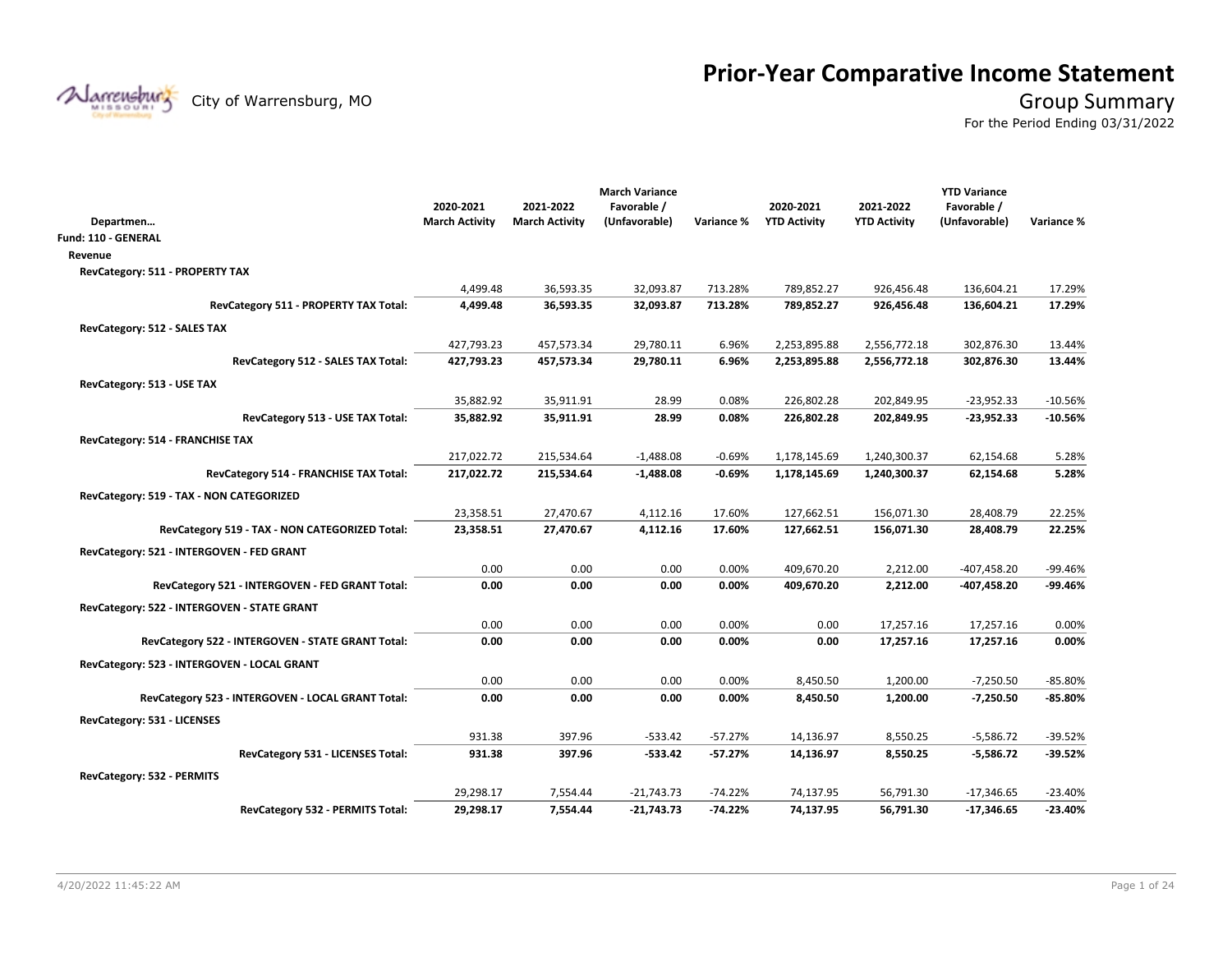|                                                    |                       |                       | <b>March Variance</b> |              |                     |                     | <b>YTD Variance</b> |             |
|----------------------------------------------------|-----------------------|-----------------------|-----------------------|--------------|---------------------|---------------------|---------------------|-------------|
|                                                    | 2020-2021             | 2021-2022             | Favorable /           |              | 2020-2021           | 2021-2022           | Favorable /         |             |
| Departmen                                          | <b>March Activity</b> | <b>March Activity</b> | (Unfavorable)         | Variance %   | <b>YTD Activity</b> | <b>YTD Activity</b> | (Unfavorable)       | Variance %  |
| RevCategory: 541 - FINES                           |                       |                       |                       |              |                     |                     |                     |             |
|                                                    | 19,807.36             | 4,671.06              | $-15,136.30$          | $-76.42%$    | 120,010.99          | 93,333.17           | $-26,677.82$        | -22.23%     |
| RevCategory 541 - FINES Total:                     | 19,807.36             | 4,671.06              | $-15,136.30$          | $-76.42%$    | 120,010.99          | 93,333.17           | $-26,677.82$        | $-22.23%$   |
| RevCategory: 551 - SERVICE & MERCHANDISE           |                       |                       |                       |              |                     |                     |                     |             |
|                                                    | 28,605.29             | 7,753.80              | $-20,851.49$          | $-72.89%$    | 71,816.10           | 95,422.55           | 23,606.45           | 32.87%      |
| RevCategory 551 - SERVICE & MERCHANDISE Total:     | 28,605.29             | 7,753.80              | $-20,851.49$          | $-72.89%$    | 71,816.10           | 95,422.55           | 23,606.45           | 32.87%      |
| RevCategory: 555 - SERVICE & MERCHANDISE           |                       |                       |                       |              |                     |                     |                     |             |
|                                                    | 210,629.85            | 211,867.50            | 1,237.65              | 0.59%        | 421,259.70          | 423,735.00          | 2,475.30            | 0.59%       |
| RevCategory 555 - SERVICE & MERCHANDISE Total:     | 210,629.85            | 211,867.50            | 1,237.65              | 0.59%        | 421,259.70          | 423,735.00          | 2,475.30            | 0.59%       |
| RevCategory: 561 - ASSET SALES                     |                       |                       |                       |              |                     |                     |                     |             |
|                                                    | 9,000.00              | 0.00                  | $-9,000.00$           | $-100.00\%$  | 17,800.00           | 0.00                | $-17,800.00$        | $-100.00%$  |
| RevCategory 561 - ASSET SALES Total:               | 9,000.00              | 0.00                  | $-9,000.00$           | $-100.00%$   | 17,800.00           | 0.00                | $-17,800.00$        | $-100.00\%$ |
| RevCategory: 571 - INTEREST INCOME                 |                       |                       |                       |              |                     |                     |                     |             |
|                                                    | 5,543.56              | 0.00                  | $-5,543.56$           | $-100.00\%$  | 28,161.93           | 22,874.36           | $-5,287.57$         | $-18.78%$   |
| RevCategory 571 - INTEREST INCOME Total:           | 5,543.56              | 0.00                  | $-5,543.56$           | $-100.00\%$  | 28,161.93           | 22,874.36           | $-5,287.57$         | $-18.78%$   |
| RevCategory: 591 - DONATION                        |                       |                       |                       |              |                     |                     |                     |             |
|                                                    | 8,575.00              | 8,975.00              | 400.00                | 4.66%        | 19,531.00           | 21,075.00           | 1,544.00            | 7.91%       |
| RevCategory 591 - DONATION Total:                  | 8,575.00              | 8,975.00              | 400.00                | 4.66%        | 19,531.00           | 21,075.00           | 1,544.00            | 7.91%       |
| RevCategory: 599 - REVENUE - NON CATEGORIZED       |                       |                       |                       |              |                     |                     |                     |             |
|                                                    | 4,135.14              | 2,204.39              | $-1,930.75$           | -46.69%      | 18,078.46           | 7,127.21            | $-10,951.25$        | -60.58%     |
| RevCategory 599 - REVENUE - NON CATEGORIZED Total: | 4,135.14              | 2,204.39              | $-1,930.75$           | -46.69%      | 18,078.46           | 7,127.21            | $-10,951.25$        | -60.58%     |
| <b>Revenue Total:</b>                              | 1,025,082.61          | 1,016,508.06          | $-8,574.55$           | $-0.84%$     | 5,779,412.43        | 5,832,028.28        | 52,615.85           | 0.91%       |
| <b>Expense</b>                                     |                       |                       |                       |              |                     |                     |                     |             |
| 601 - LEGISLATIVE                                  | 844.75                | 632.63                | 212.12                | 25.11%       | 37,964.70           | 52,608.83           | $-14,644.13$        | $-38.57%$   |
| 602 - CITY CLERK                                   | 5,278.95              | 5,230.06              | 48.89                 | 0.93%        | 37,905.39           | 21,713.37           | 16,192.02           | 42.72%      |
| 603 - CITY MANAGER                                 | 5,693.99              | 14,124.31             | $-8,430.32$           | $-148.06%$   | 101,528.81          | 104,066.69          | $-2,537.88$         | $-2.50%$    |
| 604 - MUNICIPAL COURT                              | 12,520.73             | 12,436.72             | 84.01                 | 0.67%        | 80,302.78           | 80,567.31           | $-264.53$           | $-0.33%$    |
| 605 - LEGAL                                        | 425.00                | 917.76                | $-492.76$             | $-115.94%$   | 3,525.00            | 2,831.56            | 693.44              | 19.67%      |
| <b>610 - HUMAN RESOURCES</b>                       | 13,403.86             | 14,660.89             | $-1,257.03$           | $-9.38%$     | 92,057.40           | 96,159.17           | $-4,101.77$         | $-4.46%$    |
| 611 - GENERAL                                      | 47,829.81             | 49,714.53             | $-1,884.72$           | $-3.94%$     | 496,693.20          | 139,798.27          | 356,894.93          | 71.85%      |
| 612 - FINANCE                                      | 36,894.24             | 38,006.69             | $-1,112.45$           | $-3.02%$     | 260,940.93          | 263,153.21          | $-2,212.28$         | $-0.85%$    |
| 613 - INFORMATION TECHNOLOGY                       | 28,218.39             | 21,631.07             | 6,587.32              | 23.34%       | 317,209.08          | 360,149.26          | $-42,940.18$        | $-13.54%$   |
| 614 - BUILDINGS & GROUNDS                          | 23,546.08             | 13,390.69             | 10,155.39             | 43.13%       | 88,160.27           | 91,490.25           | $-3,329.98$         | $-3.78%$    |
| 620 - EMERGENCY MANAGEMENT                         | 390.00                | 0.00                  | 390.00                | 100.00%      | 13,706.00           | 13,662.45           | 43.55               | 0.32%       |
| <b>621 - FIRE PROTECTION</b>                       | 160,964.86            | 191,620.69            | $-30,655.83$          | $-19.05%$    | 1,108,655.49        | 1,176,320.50        | $-67,665.01$        | $-6.10%$    |
| 622 - LAW ENFORCEMENT                              | 195,320.49            | 217,183.99            | $-21,863.50$          | $-11.19%$    | 1,257,047.80        | 1,393,636.34        | -136,588.54         | $-10.87%$   |
| 623 - ANIMAL CONTROL                               | 760.63                | 0.00                  | 760.63                | 100.00%      | 93,811.25           | 0.00                | 93,811.25           | 100.00%     |
| 640 - GRAPHIC INFORMATION SYSTEMS                  | 76.80                 | 5,566.04              | $-5,489.24$           | $-7,147.45%$ | 40,407.22           | 40,120.31           | 286.91              | 0.71%       |
| 641 - COMMUNITY DEVELOPMENT                        | 36,517.57             | 40,947.25             | $-4,429.68$           | $-12.13%$    | 234,354.55          | 261,487.59          | $-27,133.04$        | $-11.58%$   |
|                                                    |                       |                       |                       |              |                     |                     |                     |             |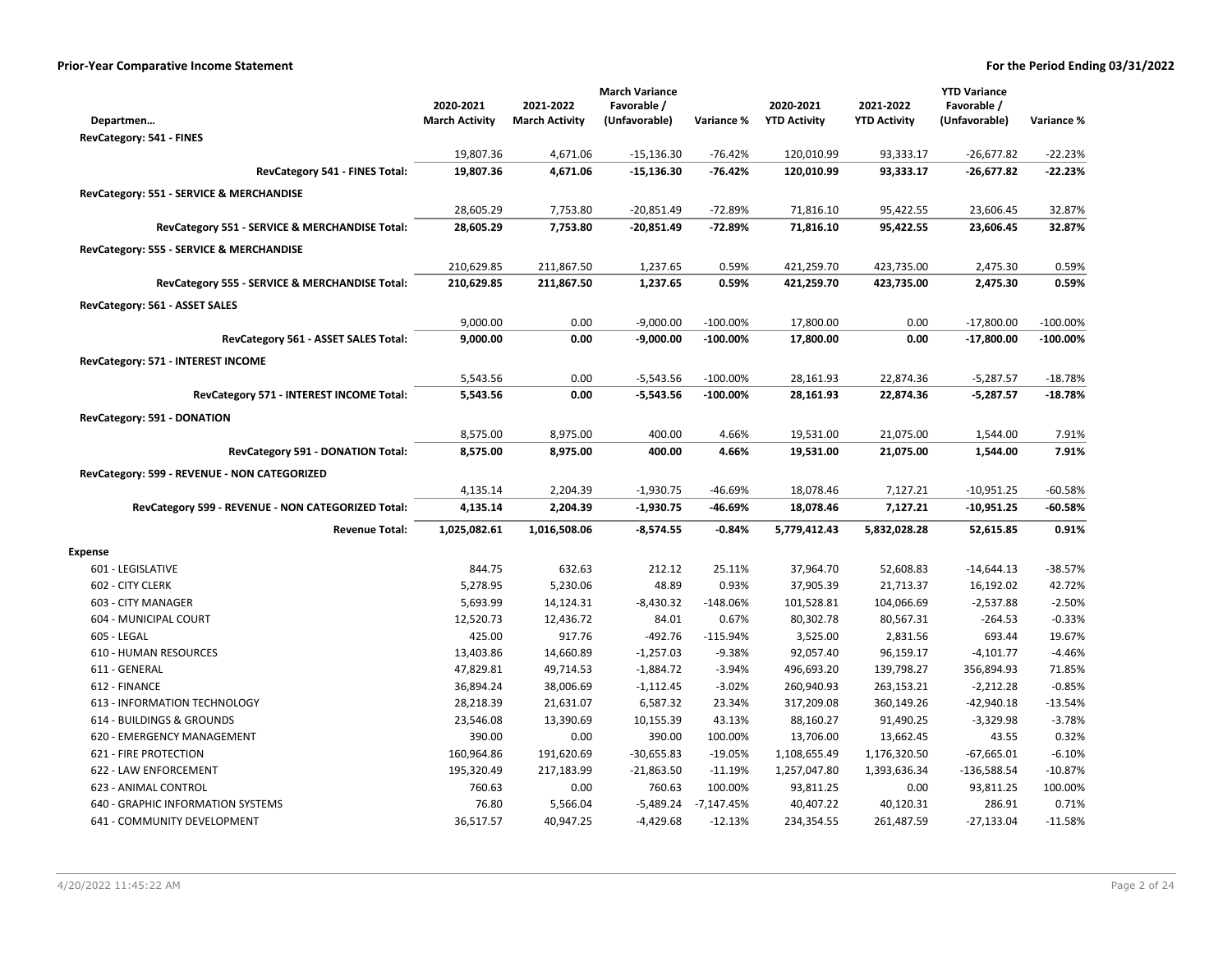|                            |                             | <b>March Variance</b> |                       |               |            |                     |                     | <b>YTD Variance</b> |                   |  |
|----------------------------|-----------------------------|-----------------------|-----------------------|---------------|------------|---------------------|---------------------|---------------------|-------------------|--|
|                            |                             | 2020-2021             | 2021-2022             | Favorable /   |            | 2020-2021           | 2021-2022           | Favorable /         |                   |  |
| Departmen                  |                             | <b>March Activity</b> | <b>March Activity</b> | (Unfavorable) | Variance % | <b>YTD Activity</b> | <b>YTD Activity</b> | (Unfavorable)       | <b>Variance %</b> |  |
| 642 - ECONOMIC DEVELOPMENT |                             | 5,137.50              | 8,345.83              | $-3,208.33$   | $-62.45%$  | 70,482.49           | 306,655.48          | $-236,172.99$       | -335.08%          |  |
| 643 - STREET MAINTENANCE   |                             | 103,811.21            | 117,246.52            | $-13,435.31$  | $-12.94%$  | 679,751.81          | 655,473.16          | 24,278.65           | 3.57%             |  |
| 644 - CEMETERY             |                             | 5,791.24              | 5,044.60              | 746.64        | 12.89%     | 37,216.82           | 43,247.37           | $-6,030.55$         | $-16.20%$         |  |
| 810 - NON-DEPARTMENTAL     |                             | 16,074.62             | 0.00                  | 16.074.62     | 100.00%    | 99,958.45           | 83,883.83           | 16,074.62           | 16.08%            |  |
|                            | <b>Expense Total:</b>       | 699.500.72            | 756.700.27            | -57.199.55    | $-8.18%$   | 5.151.679.44        | 5,187,024.95        | $-35,345.51$        | $-0.69\%$         |  |
|                            | Fund 110 Surplus (Deficit): | 325,581.89            | 259,807.79            | $-65.774.10$  | $-20.20%$  | 627.732.99          | 645.003.33          | 17.270.34           | 2.75%             |  |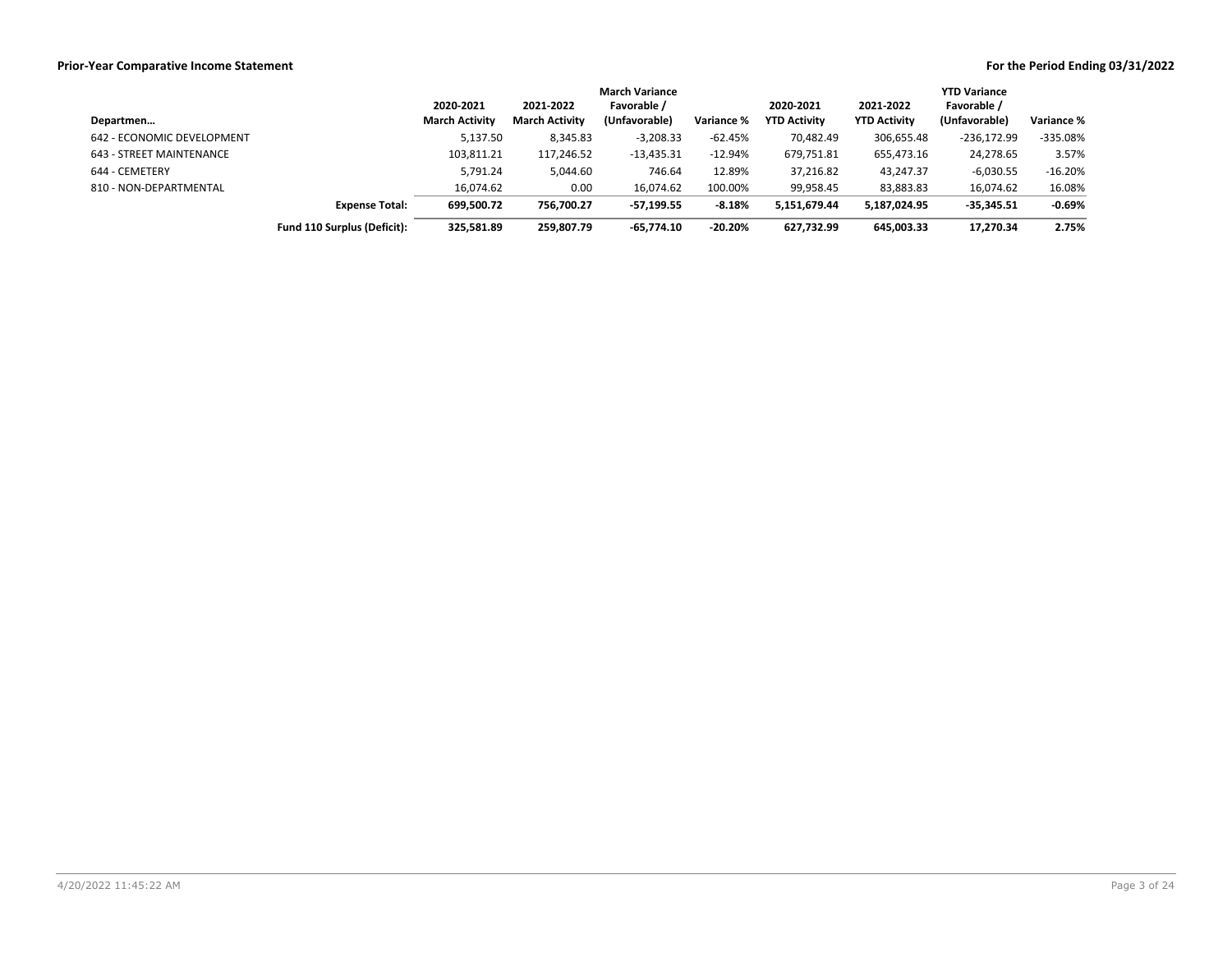|                                                |                       |                       | <b>March Variance</b> |             |                     |                     | <b>YTD Variance</b> |            |
|------------------------------------------------|-----------------------|-----------------------|-----------------------|-------------|---------------------|---------------------|---------------------|------------|
|                                                | 2020-2021             | 2021-2022             | Favorable /           |             | 2020-2021           | 2021-2022           | Favorable /         |            |
| Departmen                                      | <b>March Activity</b> | <b>March Activity</b> | (Unfavorable)         | Variance %  | <b>YTD Activity</b> | <b>YTD Activity</b> | (Unfavorable)       | Variance % |
| Fund: 210 - CAPITAL IMPROVEMENT TRAN           |                       |                       |                       |             |                     |                     |                     |            |
| Revenue                                        |                       |                       |                       |             |                     |                     |                     |            |
| RevCategory: 512 - SALES TAX                   |                       |                       |                       |             |                     |                     |                     |            |
|                                                | 52,683.32             | 53,931.78             | 1,248.46              | 2.37%       | 334,768.61          | 360,971.20          | 26,202.59           | 7.83%      |
| RevCategory 512 - SALES TAX Total:             | 52,683.32             | 53,931.78             | 1,248.46              | 2.37%       | 334,768.61          | 360,971.20          | 26,202.59           | 7.83%      |
| RevCategory: 551 - SERVICE & MERCHANDISE       |                       |                       |                       |             |                     |                     |                     |            |
|                                                | 6,836.57              | 6,041.34              | $-795.23$             | $-11.63%$   | 44,246.12           | 41,381.39           | $-2,864.73$         | $-6.47%$   |
| RevCategory 551 - SERVICE & MERCHANDISE Total: | 6,836.57              | 6,041.34              | $-795.23$             | $-11.63%$   | 44,246.12           | 41,381.39           | $-2,864.73$         | $-6.47%$   |
| RevCategory: 571 - INTEREST INCOME             |                       |                       |                       |             |                     |                     |                     |            |
|                                                | 1,276.17              | 0.00                  | $-1,276.17$           | $-100.00\%$ | 3,860.25            | 4,724.58            | 864.33              | 22.39%     |
| RevCategory 571 - INTEREST INCOME Total:       | 1,276.17              | 0.00                  | $-1,276.17$           | $-100.00\%$ | 3,860.25            | 4,724.58            | 864.33              | 22.39%     |
| <b>Revenue Total:</b>                          | 60,796.06             | 59,973.12             | -822.94               | $-1.35%$    | 382,874.98          | 407,077.17          | 24,202.19           | 6.32%      |
| Expense                                        |                       |                       |                       |             |                     |                     |                     |            |
| 611 - GENERAL                                  | 189.12                | 0.00                  | 189.12                | 100.00%     | 840.20              | 1,169.37            | $-329.17$           | $-39.18%$  |
| 680 - CAPITAL IMPROVEMENT                      | 2,485.37              | 1,240.52              | 1,244.85              | 50.09%      | 35,930.01           | 59,626.55           | $-23,696.54$        | $-65.95%$  |
| <b>Expense Total:</b>                          | 2,674.49              | 1,240.52              | 1,433.97              | 53.62%      | 36,770.21           | 60,795.92           | $-24,025.71$        | $-65.34%$  |
| Fund 210 Surplus (Deficit):                    | 58,121.57             | 58,732.60             | 611.03                | 1.05%       | 346,104.77          | 346,281.25          | 176.48              | 0.05%      |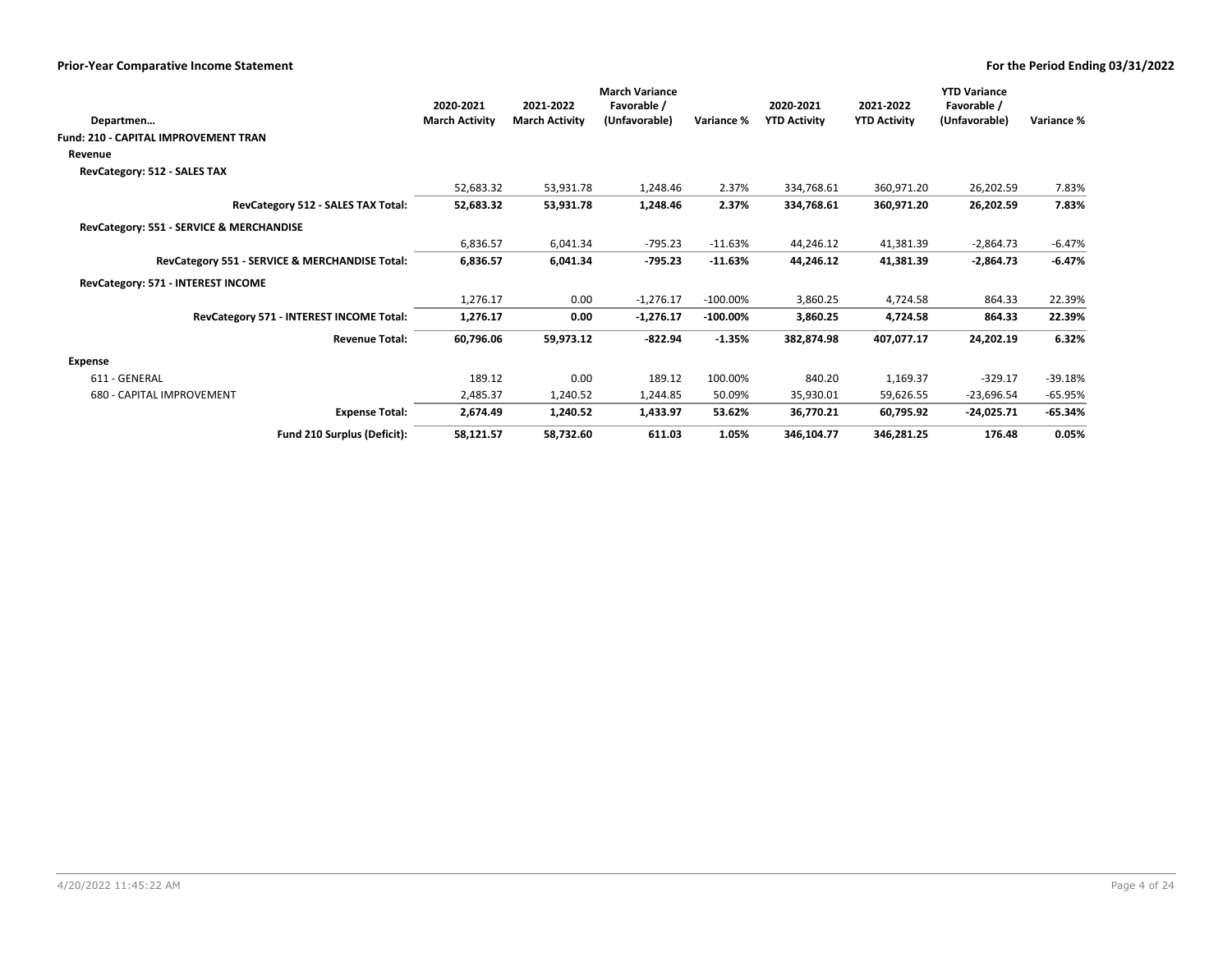| Departmen                                | 2020-2021<br><b>March Activity</b> | 2021-2022<br><b>March Activity</b> | <b>March Variance</b><br>Favorable /<br>(Unfavorable) | Variance %  | 2020-2021<br><b>YTD Activity</b> | 2021-2022<br><b>YTD Activity</b> | <b>YTD Variance</b><br>Favorable /<br>(Unfavorable) | Variance % |
|------------------------------------------|------------------------------------|------------------------------------|-------------------------------------------------------|-------------|----------------------------------|----------------------------------|-----------------------------------------------------|------------|
| Fund: 215 - CAPITAL IMPROVEMENT 1/2 C    |                                    |                                    |                                                       |             |                                  |                                  |                                                     |            |
| Revenue                                  |                                    |                                    |                                                       |             |                                  |                                  |                                                     |            |
| RevCategory: 512 - SALES TAX             |                                    |                                    |                                                       |             |                                  |                                  |                                                     |            |
|                                          | 168,860.88                         | 182,359.02                         | 13,498.14                                             | 7.99%       | 887,158.16                       | 1,010,590.47                     | 123,432.31                                          | 13.91%     |
| RevCategory 512 - SALES TAX Total:       | 168,860.88                         | 182,359.02                         | 13,498.14                                             | 7.99%       | 887,158.16                       | 1,010,590.47                     | 123,432.31                                          | 13.91%     |
| RevCategory: 513 - USE TAX               |                                    |                                    |                                                       |             |                                  |                                  |                                                     |            |
|                                          | 17,944.82                          | 17,959.32                          | 14.50                                                 | 0.08%       | 113,422.41                       | 101,443.98                       | $-11,978.43$                                        | $-10.56%$  |
| RevCategory 513 - USE TAX Total:         | 17,944.82                          | 17,959.32                          | 14.50                                                 | 0.08%       | 113,422.41                       | 101,443.98                       | $-11,978.43$                                        | $-10.56%$  |
| RevCategory: 571 - INTEREST INCOME       |                                    |                                    |                                                       |             |                                  |                                  |                                                     |            |
|                                          | 783.07                             | 0.00                               | $-783.07$                                             | $-100.00\%$ | 3,892.11                         | 5,600.80                         | 1,708.69                                            | 43.90%     |
| RevCategory 571 - INTEREST INCOME Total: | 783.07                             | 0.00                               | $-783.07$                                             | $-100.00%$  | 3,892.11                         | 5,600.80                         | 1,708.69                                            | 43.90%     |
| <b>Revenue Total:</b>                    | 187,588.77                         | 200,318.34                         | 12,729.57                                             | 6.79%       | 1,004,472.68                     | 1,117,635.25                     | 113,162.57                                          | 11.27%     |
| Expense                                  |                                    |                                    |                                                       |             |                                  |                                  |                                                     |            |
| 611 - GENERAL                            | 155.02                             | 0.00                               | 155.02                                                | 100.00%     | 975.69                           | 1,385.36                         | $-409.67$                                           | -41.99%    |
| 680 - CAPITAL IMPROVEMENT                | 8,996.97                           | 43,345.66                          | $-34,348.69$                                          | $-381.78%$  | 114,341.85                       | 140,868.88                       | $-26,527.03$                                        | $-23.20%$  |
| 810 - NON-DEPARTMENTAL                   | 0.00                               | 0.00                               | 0.00                                                  | 0.00%       | 637,398.51                       | 563,627.51                       | 73,771.00                                           | 11.57%     |
| <b>Expense Total:</b>                    | 9,151.99                           | 43,345.66                          | $-34,193.67$                                          | $-373.62%$  | 752,716.05                       | 705,881.75                       | 46,834.30                                           | 6.22%      |
| Fund 215 Surplus (Deficit):              | 178,436.78                         | 156,972.68                         | $-21,464.10$                                          | $-12.03%$   | 251,756.63                       | 411,753.50                       | 159,996.87                                          | 63.55%     |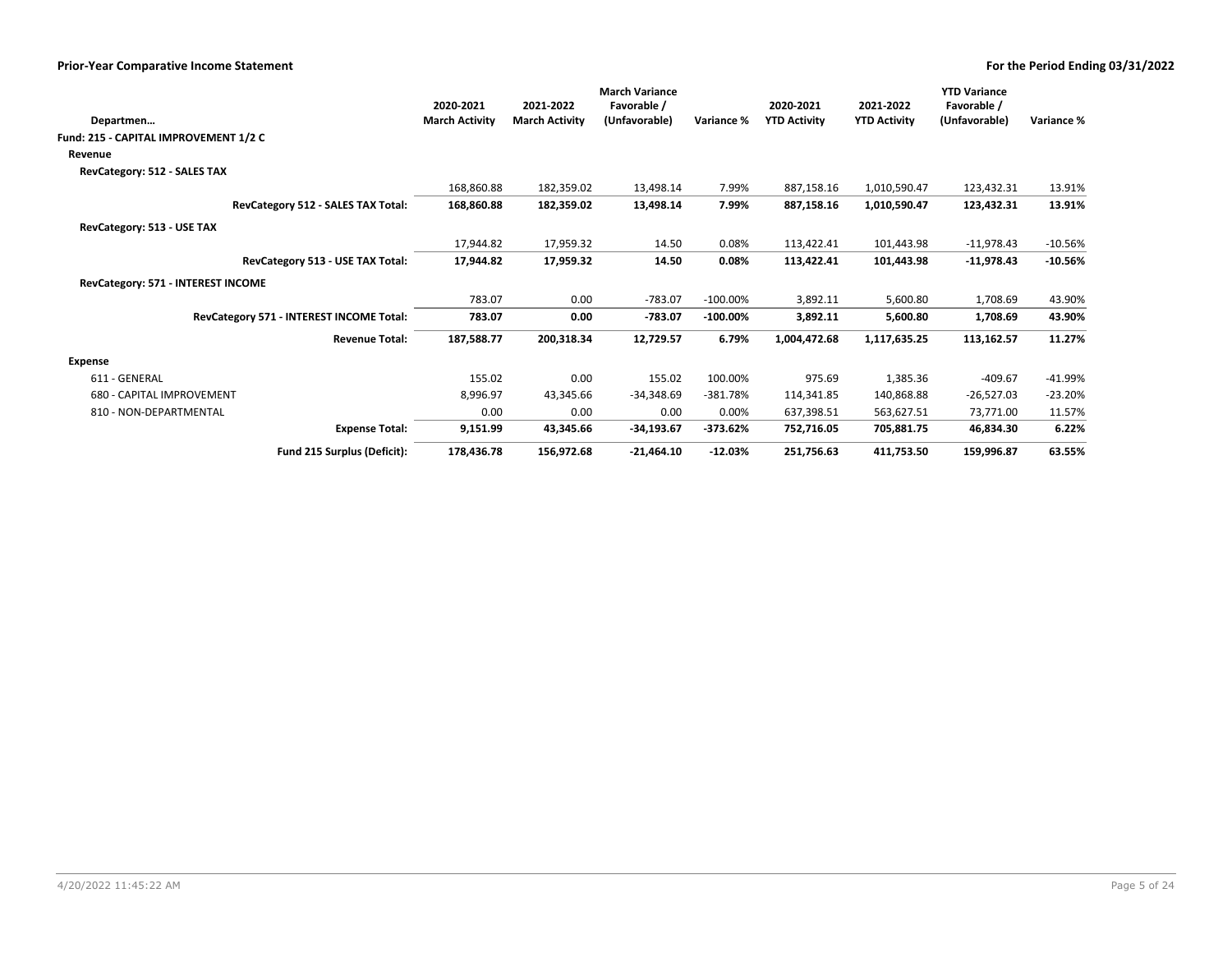|                                             |                       |                       | <b>March Variance</b> |             |                     | <b>YTD Variance</b> |               |            |
|---------------------------------------------|-----------------------|-----------------------|-----------------------|-------------|---------------------|---------------------|---------------|------------|
|                                             | 2020-2021             | 2021-2022             | Favorable /           |             | 2020-2021           | 2021-2022           | Favorable /   |            |
| Departmen                                   | <b>March Activity</b> | <b>March Activity</b> | (Unfavorable)         | Variance %  | <b>YTD Activity</b> | <b>YTD Activity</b> | (Unfavorable) | Variance % |
| <b>Fund: 225 - GENERAL OBLIGATION BONDS</b> |                       |                       |                       |             |                     |                     |               |            |
| Revenue                                     |                       |                       |                       |             |                     |                     |               |            |
| RevCategory: 511 - PROPERTY TAX             |                       |                       |                       |             |                     |                     |               |            |
|                                             | 1,774.12              | 3,222.25              | 1,448.13              | 81.63%      | 1,046,857.43        | 1,065,427.12        | 18,569.69     | 1.77%      |
| RevCategory 511 - PROPERTY TAX Total:       | 1,774.12              | 3,222.25              | 1,448.13              | 81.63%      | 1,046,857.43        | 1,065,427.12        | 18,569.69     | 1.77%      |
| RevCategory: 571 - INTEREST INCOME          |                       |                       |                       |             |                     |                     |               |            |
|                                             | 156.42                | 0.00                  | $-156.42$             | $-100.00\%$ | 1,570.67            | 23,130.56           | 21,559.89     | 1,372.66%  |
| RevCategory 571 - INTEREST INCOME Total:    | 156.42                | 0.00                  | $-156.42$             | $-100.00\%$ | 1,570.67            | 23,130.56           | 21,559.89     | 1,372.66%  |
| <b>Revenue Total:</b>                       | 1,930.54              | 3,222.25              | 1,291.71              | 66.91%      | 1,048,428.10        | 1,088,557.68        | 40,129.58     | 3.83%      |
| Expense                                     |                       |                       |                       |             |                     |                     |               |            |
| 611 - GENERAL                               | 40.22                 | 0.00                  | 40.22                 | 100.00%     | 390.88              | 5,920.62            | $-5,529.74$   | -1,414.69% |
| 680 - CAPITAL IMPROVEMENT                   | 0.00                  | 0.00                  | 0.00                  | 0.00%       | 0.00                | 20,012.50           | $-20,012.50$  | 0.00%      |
| 810 - NON-DEPARTMENTAL                      | 0.00                  | 0.00                  | 0.00                  | 0.00%       | 976,150.00          | 1,007,550.00        | $-31,400.00$  | $-3.22%$   |
| <b>Expense Total:</b>                       | 40.22                 | 0.00                  | 40.22                 | 100.00%     | 976,540.88          | 1,033,483.12        | -56,942.24    | $-5.83%$   |
| Fund 225 Surplus (Deficit):                 | 1,890.32              | 3,222.25              | 1,331.93              | 70.46%      | 71,887.22           | 55,074.56           | $-16,812.66$  | $-23.39%$  |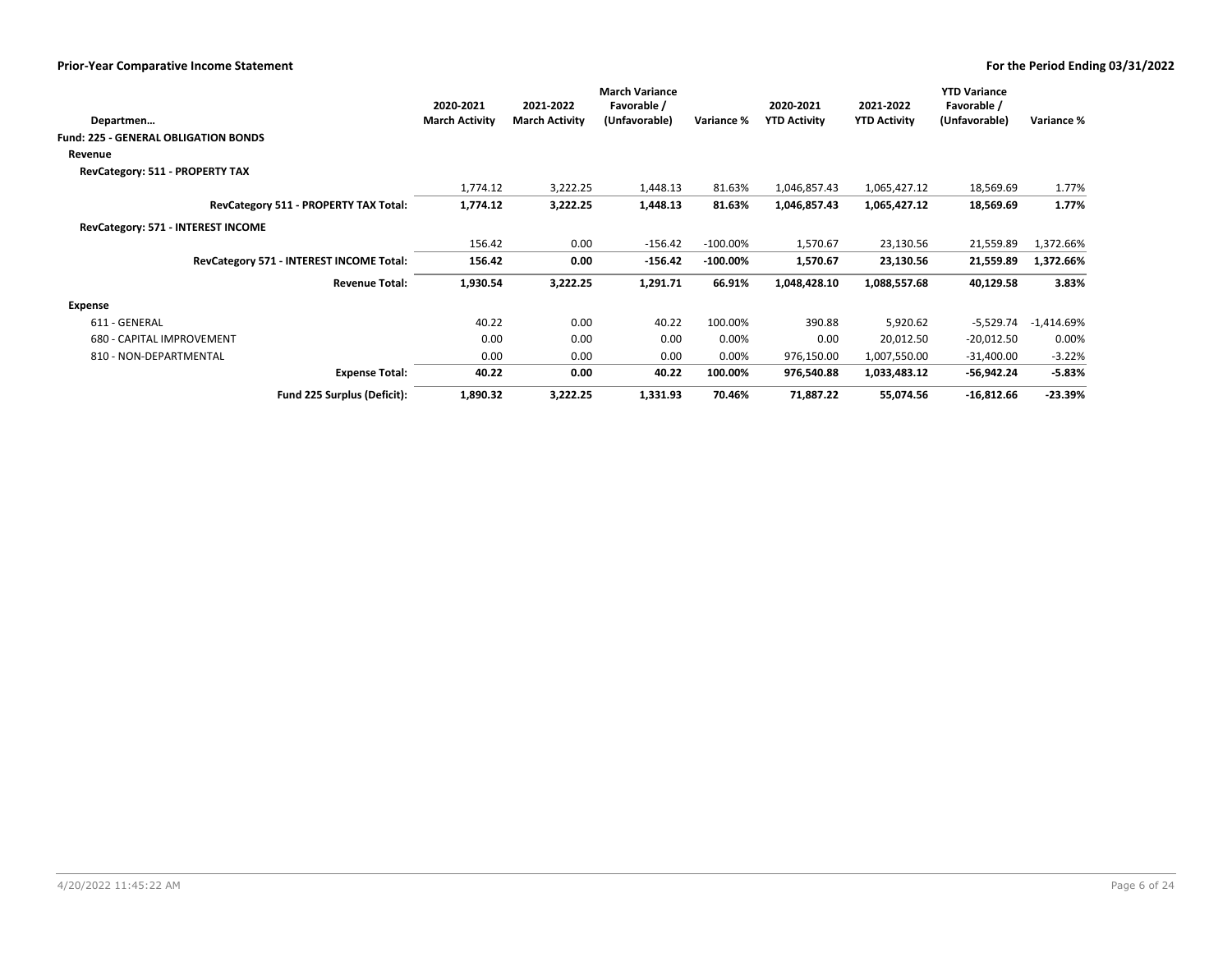|                                                 | <b>March Variance</b> |                       |               |            |                     | <b>YTD Variance</b> |               |            |  |
|-------------------------------------------------|-----------------------|-----------------------|---------------|------------|---------------------|---------------------|---------------|------------|--|
|                                                 | 2020-2021             | 2021-2022             | Favorable /   |            | 2020-2021           | 2021-2022           | Favorable /   |            |  |
| Departmen                                       | <b>March Activity</b> | <b>March Activity</b> | (Unfavorable) | Variance % | <b>YTD Activity</b> | <b>YTD Activity</b> | (Unfavorable) | Variance % |  |
| <b>Fund: 240 - AMERICAN RESCUE PLAN</b>         |                       |                       |               |            |                     |                     |               |            |  |
| Revenue                                         |                       |                       |               |            |                     |                     |               |            |  |
| RevCategory: 521 - INTERGOVEN - FED GRANT       |                       |                       |               |            |                     |                     |               |            |  |
|                                                 | 0.00                  | 19,850.70             | 19,850.70     | 0.00%      | 0.00                | 19,850.70           | 19,850.70     | 0.00%      |  |
| RevCategory 521 - INTERGOVEN - FED GRANT Total: | 0.00                  | 19,850.70             | 19,850.70     | 0.00%      | 0.00                | 19,850.70           | 19,850.70     | 0.00%      |  |
| RevCategory: 571 - INTEREST INCOME              |                       |                       |               |            |                     |                     |               |            |  |
|                                                 | 0.00                  | 0.00                  | 0.00          | 0.00%      | 0.00                | 8,700.11            | 8,700.11      | 0.00%      |  |
| RevCategory 571 - INTEREST INCOME Total:        | 0.00                  | 0.00                  | 0.00          | 0.00%      | 0.00                | 8,700.11            | 8,700.11      | $0.00\%$   |  |
| <b>Revenue Total:</b>                           | 0.00                  | 19,850.70             | 19,850.70     | 0.00%      | 0.00                | 28,550.81           | 28,550.81     | $0.00\%$   |  |
| <b>Expense</b>                                  |                       |                       |               |            |                     |                     |               |            |  |
| 603 - CITY MANAGER                              | 0.00                  | 5,589.52              | $-5,589.52$   | 0.00%      | 0.00                | 5,589.52            | $-5,589.52$   | 0.00%      |  |
| 604 - MUNICIPAL COURT                           | 0.00                  | 3,207.96              | $-3,207.96$   | 0.00%      | 0.00                | 3,207.96            | $-3,207.96$   | 0.00%      |  |
| <b>610 - HUMAN RESOURCES</b>                    | 0.00                  | 7,230.59              | $-7,230.59$   | 0.00%      | 0.00                | 7,230.59            | $-7,230.59$   | 0.00%      |  |
| 611 - GENERAL                                   | 0.00                  | 7,821.90              | $-7,821.90$   | 0.00%      | 0.00                | 10,058.60           | $-10,058.60$  | 0.00%      |  |
| 612 - FINANCE                                   | 0.00                  | 19,431.81             | $-19,431.81$  | 0.00%      | 0.00                | 19,431.81           | $-19,431.81$  | 0.00%      |  |
| 614 - BUILDINGS & GROUNDS                       | 0.00                  | 1,993.70              | $-1,993.70$   | 0.00%      | 0.00                | 1,993.70            | $-1,993.70$   | 0.00%      |  |
| <b>621 - FIRE PROTECTION</b>                    | 0.00                  | 7,180.30              | $-7,180.30$   | 0.00%      | 0.00                | 7,180.30            | $-7,180.30$   | 0.00%      |  |
| 622 - LAW ENFORCEMENT                           | 0.00                  | 24,569.88             | $-24,569.88$  | 0.00%      | 0.00                | 24,569.88           | $-24,569.88$  | 0.00%      |  |
| 640 - GRAPHIC INFORMATION SYSTEMS               | 0.00                  | 2,347.85              | $-2,347.85$   | 0.00%      | 0.00                | 2,347.85            | $-2,347.85$   | 0.00%      |  |
| 641 - COMMUNITY DEVELOPMENT                     | 0.00                  | 18,717.04             | $-18,717.04$  | 0.00%      | 0.00                | 18,717.04           | $-18,717.04$  | 0.00%      |  |
| <b>643 - STREET MAINTENANCE</b>                 | 0.00                  | 10,522.09             | $-10,522.09$  | 0.00%      | 0.00                | 10,522.09           | $-10,522.09$  | 0.00%      |  |
| 644 - CEMETERY                                  | 0.00                  | 1,935.63              | $-1,935.63$   | 0.00%      | 0.00                | 1,935.63            | $-1,935.63$   | 0.00%      |  |
| 671 - PLANTS                                    | 0.00                  | 422,618.00            | $-422,618.00$ | 0.00%      | 0.00                | 422,618.00          | $-422,618.00$ | 0.00%      |  |
| 680 - CAPITAL IMPROVEMENT                       | 0.00                  | 0.00                  | 0.00          | 0.00%      | 0.00                | 0.00                | 0.00          | 0.00%      |  |
| <b>Expense Total:</b>                           | 0.00                  | 533,166.27            | $-533,166.27$ | 0.00%      | 0.00                | 535,402.97          | -535,402.97   | $0.00\%$   |  |
| Fund 240 Surplus (Deficit):                     | 0.00                  | $-513.315.57$         | $-513,315.57$ | 0.00%      | 0.00                | $-506,852.16$       | $-506,852.16$ | 0.00%      |  |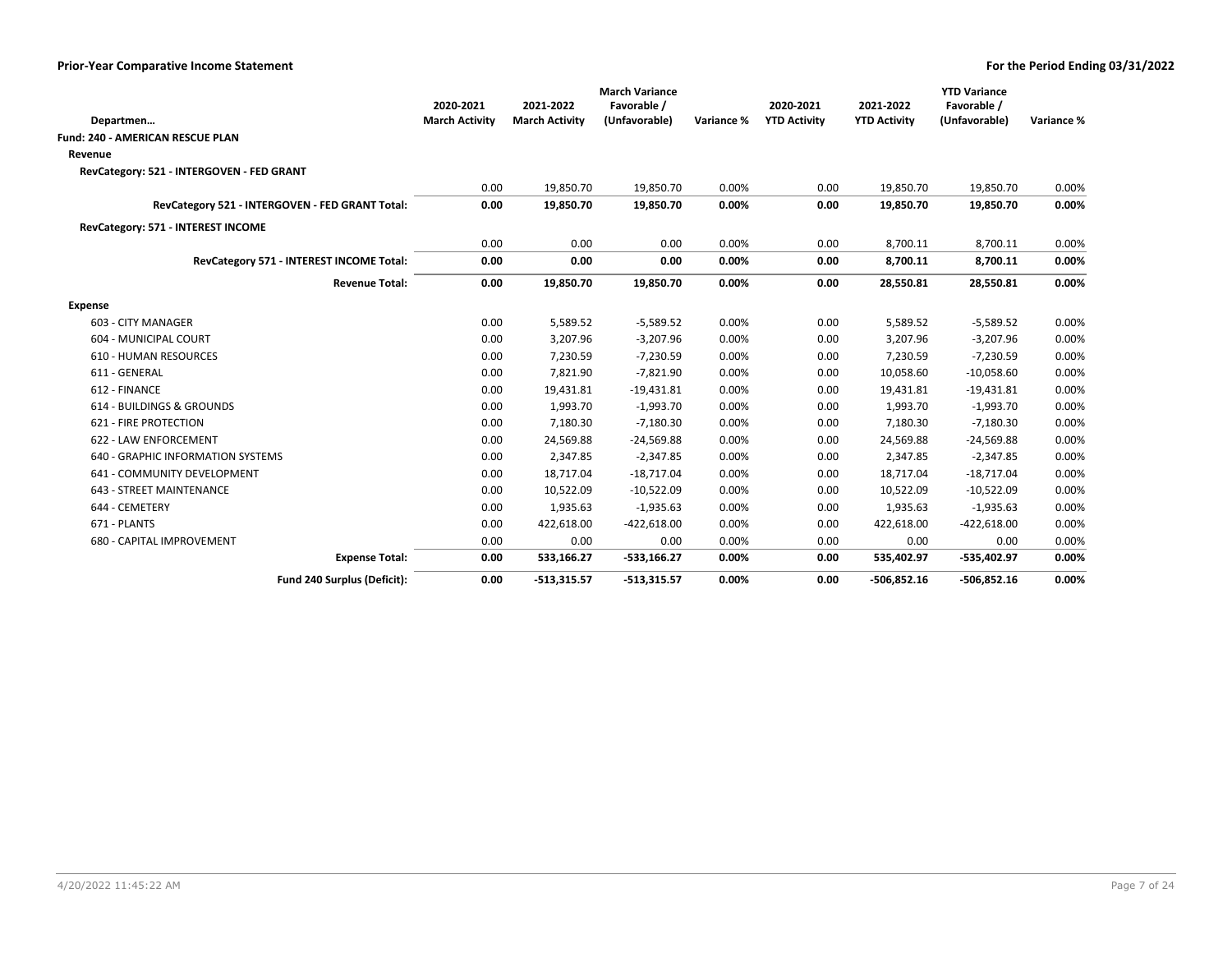|                                               | 2020-2021             | 2021-2022             | <b>March Variance</b><br>Favorable / |             | 2020-2021           | 2021-2022           | <b>YTD Variance</b><br>Favorable / |             |
|-----------------------------------------------|-----------------------|-----------------------|--------------------------------------|-------------|---------------------|---------------------|------------------------------------|-------------|
| Departmen                                     | <b>March Activity</b> | <b>March Activity</b> | (Unfavorable)                        | Variance %  | <b>YTD Activity</b> | <b>YTD Activity</b> | (Unfavorable)                      | Variance %  |
| Fund: 250 - VEHICLE AND EQUIPMENT REPLACEMENT |                       |                       |                                      |             |                     |                     |                                    |             |
| Revenue                                       |                       |                       |                                      |             |                     |                     |                                    |             |
| RevCategory: 571 - INTEREST INCOME            |                       |                       |                                      |             |                     |                     |                                    |             |
|                                               | 1.79                  | 0.00                  | $-1.79$                              | $-100.00\%$ | 10.54               | 0.00                | $-10.54$                           | $-100.00\%$ |
| RevCategory 571 - INTEREST INCOME Total:      | 1.79                  | 0.00                  | $-1.79$                              | $-100.00\%$ | 10.54               | 0.00                | $-10.54$                           | $-100.00\%$ |
| <b>Revenue Total:</b>                         | 1.79                  | 0.00                  | $-1.79$                              | $-100.00\%$ | 10.54               | 0.00                | $-10.54$                           | $-100.00\%$ |
| Expense                                       |                       |                       |                                      |             |                     |                     |                                    |             |
| 611 - GENERAL                                 | 0.53                  | 0.00                  | 0.53                                 | 100.00%     | 2.98                | 0.00                | 2.98                               | 100.00%     |
| <b>Expense Total:</b>                         | 0.53                  | 0.00                  | 0.53                                 | 100.00%     | 2.98                | 0.00                | 2.98                               | 100.00%     |
| Fund 250 Surplus (Deficit):                   | 1.26                  | 0.00                  | $-1.26$                              | $-100.00\%$ | 7.56                | 0.00                | $-7.56$                            | $-100.00\%$ |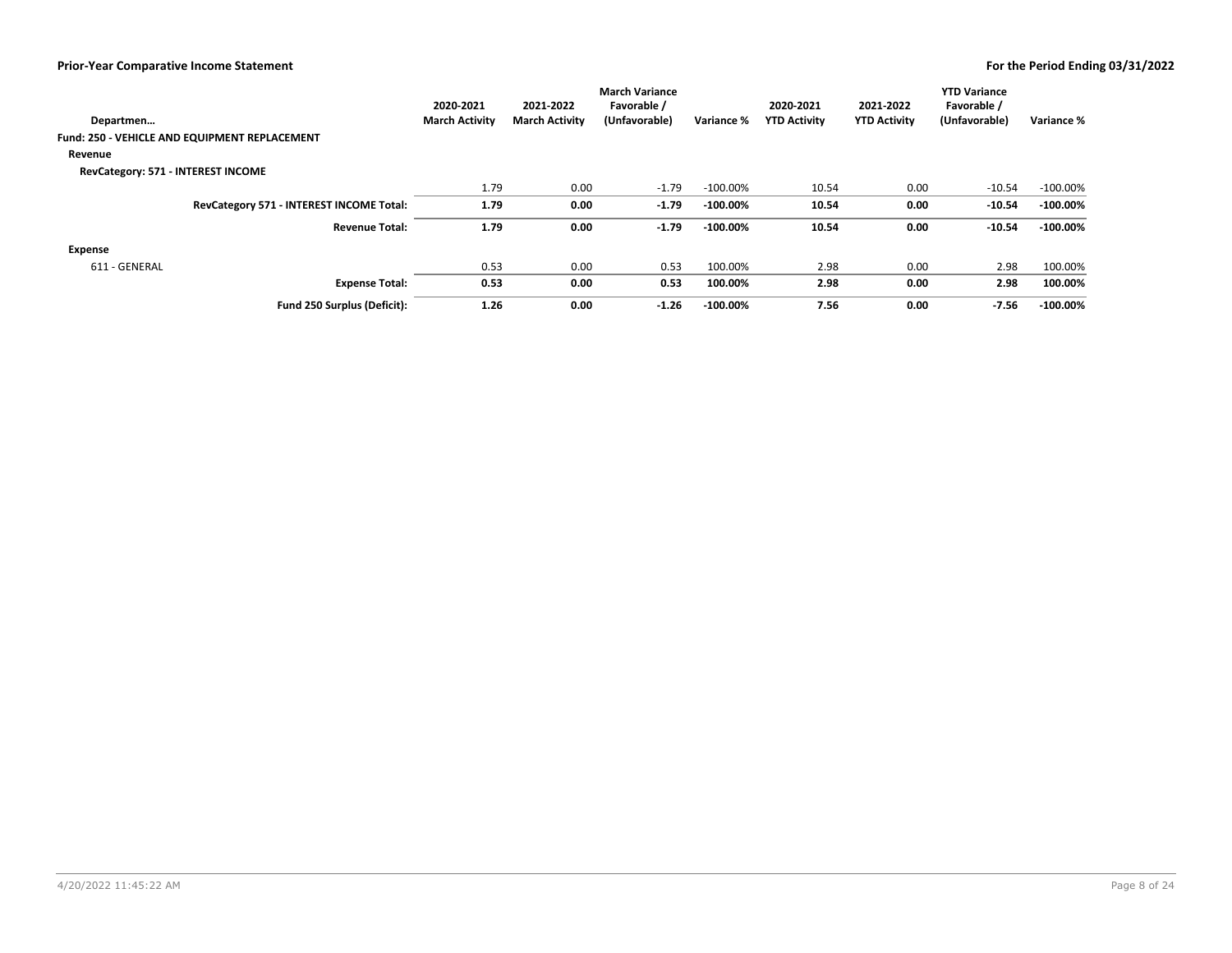|                                                  | 2020-2021             | 2021-2022             | <b>March Variance</b><br>Favorable / |             | 2020-2021           | 2021-2022           | <b>YTD Variance</b><br>Favorable / |            |
|--------------------------------------------------|-----------------------|-----------------------|--------------------------------------|-------------|---------------------|---------------------|------------------------------------|------------|
| Departmen                                        | <b>March Activity</b> | <b>March Activity</b> | (Unfavorable)                        | Variance %  | <b>YTD Activity</b> | <b>YTD Activity</b> | (Unfavorable)                      | Variance % |
| <b>Fund: 310 - DEBT SERVICE</b>                  |                       |                       |                                      |             |                     |                     |                                    |            |
| Revenue                                          |                       |                       |                                      |             |                     |                     |                                    |            |
| RevCategory: 571 - INTEREST INCOME               |                       |                       |                                      |             |                     |                     |                                    |            |
|                                                  | 0.00                  | 0.00                  | 0.00                                 | 0.00%       | 5.94                | 8.40                | 2.46                               | 41.41%     |
| RevCategory 571 - INTEREST INCOME Total:         | 0.00                  | 0.00                  | 0.00                                 | $0.00\%$    | 5.94                | 8.40                | 2.46                               | 41.41%     |
| RevCategory: 711 - OTHER FINANCING SOURCES       |                       |                       |                                      |             |                     |                     |                                    |            |
|                                                  | 19,710.21             | 0.00                  | $-19,710.21$                         | $-100.00\%$ | 1,786,214.46        | 1,721,392.15        | $-64,822.31$                       | $-3.63%$   |
| RevCategory 711 - OTHER FINANCING SOURCES Total: | 19,710.21             | 0.00                  | $-19,710.21$                         | $-100.00\%$ | 1,786,214.46        | 1,721,392.15        | $-64,822.31$                       | $-3.63%$   |
| <b>Revenue Total:</b>                            | 19,710.21             | 0.00                  | $-19,710.21$                         | $-100.00\%$ | 1,786,220.40        | 1,721,400.55        | $-64,819.85$                       | $-3.63%$   |
| Expense                                          |                       |                       |                                      |             |                     |                     |                                    |            |
| 611 - GENERAL                                    | 19,710.21             | 56,748.44             | $-37,038.23$                         | $-187.91%$  | 1,786,220.40        | 1,778,148.99        | 8,071.41                           | 0.45%      |
| <b>Expense Total:</b>                            | 19,710.21             | 56,748.44             | $-37,038.23$                         | $-187.91%$  | 1,786,220.40        | 1,778,148.99        | 8,071.41                           | 0.45%      |
| Fund 310 Surplus (Deficit):                      | 0.00                  | $-56,748.44$          | $-56,748.44$                         | $0.00\%$    | 0.00                | -56,748.44          | -56,748.44                         | $0.00\%$   |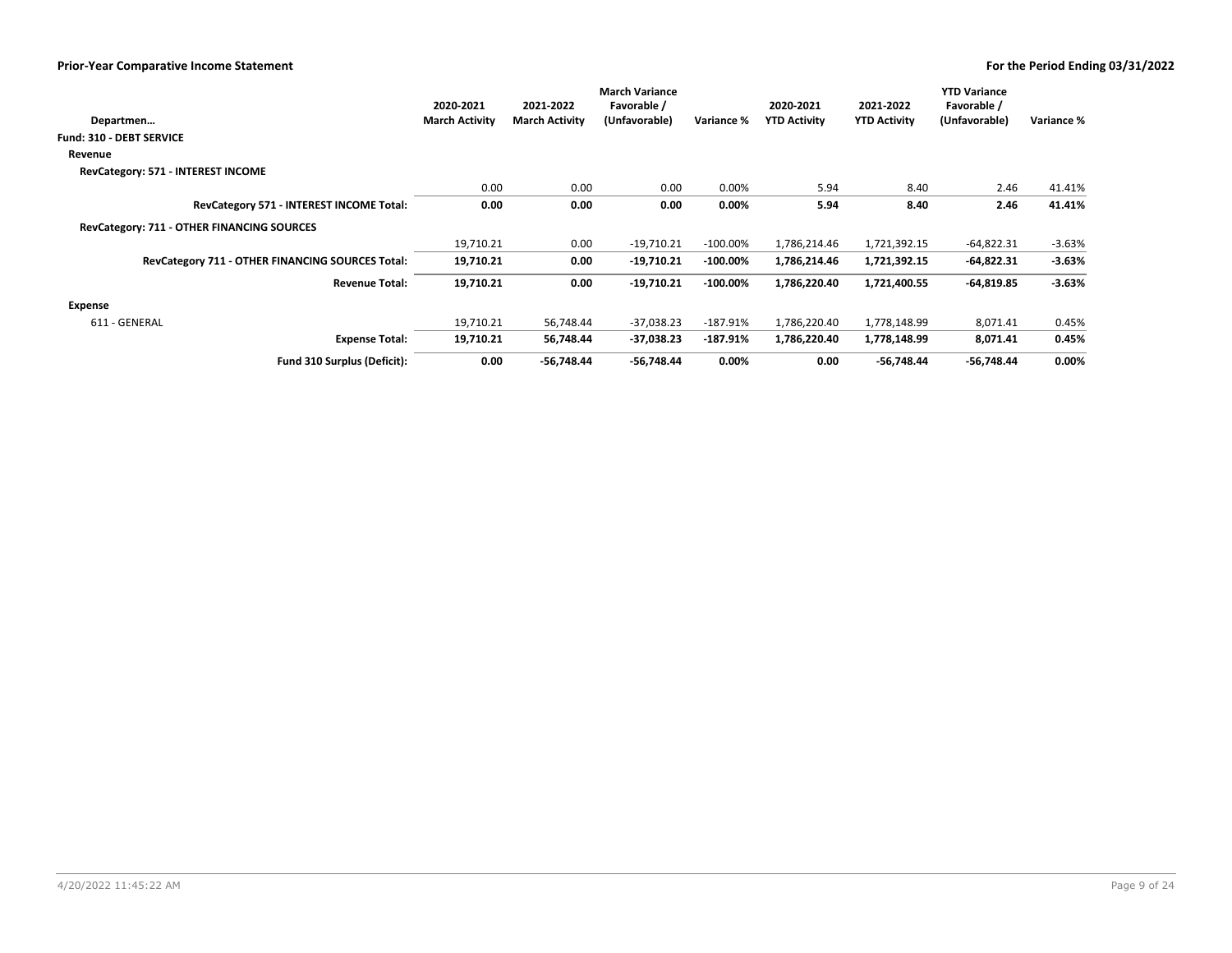|                                             |                       |                       | <b>March Variance</b> |             |                     |                     | <b>YTD Variance</b> |            |
|---------------------------------------------|-----------------------|-----------------------|-----------------------|-------------|---------------------|---------------------|---------------------|------------|
|                                             | 2020-2021             | 2021-2022             | Favorable /           |             | 2020-2021           | 2021-2022           | Favorable /         |            |
| Departmen                                   | <b>March Activity</b> | <b>March Activity</b> | (Unfavorable)         | Variance %  | <b>YTD Activity</b> | <b>YTD Activity</b> | (Unfavorable)       | Variance % |
| <b>Fund: 410 - NEIGHBORHOOD IMPROVEMENT</b> |                       |                       |                       |             |                     |                     |                     |            |
| Revenue                                     |                       |                       |                       |             |                     |                     |                     |            |
| RevCategory: 511 - PROPERTY TAX             |                       |                       |                       |             |                     |                     |                     |            |
|                                             | 0.00                  | 0.00                  | 0.00                  | 0.00%       | 63,282.81           | 54,082.80           | $-9,200.01$         | $-14.54%$  |
| RevCategory 511 - PROPERTY TAX Total:       | 0.00                  | 0.00                  | 0.00                  | $0.00\%$    | 63,282.81           | 54,082.80           | $-9,200.01$         | $-14.54%$  |
| RevCategory: 571 - INTEREST INCOME          |                       |                       |                       |             |                     |                     |                     |            |
|                                             | 153.19                | 0.00                  | $-153.19$             | $-100.00\%$ | 307.11              | 1,110.91            | 803.80              | 261.73%    |
| RevCategory 571 - INTEREST INCOME Total:    | 153.19                | 0.00                  | $-153.19$             | $-100.00\%$ | 307.11              | 1,110.91            | 803.80              | 261.73%    |
| <b>Revenue Total:</b>                       | 153.19                | 0.00                  | $-153.19$             | $-100.00\%$ | 63,589.92           | 55,193.71           | $-8,396.21$         | $-13.20%$  |
| Expense                                     |                       |                       |                       |             |                     |                     |                     |            |
| 611 - GENERAL                               | 45.88                 | 0.00                  | 45.88                 | 100.00%     | 45.88               | 281.94              | $-236.06$           | $-514.52%$ |
| 691 - RUSSELL AVENUE                        | 212.00                | 0.00                  | 212.00                | 100.00%     | 8,437.00            | 0.00                | 8,437.00            | 100.00%    |
| 692 - HAWTHORNE DEVELOPMENT                 | 0.00                  | 0.00                  | 0.00                  | 0.00%       | 147,234.50          | 145,624.00          | 1,610.50            | 1.09%      |
| <b>Expense Total:</b>                       | 257.88                | 0.00                  | 257.88                | 100.00%     | 155,717.38          | 145,905.94          | 9,811.44            | 6.30%      |
| Fund 410 Surplus (Deficit):                 | $-104.69$             | 0.00                  | 104.69                | 100.00%     | $-92,127.46$        | $-90,712.23$        | 1,415.23            | 1.54%      |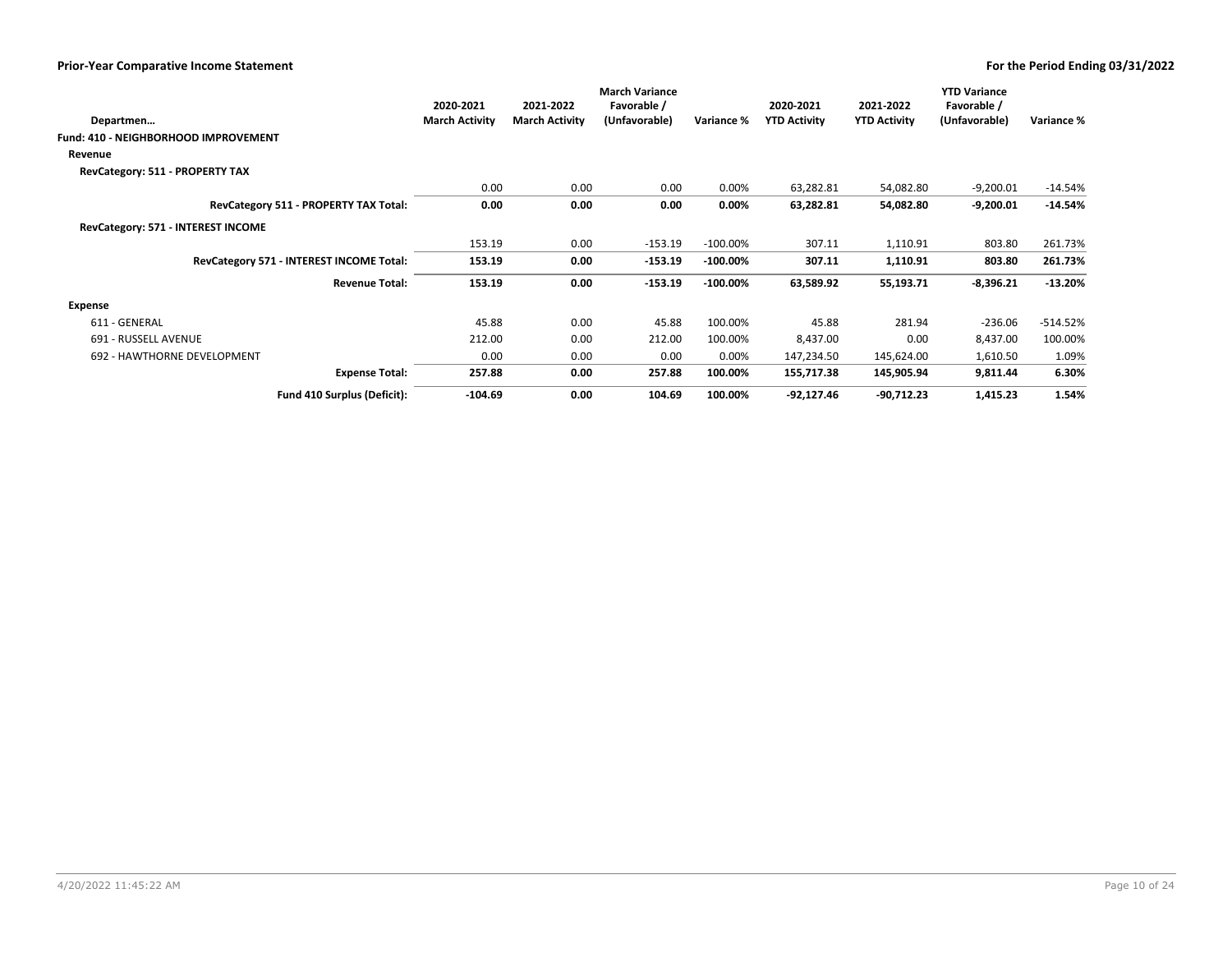|                                                       |                       |                       | <b>March Variance</b>  |                    |                     |                          | <b>YTD Variance</b>    |                      |
|-------------------------------------------------------|-----------------------|-----------------------|------------------------|--------------------|---------------------|--------------------------|------------------------|----------------------|
|                                                       | 2020-2021             | 2021-2022             | Favorable /            |                    | 2020-2021           | 2021-2022                | Favorable /            | Variance %           |
| Departmen<br><b>Fund: 430 - PARK &amp; RECREATION</b> | <b>March Activity</b> | <b>March Activity</b> | (Unfavorable)          | <b>Variance %</b>  | <b>YTD Activity</b> | <b>YTD Activity</b>      | (Unfavorable)          |                      |
|                                                       |                       |                       |                        |                    |                     |                          |                        |                      |
| Revenue                                               |                       |                       |                        |                    |                     |                          |                        |                      |
| RevCategory: 511 - PROPERTY TAX                       |                       | 19,879.39             |                        |                    | 427,997.67          |                          |                        | 9.53%                |
| RevCategory 511 - PROPERTY TAX Total:                 | 2,444.29<br>2,444.29  | 19,879.39             | 17,435.10<br>17,435.10 | 713.30%<br>713.30% | 427,997.67          | 468,775.72<br>468,775.72 | 40,778.05<br>40,778.05 | 9.53%                |
|                                                       |                       |                       |                        |                    |                     |                          |                        |                      |
| RevCategory: 512 - SALES TAX                          |                       |                       |                        |                    |                     |                          |                        |                      |
|                                                       | 121,746.51            | 129,093.10            | 7,346.59               | 6.03%              | 645,635.08          | 732,460.00               | 86,824.92              | 13.45%               |
| RevCategory 512 - SALES TAX Total:                    | 121,746.51            | 129,093.10            | 7,346.59               | 6.03%              | 645,635.08          | 732,460.00               | 86,824.92              | 13.45%               |
| RevCategory: 513 - USE TAX                            |                       |                       |                        |                    |                     |                          |                        |                      |
|                                                       | 13,456.93             | 13,467.81             | 10.88                  | 0.08%              | 85,056.16           | 76,073.48                | $-8,982.68$            | $-10.56%$            |
| RevCategory 513 - USE TAX Total:                      | 13,456.93             | 13,467.81             | 10.88                  | 0.08%              | 85,056.16           | 76,073.48                | $-8,982.68$            | $-10.56%$            |
| RevCategory: 551 - SERVICE & MERCHANDISE              |                       |                       |                        |                    |                     |                          |                        |                      |
|                                                       | 48,614.75             | 49,359.87             | 745.12                 | 1.53%              | 160,284.71          | 212,970.59               | 52,685.88              | 32.87%               |
| RevCategory 551 - SERVICE & MERCHANDISE Total:        | 48,614.75             | 49,359.87             | 745.12                 | 1.53%              | 160,284.71          | 212,970.59               | 52,685.88              | 32.87%               |
| RevCategory: 571 - INTEREST INCOME                    |                       |                       |                        |                    |                     |                          |                        |                      |
|                                                       | 1,722.68              | 0.00                  | $-1,722.68$            | $-100.00\%$        | 8,349.78            | 8,341.01                 | $-8.77$                | $-0.11%$             |
| RevCategory 571 - INTEREST INCOME Total:              | 1,722.68              | 0.00                  | $-1,722.68$            | $-100.00\%$        | 8,349.78            | 8,341.01                 | $-8.77$                | $-0.11%$             |
|                                                       |                       |                       |                        |                    |                     |                          |                        |                      |
| RevCategory: 591 - DONATION                           |                       |                       |                        |                    |                     |                          |                        |                      |
|                                                       | 0.00                  | 1,250.00              | 1,250.00               | 0.00%              | 221.00              | 1,540.00                 | 1,319.00               | 596.83%              |
| RevCategory 591 - DONATION Total:                     | 0.00                  | 1,250.00              | 1,250.00               | 0.00%              | 221.00              | 1,540.00                 | 1,319.00               | 596.83%              |
| RevCategory: 599 - REVENUE - NON CATEGORIZED          |                       |                       |                        |                    |                     |                          |                        |                      |
|                                                       | 0.00                  | 0.00                  | 0.00                   | 0.00%              | 61.92               | 13,598.00                |                        | 13,536.08 21,860.59% |
| RevCategory 599 - REVENUE - NON CATEGORIZED Total:    | 0.00                  | 0.00                  | 0.00                   | 0.00%              | 61.92               | 13,598.00                |                        | 13,536.08 21,860.59% |
| <b>Revenue Total:</b>                                 | 187,985.16            | 213,050.17            | 25,065.01              | 13.33%             | 1,327,606.32        | 1,513,758.80             | 186,152.48             | 14.02%               |
| <b>Expense</b>                                        |                       |                       |                        |                    |                     |                          |                        |                      |
| 611 - GENERAL                                         | 41,654.11             | 46,038.16             | $-4,384.05$            | $-10.52%$          | 225,325.76          | 229,609.85               | $-4,284.09$            | $-1.90%$             |
| 631 - MAINTENANCE                                     | 40,543.13             | 22,332.24             | 18,210.89              | 44.92%             | 159,370.06          | 145,151.49               | 14,218.57              | 8.92%                |
| 632 - RECREATION PROGRAMS                             | 82,848.45             | 34,537.89             | 48,310.56              | 58.31%             | 244,255.30          | 231,460.65               | 12,794.65              | 5.24%                |
| 633 - COMMUNITY CENTER                                | 26,977.86             | 66,053.76             | $-39,075.90$           | $-144.84%$         | 177,673.14          | 196,896.73               | $-19,223.59$           | $-10.82%$            |
| 810 - NON-DEPARTMENTAL                                | 3,635.59              | 0.00                  | 3,635.59               | 100.00%            | 72,707.50           | 66,330.81                | 6,376.69               | 8.77%                |
| <b>Expense Total:</b>                                 | 195,659.14            | 168,962.05            | 26,697.09              | 13.64%             | 879,331.76          | 869,449.53               | 9,882.23               | 1.12%                |
| Fund 430 Surplus (Deficit):                           | $-7.673.98$           | 44,088.12             | 51,762.10              | 674.51%            | 448,274.56          | 644,309.27               | 196.034.71             | 43.73%               |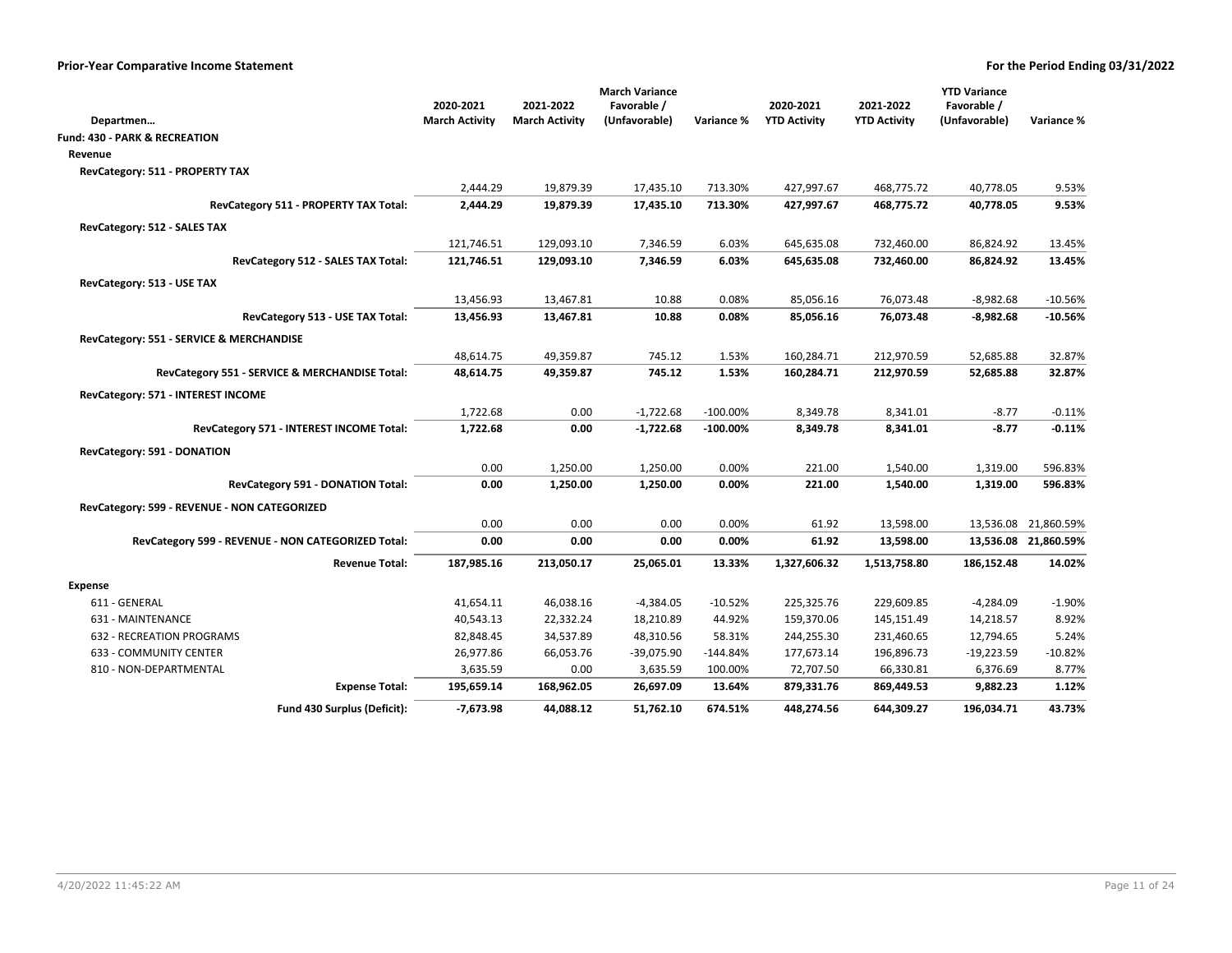|                                              | 2020-2021             | 2021-2022             | <b>March Variance</b><br>Favorable / |            | 2020-2021           | 2021-2022           | <b>YTD Variance</b><br>Favorable / |             |
|----------------------------------------------|-----------------------|-----------------------|--------------------------------------|------------|---------------------|---------------------|------------------------------------|-------------|
| Departmen                                    | <b>March Activity</b> | <b>March Activity</b> | (Unfavorable)                        | Variance % | <b>YTD Activity</b> | <b>YTD Activity</b> | (Unfavorable)                      | Variance %  |
| <b>Fund: 440 - TAX INCREMENTAL FINANCING</b> |                       |                       |                                      |            |                     |                     |                                    |             |
| Revenue                                      |                       |                       |                                      |            |                     |                     |                                    |             |
| RevCategory: 511 - PROPERTY TAX              |                       |                       |                                      |            |                     |                     |                                    |             |
|                                              | 0.00                  | 0.00                  | 0.00                                 | 0.00%      | 140,736.94          | 145,525.26          | 4,788.32                           | 3.40%       |
| RevCategory 511 - PROPERTY TAX Total:        | 0.00                  | 0.00                  | 0.00                                 | $0.00\%$   | 140,736.94          | 145,525.26          | 4,788.32                           | 3.40%       |
| RevCategory: 512 - SALES TAX                 |                       |                       |                                      |            |                     |                     |                                    |             |
|                                              | 0.00                  | 0.00                  | 0.00                                 | 0.00%      | 1,791.60            | 0.00                | $-1,791.60$                        | $-100.00\%$ |
| RevCategory 512 - SALES TAX Total:           | 0.00                  | 0.00                  | 0.00                                 | $0.00\%$   | 1,791.60            | 0.00                | $-1,791.60$                        | $-100.00\%$ |
| <b>Revenue Total:</b>                        | 0.00                  | 0.00                  | 0.00                                 | $0.00\%$   | 142,528.54          | 145,525.26          | 2,996.72                           | 2.10%       |
| Expense                                      |                       |                       |                                      |            |                     |                     |                                    |             |
| 693 - KEYSTONE TIF                           | 138,130.96            | 143,275.05            | $-5,144.09$                          | $-3.72%$   | 142,528.54          | 143,275.05          | $-746.51$                          | $-0.52%$    |
| <b>Expense Total:</b>                        | 138,130.96            | 143,275.05            | $-5,144.09$                          | $-3.72%$   | 142,528.54          | 143,275.05          | $-746.51$                          | $-0.52%$    |
| Fund 440 Surplus (Deficit):                  | $-138,130.96$         | $-143,275.05$         | $-5,144.09$                          | $-3.72%$   | 0.00                | 2,250.21            | 2,250.21                           | 0.00%       |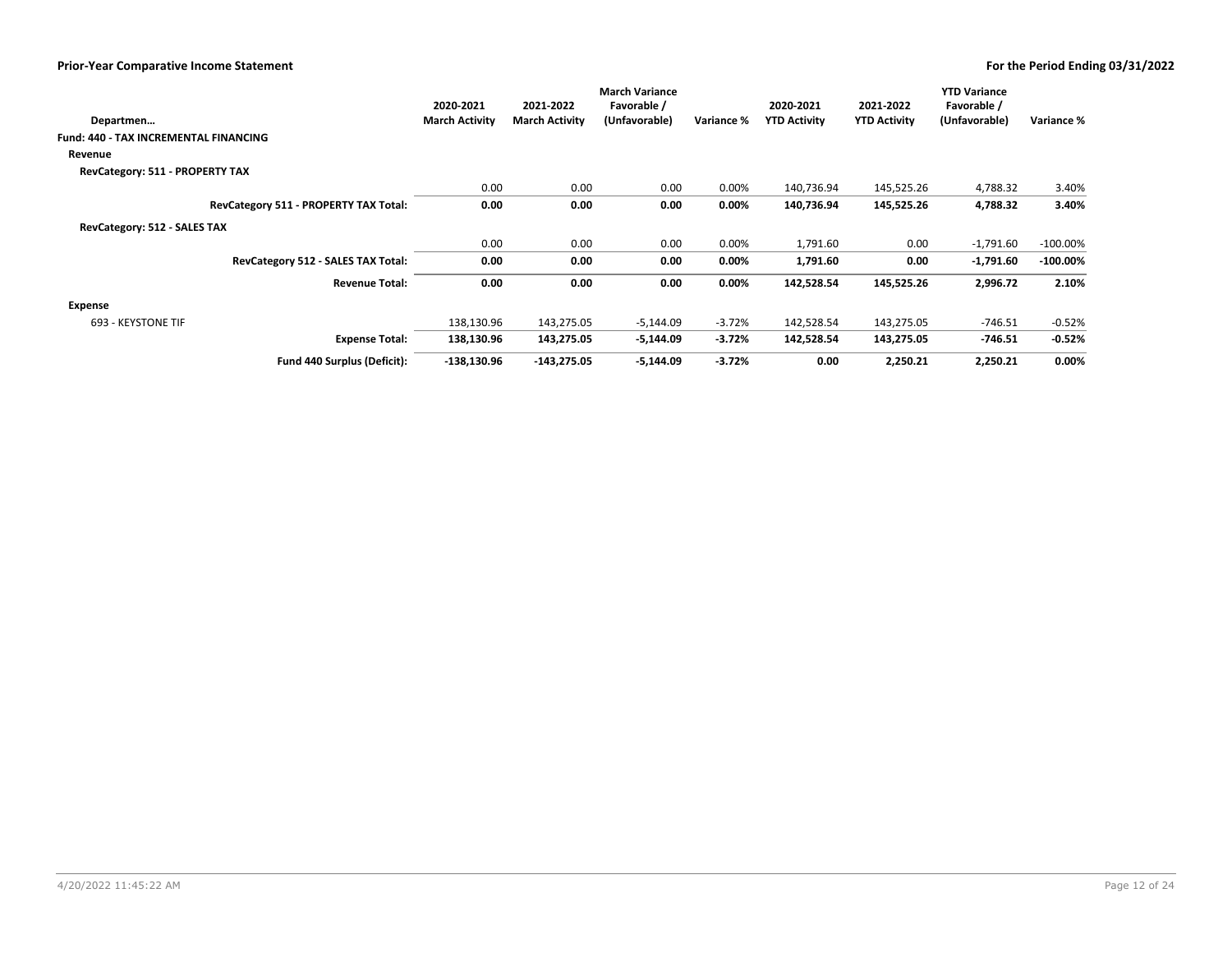|                                                    | <b>March Variance</b> |                       |                        |                |                              |                              |                          |                |
|----------------------------------------------------|-----------------------|-----------------------|------------------------|----------------|------------------------------|------------------------------|--------------------------|----------------|
|                                                    | 2020-2021             | 2021-2022             | Favorable /            |                | 2020-2021                    | 2021-2022                    | Favorable /              |                |
| Departmen                                          | <b>March Activity</b> | <b>March Activity</b> | (Unfavorable)          | Variance %     | <b>YTD Activity</b>          | <b>YTD Activity</b>          | (Unfavorable)            | Variance %     |
| <b>Fund: 610 - WATER POLLUTION CONTROL</b>         |                       |                       |                        |                |                              |                              |                          |                |
| Revenue                                            |                       |                       |                        |                |                              |                              |                          |                |
| RevCategory: 532 - PERMITS                         |                       |                       |                        |                |                              |                              |                          |                |
| RevCategory 532 - PERMITS Total:                   | 0.00<br>0.00          | 150.00<br>150.00      | 150.00<br>150.00       | 0.00%<br>0.00% | 0.00<br>0.00                 | 150.00<br>150.00             | 150.00<br>150.00         | 0.00%<br>0.00% |
|                                                    |                       |                       |                        |                |                              |                              |                          |                |
| RevCategory: 551 - SERVICE & MERCHANDISE           | 400,766.48            | 419,186.73            |                        | 4.60%          |                              |                              |                          |                |
| RevCategory 551 - SERVICE & MERCHANDISE Total:     | 400,766.48            | 419,186.73            | 18,420.25<br>18,420.25 | 4.60%          | 2,448,803.05<br>2,448,803.05 | 2,554,493.31<br>2,554,493.31 | 105,690.26<br>105,690.26 | 4.32%<br>4.32% |
| RevCategory: 561 - ASSET SALES                     |                       |                       |                        |                |                              |                              |                          |                |
|                                                    | 41,000.00             | 0.00                  | $-41,000.00$           | $-100.00\%$    | 41,000.00                    | 0.00                         | $-41,000.00$             | $-100.00\%$    |
| RevCategory 561 - ASSET SALES Total:               | 41,000.00             | 0.00                  | $-41,000.00$           | $-100.00\%$    | 41,000.00                    | 0.00                         | $-41,000.00$             | $-100.00\%$    |
| RevCategory: 571 - INTEREST INCOME                 |                       |                       |                        |                |                              |                              |                          |                |
|                                                    | 18,245.53             | 16,380.86             | $-1,864.67$            | $-10.22%$      | 110,456.42                   | 105,420.04                   | $-5,036.38$              | $-4.56%$       |
| RevCategory 571 - INTEREST INCOME Total:           | 18,245.53             | 16,380.86             | $-1,864.67$            | $-10.22%$      | 110,456.42                   | 105,420.04                   | $-5,036.38$              | $-4.56%$       |
| RevCategory: 599 - REVENUE - NON CATEGORIZED       |                       |                       |                        |                |                              |                              |                          |                |
|                                                    | 18,492.26             | 0.00                  | $-18,492.26$           | $-100.00\%$    | 18,567.26                    | 2,094.85                     | $-16,472.41$             | $-88.72%$      |
| RevCategory 599 - REVENUE - NON CATEGORIZED Total: | 18,492.26             | 0.00                  | $-18,492.26$           | $-100.00\%$    | 18,567.26                    | 2,094.85                     | $-16,472.41$             | $-88.72%$      |
| <b>Revenue Total:</b>                              | 478,504.27            | 435,717.59            | $-42,786.68$           | $-8.94%$       | 2,618,826.73                 | 2,662,158.20                 | 43,331.47                | 1.65%          |
| <b>Expense</b>                                     |                       |                       |                        |                |                              |                              |                          |                |
| 611 - GENERAL                                      | 264,429.26            | 433,871.36            | $-169,442.10$          | $-64.08%$      | 746,958.56                   | 1,317,847.71                 | -570,889.15              | $-76.43%$      |
| 612 - FINANCE                                      | 9,722.60              | 404.45                | 9,318.15               | 95.84%         | 45,467.86                    | 39,453.22                    | 6,014.64                 | 13.23%         |
| 671 - PLANTS                                       | 73,671.61             | 79,884.93             | $-6,213.32$            | $-8.43%$       | 675,225.78                   | 966,957.44                   | $-291,731.66$            | $-43.21%$      |
| 672 - COLLECTIONS                                  | 57,521.55             | 27,493.28             | 30,028.27              | 52.20%         | 187,433.92                   | 211,084.12                   | $-23,650.20$             | $-12.62%$      |
| 680 - CAPITAL IMPROVEMENT                          | 0.00                  | 48,500.00             | $-48,500.00$           | 0.00%          | 395,928.69                   | 88,064.78                    | 307,863.91               | 77.76%         |
| <b>Expense Total:</b>                              | 405,345.02            | 590,154.02            | $-184,809.00$          | -45.59%        | 2,051,014.81                 | 2,623,407.27                 | -572,392.46              | $-27.91%$      |
| Fund 610 Surplus (Deficit):                        | 73,159.25             | $-154,436.43$         | $-227,595.68$          | $-311.10%$     | 567,811.92                   | 38,750.93                    | -529,060.99              | $-93.18%$      |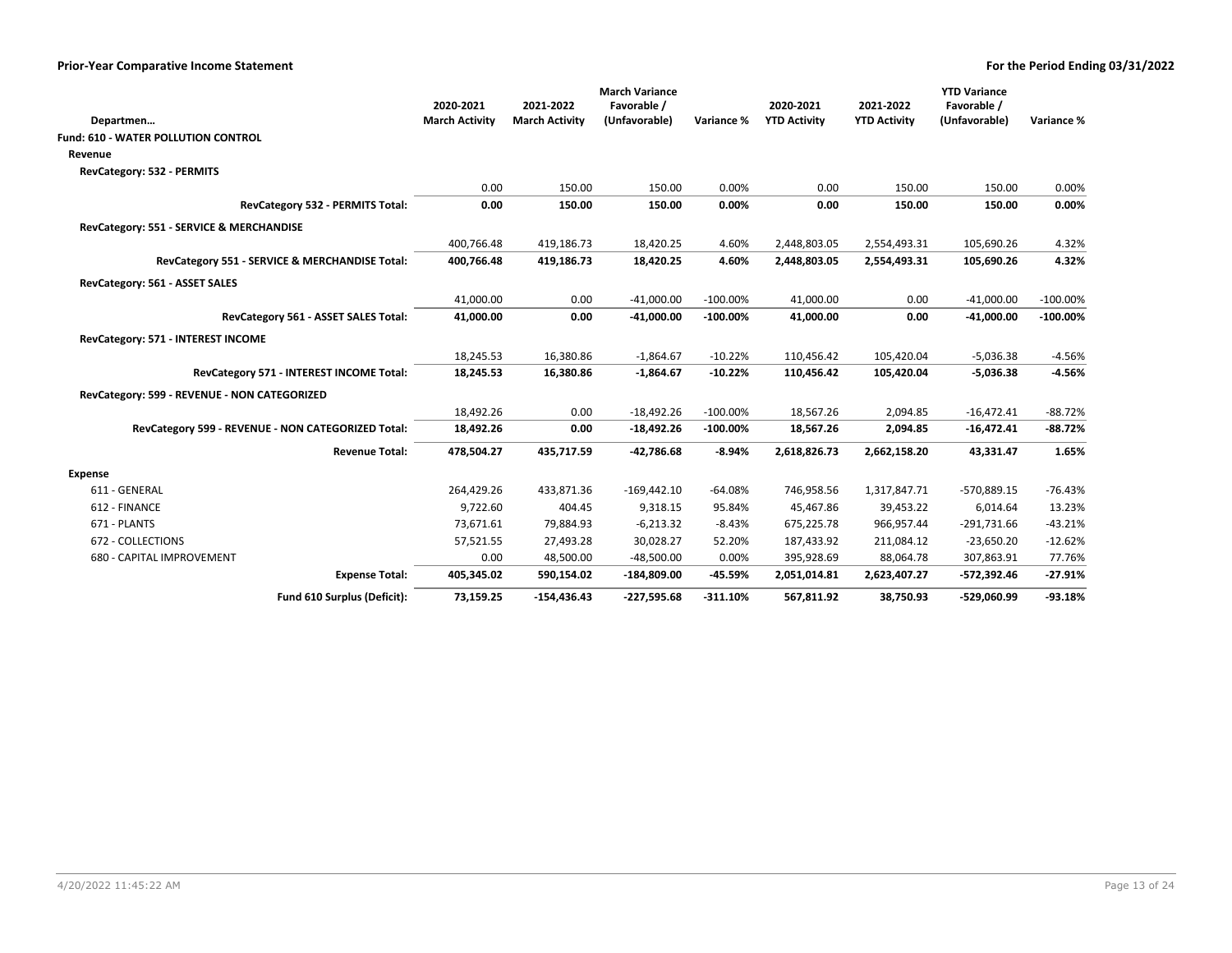|                                    |                                          | 2020-2021             | 2021-2022             | <b>March Variance</b><br>Favorable / |             | 2020-2021           | 2021-2022           | <b>YTD Variance</b><br>Favorable / |            |
|------------------------------------|------------------------------------------|-----------------------|-----------------------|--------------------------------------|-------------|---------------------|---------------------|------------------------------------|------------|
| Departmen                          |                                          | <b>March Activity</b> | <b>March Activity</b> | (Unfavorable)                        | Variance %  | <b>YTD Activity</b> | <b>YTD Activity</b> | (Unfavorable)                      | Variance % |
| Fund: 710 - STEVENSON              |                                          |                       |                       |                                      |             |                     |                     |                                    |            |
| Revenue                            |                                          |                       |                       |                                      |             |                     |                     |                                    |            |
| RevCategory: 571 - INTEREST INCOME |                                          |                       |                       |                                      |             |                     |                     |                                    |            |
|                                    |                                          | 85.11                 | 0.00                  | $-85.11$                             | $-100.00\%$ | 504.04              | 400.77              | $-103.27$                          | $-20.49%$  |
|                                    | RevCategory 571 - INTEREST INCOME Total: | 85.11                 | 0.00                  | $-85.11$                             | $-100.00\%$ | 504.04              | 400.77              | $-103.27$                          | $-20.49%$  |
|                                    | <b>Revenue Total:</b>                    | 85.11                 | 0.00                  | $-85.11$                             | $-100.00\%$ | 504.04              | 400.77              | $-103.27$                          | $-20.49%$  |
| <b>Expense</b>                     |                                          |                       |                       |                                      |             |                     |                     |                                    |            |
| 611 - GENERAL                      |                                          | 25.33                 | 0.00                  | 25.33                                | 100.00%     | 2,318.00            | 1,303.28            | 1,014.72                           | 43.78%     |
|                                    | <b>Expense Total:</b>                    | 25.33                 | 0.00                  | 25.33                                | 100.00%     | 2,318.00            | 1,303.28            | 1,014.72                           | 43.78%     |
|                                    | Fund 710 Surplus (Deficit):              | 59.78                 | 0.00                  | $-59.78$                             | $-100.00\%$ | $-1,813.96$         | $-902.51$           | 911.45                             | 50.25%     |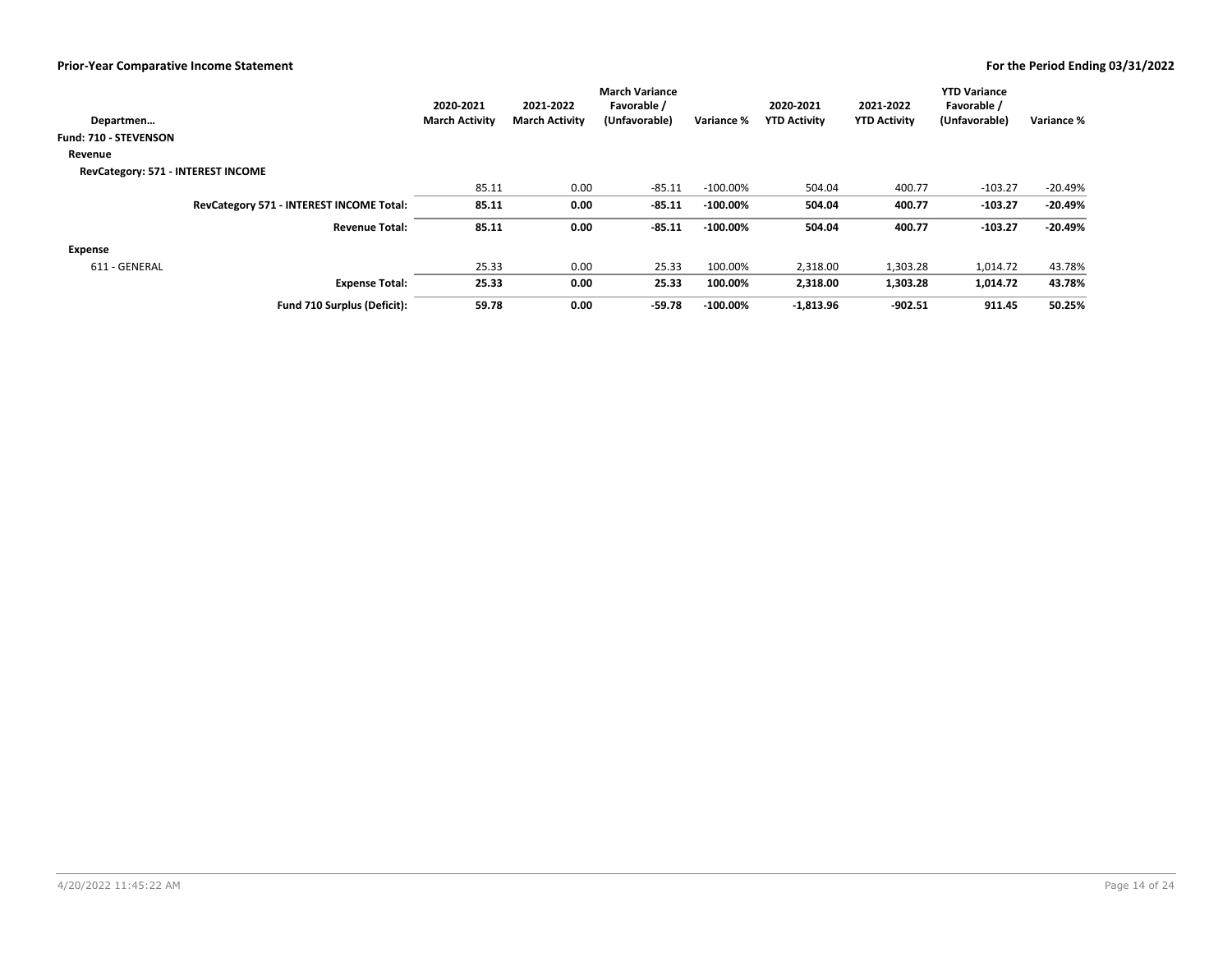|                                    |                                          | 2020-2021             | 2021-2022             | <b>March Variance</b><br>Favorable / |             | 2020-2021           | 2021-2022           | <b>YTD Variance</b><br>Favorable / |            |
|------------------------------------|------------------------------------------|-----------------------|-----------------------|--------------------------------------|-------------|---------------------|---------------------|------------------------------------|------------|
| Departmen                          |                                          | <b>March Activity</b> | <b>March Activity</b> | (Unfavorable)                        | Variance %  | <b>YTD Activity</b> | <b>YTD Activity</b> | (Unfavorable)                      | Variance % |
| Fund: 720 - BROWN                  |                                          |                       |                       |                                      |             |                     |                     |                                    |            |
| Revenue                            |                                          |                       |                       |                                      |             |                     |                     |                                    |            |
| RevCategory: 571 - INTEREST INCOME |                                          |                       |                       |                                      |             |                     |                     |                                    |            |
|                                    |                                          | 23.92                 | 0.00                  | $-23.92$                             | $-100.00\%$ | 140.87              | 114.80              | $-26.07$                           | $-18.51%$  |
|                                    | RevCategory 571 - INTEREST INCOME Total: | 23.92                 | 0.00                  | $-23.92$                             | $-100.00\%$ | 140.87              | 114.80              | $-26.07$                           | $-18.51%$  |
|                                    | <b>Revenue Total:</b>                    | 23.92                 | 0.00                  | $-23.92$                             | $-100.00\%$ | 140.87              | 114.80              | $-26.07$                           | $-18.51%$  |
| <b>Expense</b>                     |                                          |                       |                       |                                      |             |                     |                     |                                    |            |
| 611 - GENERAL                      |                                          | 7.15                  | 0.00                  | 7.15                                 | 100.00%     | 32.94               | 29.52               | 3.42                               | 10.38%     |
|                                    | <b>Expense Total:</b>                    | 7.15                  | 0.00                  | 7.15                                 | 100.00%     | 32.94               | 29.52               | 3.42                               | 10.38%     |
|                                    | Fund 720 Surplus (Deficit):              | 16.77                 | 0.00                  | $-16.77$                             | $-100.00\%$ | 107.93              | 85.28               | $-22.65$                           | $-20.99%$  |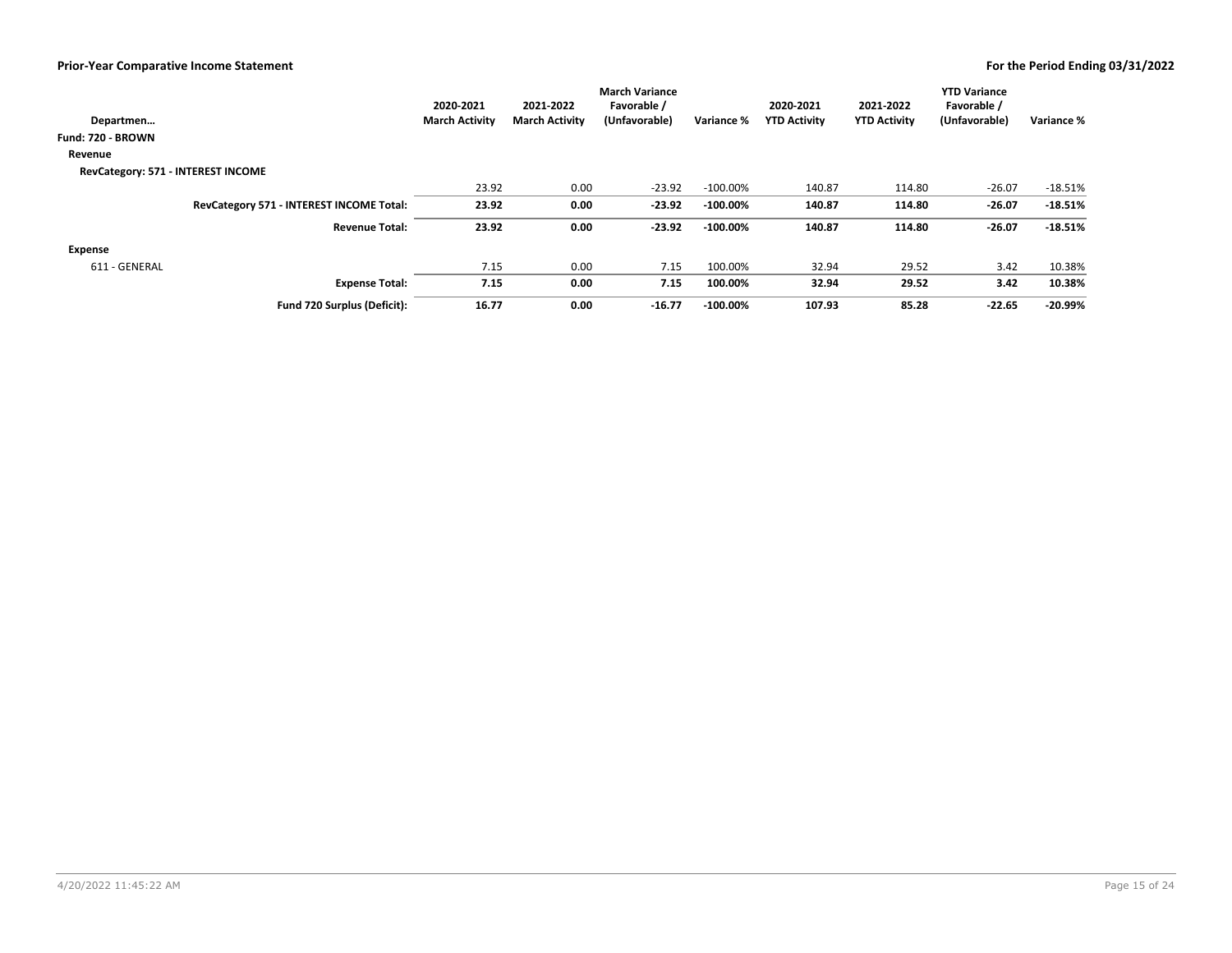|                                    |                                          | 2020-2021             | 2021-2022             | <b>March Variance</b><br>Favorable / |             | 2020-2021           | 2021-2022           | <b>YTD Variance</b><br>Favorable / |            |
|------------------------------------|------------------------------------------|-----------------------|-----------------------|--------------------------------------|-------------|---------------------|---------------------|------------------------------------|------------|
| Departmen                          |                                          | <b>March Activity</b> | <b>March Activity</b> | (Unfavorable)                        | Variance %  | <b>YTD Activity</b> | <b>YTD Activity</b> | (Unfavorable)                      | Variance % |
| Fund: 730 - ANDERSON               |                                          |                       |                       |                                      |             |                     |                     |                                    |            |
| Revenue                            |                                          |                       |                       |                                      |             |                     |                     |                                    |            |
| RevCategory: 571 - INTEREST INCOME |                                          |                       |                       |                                      |             |                     |                     |                                    |            |
|                                    |                                          | 17.48                 | 0.00                  | $-17.48$                             | $-100.00\%$ | 102.65              | 83.60               | $-19.05$                           | $-18.56%$  |
|                                    | RevCategory 571 - INTEREST INCOME Total: | 17.48                 | 0.00                  | $-17.48$                             | $-100.00\%$ | 102.65              | 83.60               | $-19.05$                           | $-18.56%$  |
|                                    | <b>Revenue Total:</b>                    | 17.48                 | 0.00                  | $-17.48$                             | $-100.00\%$ | 102.65              | 83.60               | $-19.05$<br>2.50<br>$-16.55$       | $-18.56%$  |
| <b>Expense</b>                     |                                          |                       |                       |                                      |             |                     |                     |                                    |            |
| 611 - GENERAL                      |                                          | 5.20                  | 0.00                  | 5.20                                 | 100.00%     | 23.99               | 21.49               | 2.50                               | 10.42%     |
|                                    | <b>Expense Total:</b>                    | 5.20                  | 0.00                  | 5.20                                 | 100.00%     | 23.99               | 21.49               |                                    | 10.42%     |
|                                    | Fund 730 Surplus (Deficit):              | 12.28                 | 0.00                  | $-12.28$                             | $-100.00\%$ | 78.66               | 62.11               |                                    | $-21.04%$  |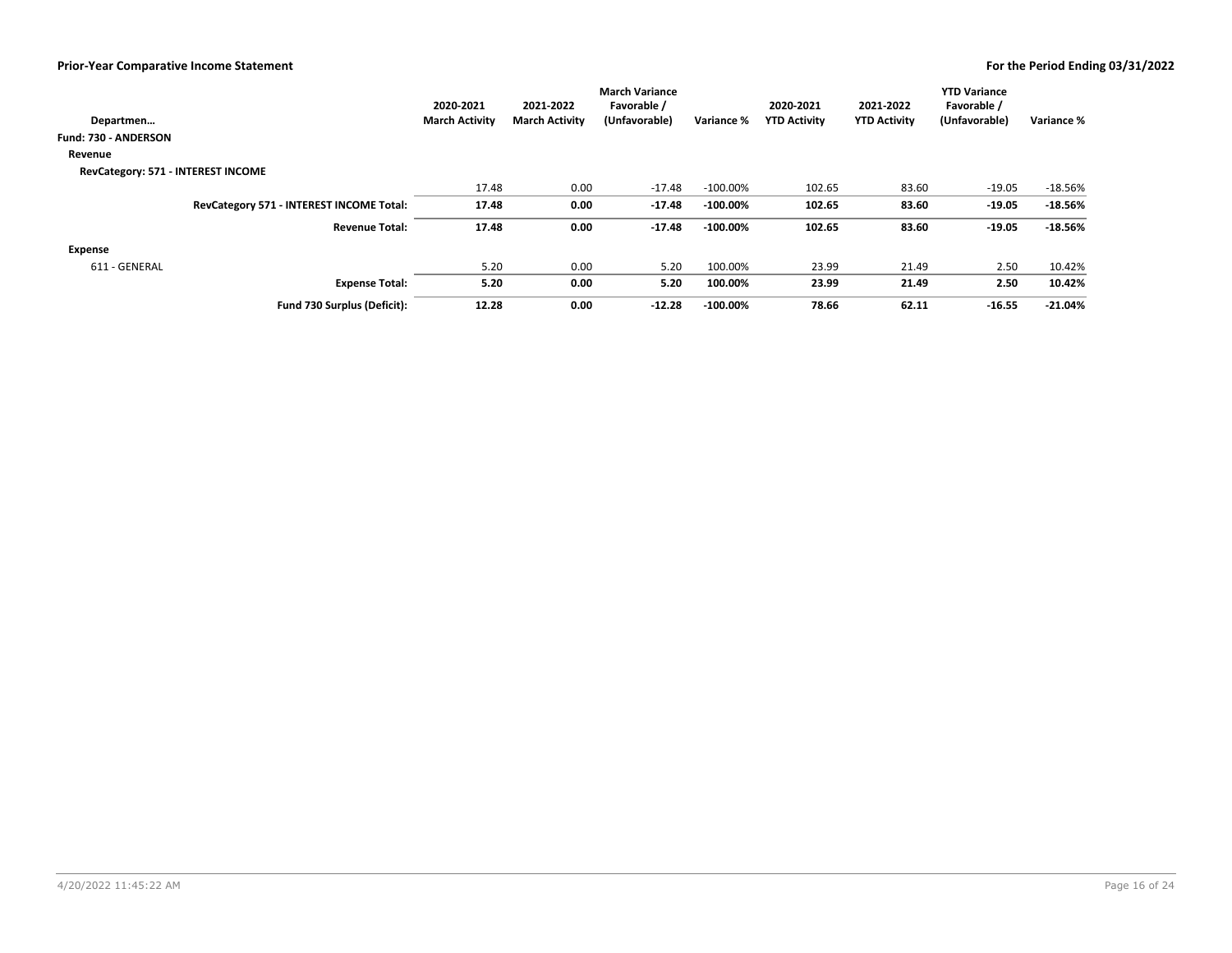|                                    |                                          | 2020-2021             | 2021-2022             | <b>March Variance</b><br>Favorable / |             | 2020-2021           | 2021-2022           | <b>YTD Variance</b><br>Favorable /   |            |
|------------------------------------|------------------------------------------|-----------------------|-----------------------|--------------------------------------|-------------|---------------------|---------------------|--------------------------------------|------------|
| Departmen                          |                                          | <b>March Activity</b> | <b>March Activity</b> | (Unfavorable)                        | Variance %  | <b>YTD Activity</b> | <b>YTD Activity</b> | (Unfavorable)                        | Variance % |
| Fund: 740 - CRISSEY                |                                          |                       |                       |                                      |             |                     |                     |                                      |            |
| Revenue                            |                                          |                       |                       |                                      |             |                     |                     |                                      |            |
| RevCategory: 571 - INTEREST INCOME |                                          |                       |                       |                                      |             |                     |                     |                                      |            |
|                                    |                                          | 19.98                 | 0.00                  | $-19.98$                             | $-100.00\%$ | 117.42              | 95.67               | $-21.75$                             | $-18.52%$  |
|                                    | RevCategory 571 - INTEREST INCOME Total: | 19.98                 | 0.00                  | $-19.98$                             | $-100.00\%$ | 117.42              | 95.67               | $-21.75$                             | $-18.52%$  |
|                                    | <b>Revenue Total:</b>                    | 19.98                 | 0.00                  | $-19.98$                             | $-100.00\%$ | 117.42              | 95.67               | $-21.75$<br>2.85<br>2.85<br>$-18.90$ | $-18.52%$  |
| <b>Expense</b>                     |                                          |                       |                       |                                      |             |                     |                     |                                      |            |
| 611 - GENERAL                      |                                          | 5.96                  | 0.00                  | 5.96                                 | 100.00%     | 27.45               | 24.60               |                                      | 10.38%     |
|                                    | <b>Expense Total:</b>                    | 5.96                  | 0.00                  | 5.96                                 | 100.00%     | 27.45               | 24.60               |                                      | 10.38%     |
|                                    | Fund 740 Surplus (Deficit):              | 14.02                 | 0.00                  | $-14.02$                             | $-100.00\%$ | 89.97               | 71.07               |                                      | $-21.01%$  |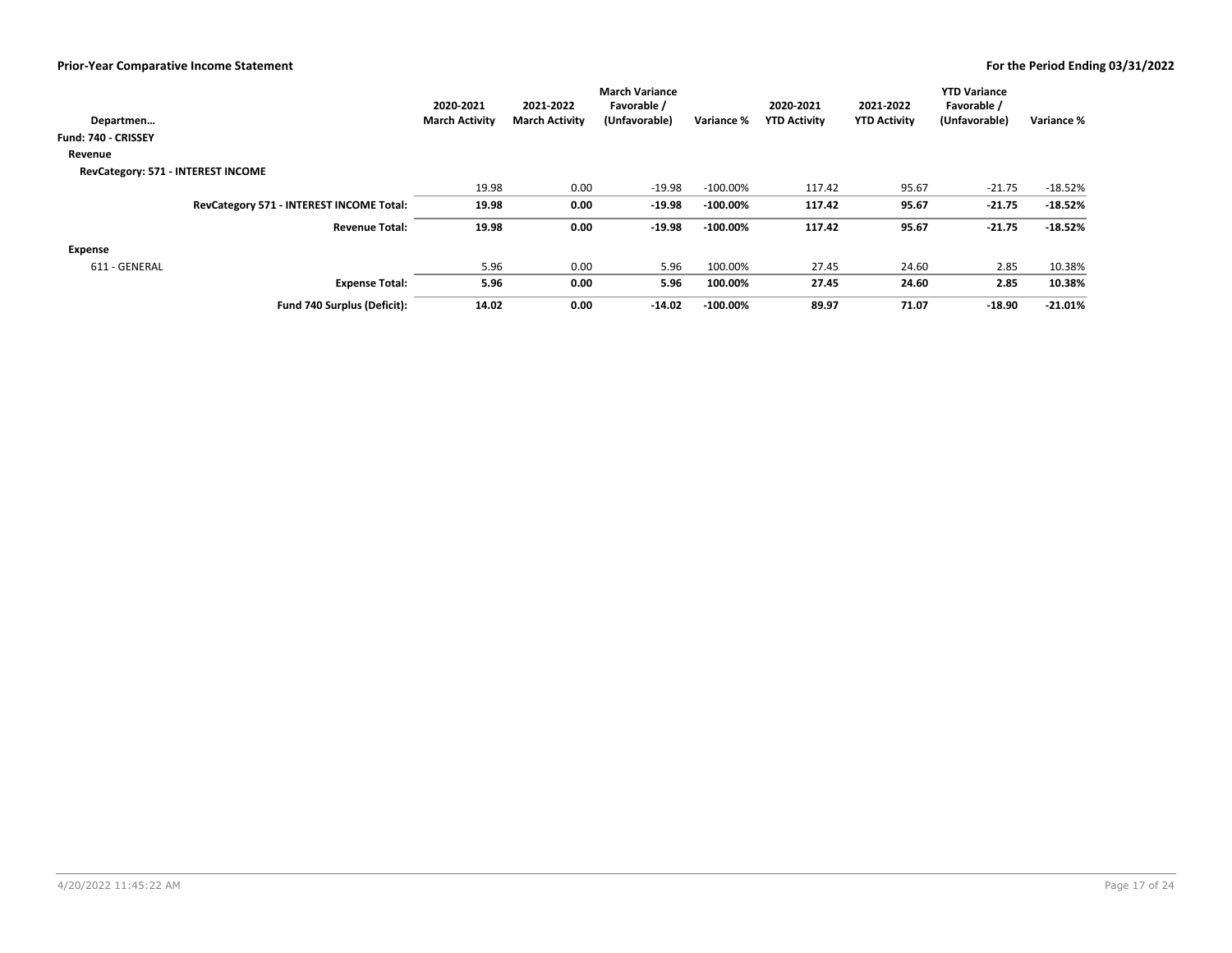|                                          | 2020-2021             | 2021-2022             | <b>March Variance</b><br>Favorable / |             | 2020-2021           | 2021-2022           | <b>YTD Variance</b><br>Favorable /   |            |
|------------------------------------------|-----------------------|-----------------------|--------------------------------------|-------------|---------------------|---------------------|--------------------------------------|------------|
| Departmen                                | <b>March Activity</b> | <b>March Activity</b> | (Unfavorable)                        | Variance %  | <b>YTD Activity</b> | <b>YTD Activity</b> | (Unfavorable)                        | Variance % |
| <b>Fund: 750 - TRICENTENNIAL</b>         |                       |                       |                                      |             |                     |                     |                                      |            |
| Revenue                                  |                       |                       |                                      |             |                     |                     |                                      |            |
| RevCategory: 571 - INTEREST INCOME       |                       |                       |                                      |             |                     |                     |                                      |            |
|                                          | 13.48                 | 0.00                  | $-13.48$                             | $-100.00\%$ | 79.19               | 64.52               | $-14.67$                             | $-18.53%$  |
| RevCategory 571 - INTEREST INCOME Total: | 13.48                 | 0.00                  | $-13.48$                             | $-100.00\%$ | 79.19               | 64.52               | $-14.67$                             | $-18.53%$  |
| <b>Revenue Total:</b>                    | 13.48                 | 0.00                  | $-13.48$                             | $-100.00\%$ | 79.19               | 64.52               | $-14.67$<br>1.92<br>1.92<br>$-12.75$ | $-18.53%$  |
| <b>Expense</b>                           |                       |                       |                                      |             |                     |                     |                                      |            |
| 611 - GENERAL                            | 4.02                  | 0.00                  | 4.02                                 | 100.00%     | 18.51               | 16.59               |                                      | 10.37%     |
| <b>Expense Total:</b>                    | 4.02                  | 0.00                  | 4.02                                 | 100.00%     | 18.51               | 16.59               |                                      | 10.37%     |
| Fund 750 Surplus (Deficit):              | 9.46                  | 0.00                  | $-9.46$                              | $-100.00\%$ | 60.68               | 47.93               |                                      | $-21.01%$  |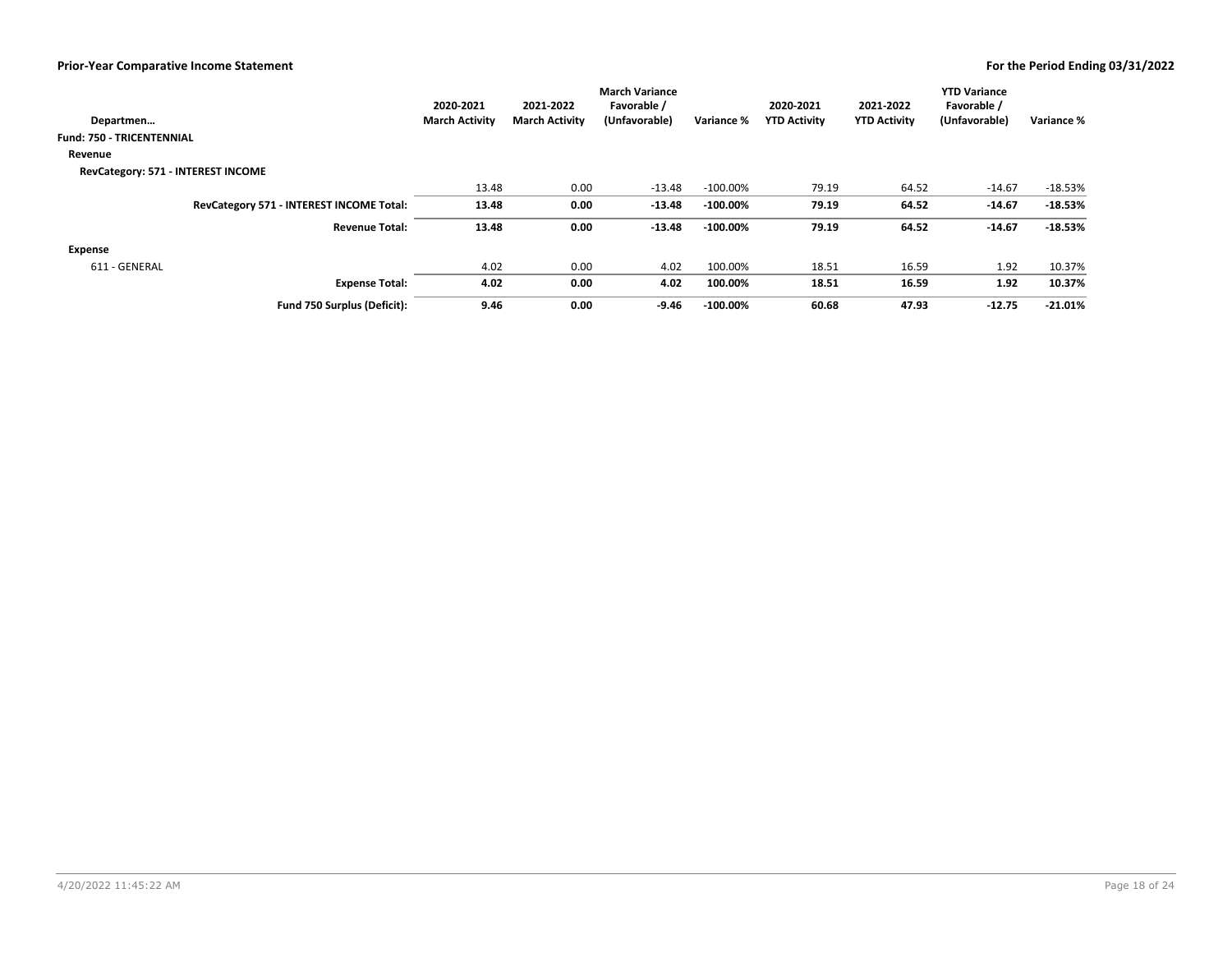|                                          | 2020-2021             | 2021-2022             | <b>March Variance</b><br>Favorable / |             | 2020-2021           | 2021-2022           | <b>YTD Variance</b><br>Favorable / |            |
|------------------------------------------|-----------------------|-----------------------|--------------------------------------|-------------|---------------------|---------------------|------------------------------------|------------|
| Departmen                                | <b>March Activity</b> | <b>March Activity</b> | (Unfavorable)                        | Variance %  | <b>YTD Activity</b> | <b>YTD Activity</b> | (Unfavorable)                      | Variance % |
| <b>Fund: 810 - CHILDREN'S MEMORIAL</b>   |                       |                       |                                      |             |                     |                     |                                    |            |
| Revenue                                  |                       |                       |                                      |             |                     |                     |                                    |            |
| RevCategory: 571 - INTEREST INCOME       |                       |                       |                                      |             |                     |                     |                                    |            |
|                                          | 30.13                 | 0.00                  | $-30.13$                             | $-100.00\%$ | 168.13              | 252.92              | 84.79                              | 50.43%     |
| RevCategory 571 - INTEREST INCOME Total: | 30.13                 | 0.00                  | $-30.13$                             | $-100.00\%$ | 168.13              | 252.92              | 84.79                              | 50.43%     |
| RevCategory: 591 - DONATION              |                       |                       |                                      |             |                     |                     |                                    |            |
|                                          | 1,280.00              | 960.00                | $-320.00$                            | $-25.00%$   | 2,865.00            | 2,650.00            | $-215.00$                          | $-7.50%$   |
| RevCategory 591 - DONATION Total:        | 1,280.00              | 960.00                | $-320.00$                            | $-25.00%$   | 2,865.00            | 2,650.00            | $-215.00$                          | $-7.50%$   |
| <b>Revenue Total:</b>                    | 1,310.13              | 960.00                | $-350.13$                            | $-26.72%$   | 3,033.13            | 2,902.92            | $-130.21$                          | $-4.29%$   |
| Expense                                  |                       |                       |                                      |             |                     |                     |                                    |            |
| 611 - GENERAL                            | 8.63                  | 0.00                  | 8.63                                 | 100.00%     | 1,547.20            | 924.86              | 622.34                             | 40.22%     |
| <b>Expense Total:</b>                    | 8.63                  | 0.00                  | 8.63                                 | 100.00%     | 1,547.20            | 924.86              | 622.34                             | 40.22%     |
| Fund 810 Surplus (Deficit):              | 1,301.50              | 960.00                | $-341.50$                            | $-26.24%$   | 1,485.93            | 1,978.06            | 492.13                             | 33.12%     |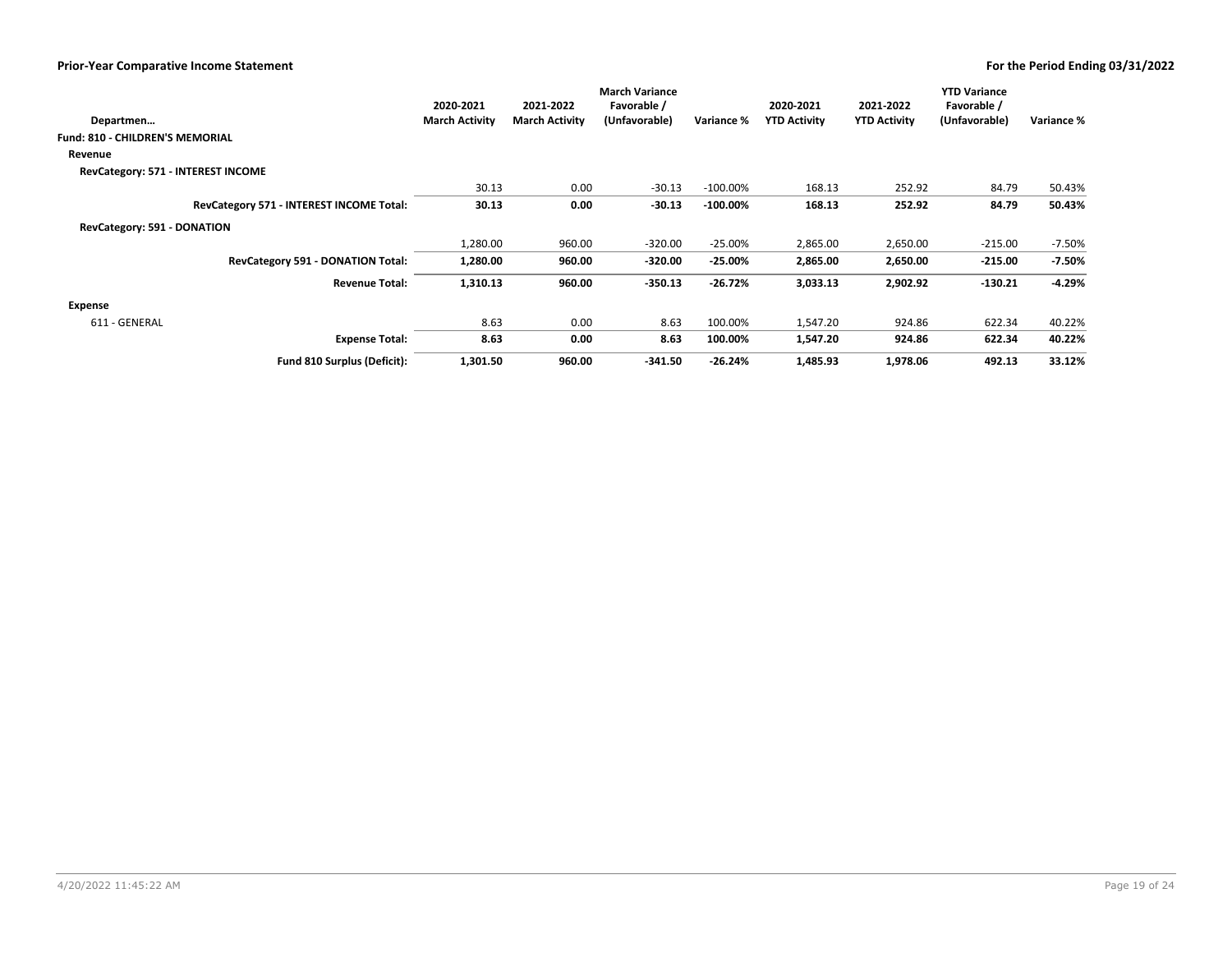|                                          | 2020-2021             | 2021-2022             | <b>March Variance</b><br>Favorable / |             | 2020-2021           | 2021-2022           | <b>YTD Variance</b><br>Favorable / |            |
|------------------------------------------|-----------------------|-----------------------|--------------------------------------|-------------|---------------------|---------------------|------------------------------------|------------|
| Departmen                                | <b>March Activity</b> | <b>March Activity</b> | (Unfavorable)                        | Variance %  | <b>YTD Activity</b> | <b>YTD Activity</b> | (Unfavorable)                      | Variance % |
| <b>Fund: 820 - ARTS COMMISSION</b>       |                       |                       |                                      |             |                     |                     |                                    |            |
| Revenue                                  |                       |                       |                                      |             |                     |                     |                                    |            |
| RevCategory: 571 - INTEREST INCOME       |                       |                       |                                      |             |                     |                     |                                    |            |
|                                          | 17.62                 | 0.00                  | $-17.62$                             | $-100.00\%$ | 103.61              | 81.23               | $-22.38$                           | $-21.60%$  |
| RevCategory 571 - INTEREST INCOME Total: | 17.62                 | 0.00                  | $-17.62$                             | $-100.00\%$ | 103.61              | 81.23               | $-22.38$                           | $-21.60%$  |
| <b>Revenue Total:</b>                    | 17.62                 | 0.00                  | $-17.62$                             | $-100.00\%$ | 103.61              | 81.23               | $-22.38$<br>$-241.63$<br>$-264.01$ | $-21.60%$  |
| <b>Expense</b>                           |                       |                       |                                      |             |                     |                     |                                    |            |
| 611 - GENERAL                            | 5.26                  | 0.00                  | 5.26                                 | 100.00%     | 29.31               | 270.94              |                                    | -824.39%   |
| <b>Expense Total:</b>                    | 5.26                  | 0.00                  | 5.26                                 | 100.00%     | 29.31               | 270.94              | $-241.63$                          | $-824.39%$ |
| Fund 820 Surplus (Deficit):              | 12.36                 | 0.00                  | $-12.36$                             | $-100.00\%$ | 74.30               | $-189.71$           |                                    | $-355.33%$ |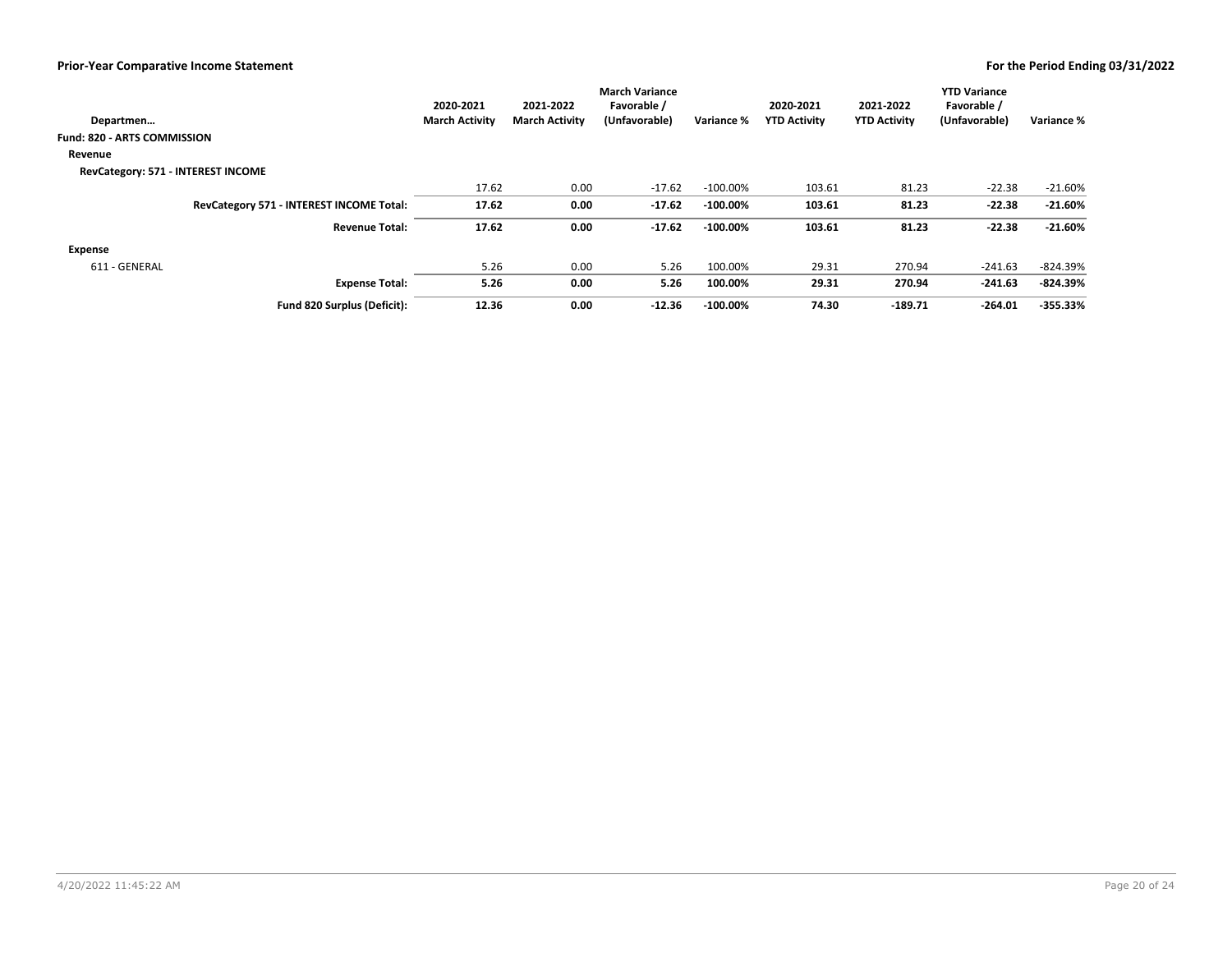|                                          | 2020-2021             | 2021-2022             | <b>March Variance</b><br>Favorable / |             | 2020-2021           | 2021-2022           | <b>YTD Variance</b><br>Favorable / |            |
|------------------------------------------|-----------------------|-----------------------|--------------------------------------|-------------|---------------------|---------------------|------------------------------------|------------|
| Departmen                                | <b>March Activity</b> | <b>March Activity</b> | (Unfavorable)                        | Variance %  | <b>YTD Activity</b> | <b>YTD Activity</b> | (Unfavorable)                      | Variance % |
| <b>Fund: 825 - PUBLIC ARTS FUND</b>      |                       |                       |                                      |             |                     |                     |                                    |            |
| Revenue                                  |                       |                       |                                      |             |                     |                     |                                    |            |
| RevCategory: 571 - INTEREST INCOME       |                       |                       |                                      |             |                     |                     |                                    |            |
|                                          | 0.37                  | 0.00                  | $-0.37$                              | $-100.00\%$ | 3.54                | 3.12                | $-0.42$                            | $-11.86\%$ |
| RevCategory 571 - INTEREST INCOME Total: | 0.37                  | 0.00                  | $-0.37$                              | $-100.00\%$ | 3.54                | 3.12                | $-0.42$                            | $-11.86\%$ |
| <b>Revenue Total:</b>                    | 0.37                  | 0.00                  | $-0.37$                              | $-100.00\%$ | 3.54                | 3.12                | $-0.42$                            | $-11.86%$  |
| <b>Expense</b>                           |                       |                       |                                      |             |                     |                     |                                    |            |
| 611 - GENERAL                            | 0.19                  | 0.00                  | 0.19                                 | 100.00%     | 1.09                | 0.79                | 0.30                               | 27.52%     |
| <b>Expense Total:</b>                    | 0.19                  | 0.00                  | 0.19                                 | 100.00%     | 1.09                | 0.79                | 0.30                               | 27.52%     |
| Fund 825 Surplus (Deficit):              | 0.18                  | 0.00                  | $-0.18$                              | $-100.00\%$ | 2.45                | 2.33                | $-0.12$                            | -4.90%     |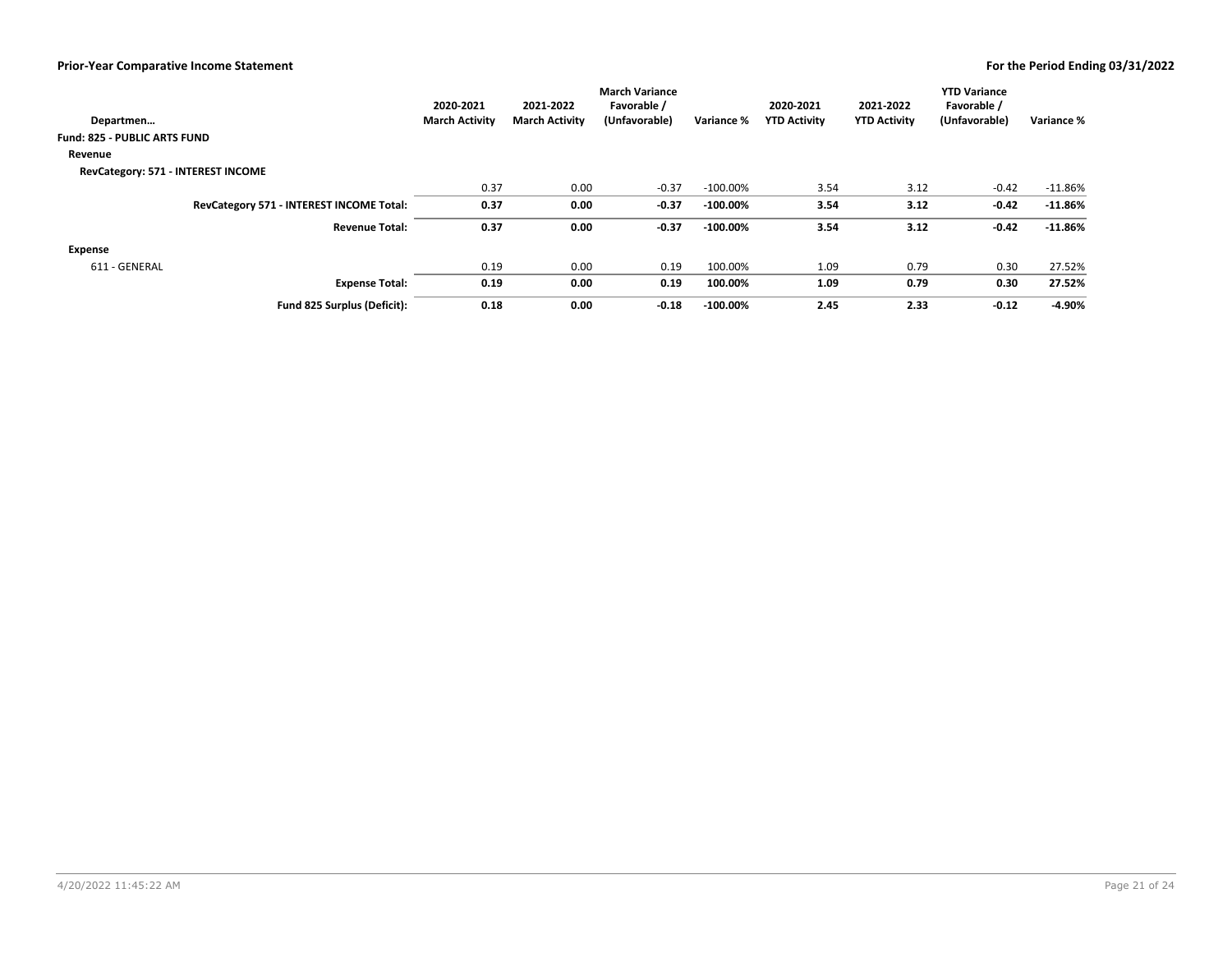|                                                    |                       |                       | <b>March Variance</b> |             |                     |                     | <b>YTD Variance</b> |            |
|----------------------------------------------------|-----------------------|-----------------------|-----------------------|-------------|---------------------|---------------------|---------------------|------------|
|                                                    | 2020-2021             | 2021-2022             | Favorable /           |             | 2020-2021           | 2021-2022           | Favorable /         |            |
| Departmen                                          | <b>March Activity</b> | <b>March Activity</b> | (Unfavorable)         | Variance %  | <b>YTD Activity</b> | <b>YTD Activity</b> | (Unfavorable)       | Variance % |
| Fund: 830 - WCVB TOURISM BUREAU                    |                       |                       |                       |             |                     |                     |                     |            |
| Revenue                                            |                       |                       |                       |             |                     |                     |                     |            |
| RevCategory: 519 - TAX - NON CATEGORIZED           |                       |                       |                       |             |                     |                     |                     |            |
|                                                    | 23,358.51             | 27,470.67             | 4,112.16              | 17.60%      | 127,662.51          | 156,071.30          | 28,408.79           | 22.25%     |
| RevCategory 519 - TAX - NON CATEGORIZED Total:     | 23,358.51             | 27,470.67             | 4,112.16              | 17.60%      | 127,662.51          | 156,071.30          | 28,408.79           | 22.25%     |
| RevCategory: 522 - INTERGOVEN - STATE GRANT        |                       |                       |                       |             |                     |                     |                     |            |
|                                                    | 0.00                  | 15,717.38             | 15,717.38             | 0.00%       | 54,062.88           | 22,346.21           | $-31,716.67$        | $-58.67%$  |
| RevCategory 522 - INTERGOVEN - STATE GRANT Total:  | 0.00                  | 15,717.38             | 15,717.38             | 0.00%       | 54,062.88           | 22,346.21           | $-31,716.67$        | $-58.67%$  |
| RevCategory: 551 - SERVICE & MERCHANDISE           |                       |                       |                       |             |                     |                     |                     |            |
|                                                    | 0.00                  | 1,200.00              | 1,200.00              | 0.00%       | 0.00                | 10,000.00           | 10,000.00           | 0.00%      |
| RevCategory 551 - SERVICE & MERCHANDISE Total:     | 0.00                  | 1,200.00              | 1,200.00              | 0.00%       | 0.00                | 10,000.00           | 10,000.00           | 0.00%      |
| RevCategory: 571 - INTEREST INCOME                 |                       |                       |                       |             |                     |                     |                     |            |
|                                                    | 458.35                | 0.00                  | $-458.35$             | $-100.00\%$ | 2,488.61            | 1,957.69            | $-530.92$           | $-21.33%$  |
| RevCategory 571 - INTEREST INCOME Total:           | 458.35                | 0.00                  | $-458.35$             | $-100.00\%$ | 2,488.61            | 1,957.69            | $-530.92$           | $-21.33%$  |
| RevCategory: 599 - REVENUE - NON CATEGORIZED       |                       |                       |                       |             |                     |                     |                     |            |
|                                                    | 0.00                  | 0.00                  | 0.00                  | 0.00%       | 0.00                | 250.00              | 250.00              | 0.00%      |
| RevCategory 599 - REVENUE - NON CATEGORIZED Total: | 0.00                  | 0.00                  | 0.00                  | 0.00%       | 0.00                | 250.00              | 250.00              | 0.00%      |
| <b>Revenue Total:</b>                              | 23,816.86             | 44,388.05             | 20,571.19             | 86.37%      | 184,214.00          | 190.625.20          | 6.411.20            | 3.48%      |
| <b>Expense</b>                                     |                       |                       |                       |             |                     |                     |                     |            |
| 611 - GENERAL                                      | 9,148.75              | 23,912.46             | $-14,763.71$          | $-161.37%$  | 120,099.56          | 313,286.18          | $-193,186.62$       | $-160.86%$ |
| <b>Expense Total:</b>                              | 9,148.75              | 23,912.46             | $-14,763.71$          | $-161.37%$  | 120,099.56          | 313,286.18          | $-193,186.62$       | $-160.86%$ |
| Fund 830 Surplus (Deficit):                        | 14,668.11             | 20,475.59             | 5,807.48              | 39.59%      | 64,114.44           | $-122,660.98$       | $-186,775.42$       | $-291.32%$ |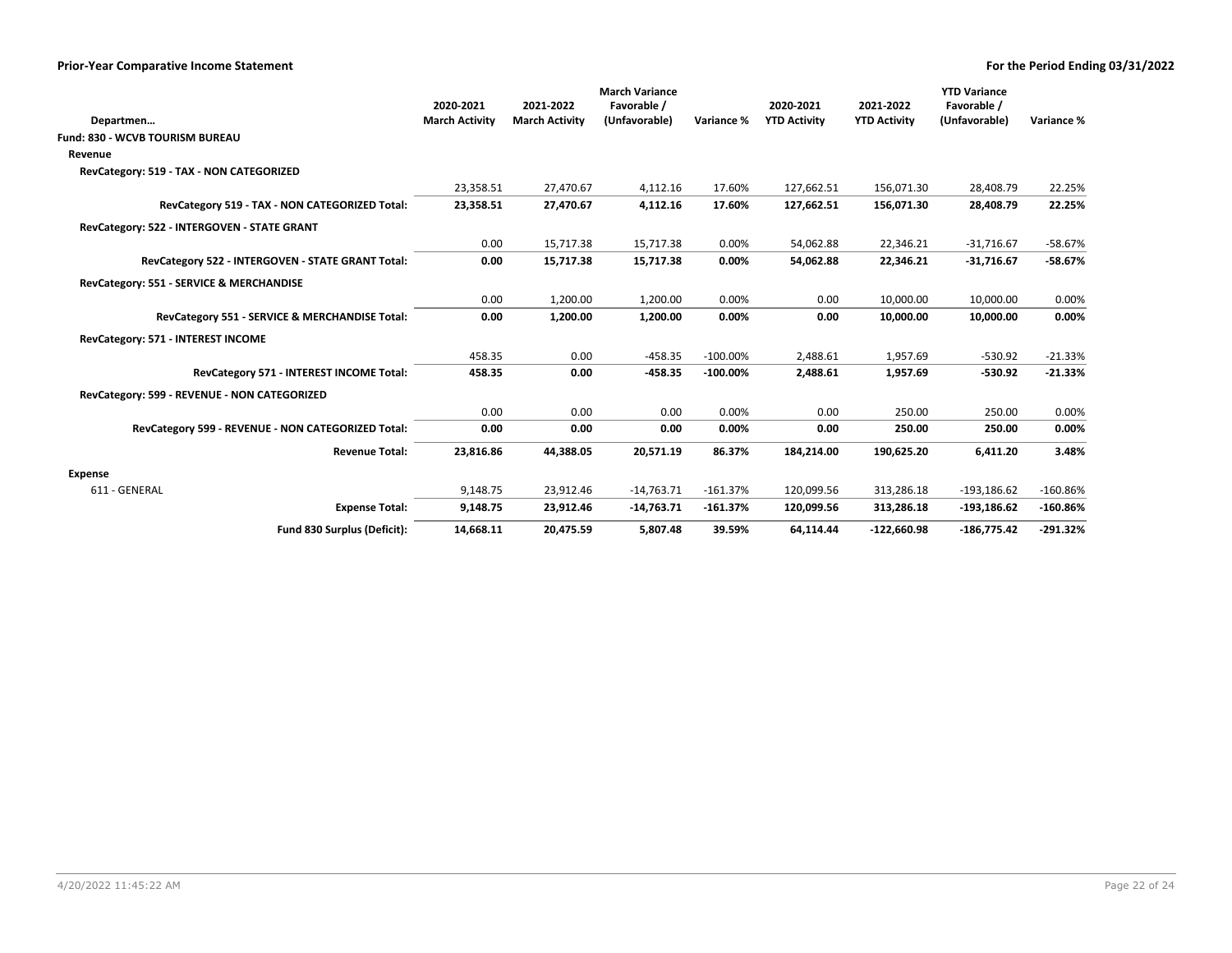|                                          | 2020-2021             | 2021-2022             | <b>March Variance</b><br>Favorable / |             | 2020-2021           | 2021-2022           | <b>YTD Variance</b><br>Favorable / |            |
|------------------------------------------|-----------------------|-----------------------|--------------------------------------|-------------|---------------------|---------------------|------------------------------------|------------|
| Departmen                                | <b>March Activity</b> | <b>March Activity</b> | (Unfavorable)                        | Variance %  | <b>YTD Activity</b> | <b>YTD Activity</b> |                                    | Variance % |
| <b>Fund: 900 - SELF INSURED</b>          |                       |                       |                                      |             |                     |                     |                                    |            |
| Revenue                                  |                       |                       |                                      |             |                     |                     |                                    |            |
| RevCategory: 500 - PREMIUMS              |                       |                       |                                      |             |                     |                     |                                    |            |
|                                          | 99,021.82             | 105,810.04            | 6,788.22                             | 6.86%       | 576,574.09          | 594,986.32          | 18,412.23                          | 3.19%      |
| RevCategory 500 - PREMIUMS Total:        | 99,021.82             | 105,810.04            | 6,788.22                             | 6.86%       | 576,574.09          | 594,986.32          | 18,412.23                          | 3.19%      |
| RevCategory: 571 - INTEREST INCOME       |                       |                       |                                      |             |                     |                     |                                    |            |
|                                          | 832.02                | 0.00                  | $-832.02$                            | $-100.00\%$ | 4,688.27            | 3,224.78            | $-1,463.49$                        | $-31.22%$  |
| RevCategory 571 - INTEREST INCOME Total: | 832.02                | 0.00                  | $-832.02$                            | $-100.00\%$ | 4,688.27            | 3,224.78            | $-1,463.49$                        | $-31.22%$  |
| <b>Revenue Total:</b>                    | 99,853.84             | 105,810.04            | 5,956.20                             | 5.96%       | 581,262.36          | 598,211.10          | (Unfavorable)<br>16,948.74         | 2.92%      |
| Expense                                  |                       |                       |                                      |             |                     |                     |                                    |            |
| 611 - GENERAL                            | 1,991.00              | 1,140.00              | 851.00                               | 42.74%      | 13,608.92           | 7,785.31            | 5,823.61                           | 42.79%     |
| 699 - SELF INSURANCE PREMIUM             | 230,165.42            | 190,799.09            | 39,366.33                            | 17.10%      | 536,217.95          | 559,780.32          | $-23,562.37$                       | $-4.39%$   |
| <b>Expense Total:</b>                    | 232,156.42            | 191,939.09            | 40,217.33                            | 17.32%      | 549,826.87          | 567,565.63          | -17,738.76                         | $-3.23%$   |
| Fund 900 Surplus (Deficit):              | $-132,302.58$         | $-86,129.05$          | 46,173.53                            | 34.90%      | 31,435.49           | 30,645.47           | -790.02                            | $-2.51%$   |
| <b>Total Surplus (Deficit):</b>          | 375,073.32            | $-409,645.51$         | -784,718.83                          | $-209.22%$  | 2,317,084.08        | 1,398,249.27        | $-918,834.81$                      | $-39.65%$  |